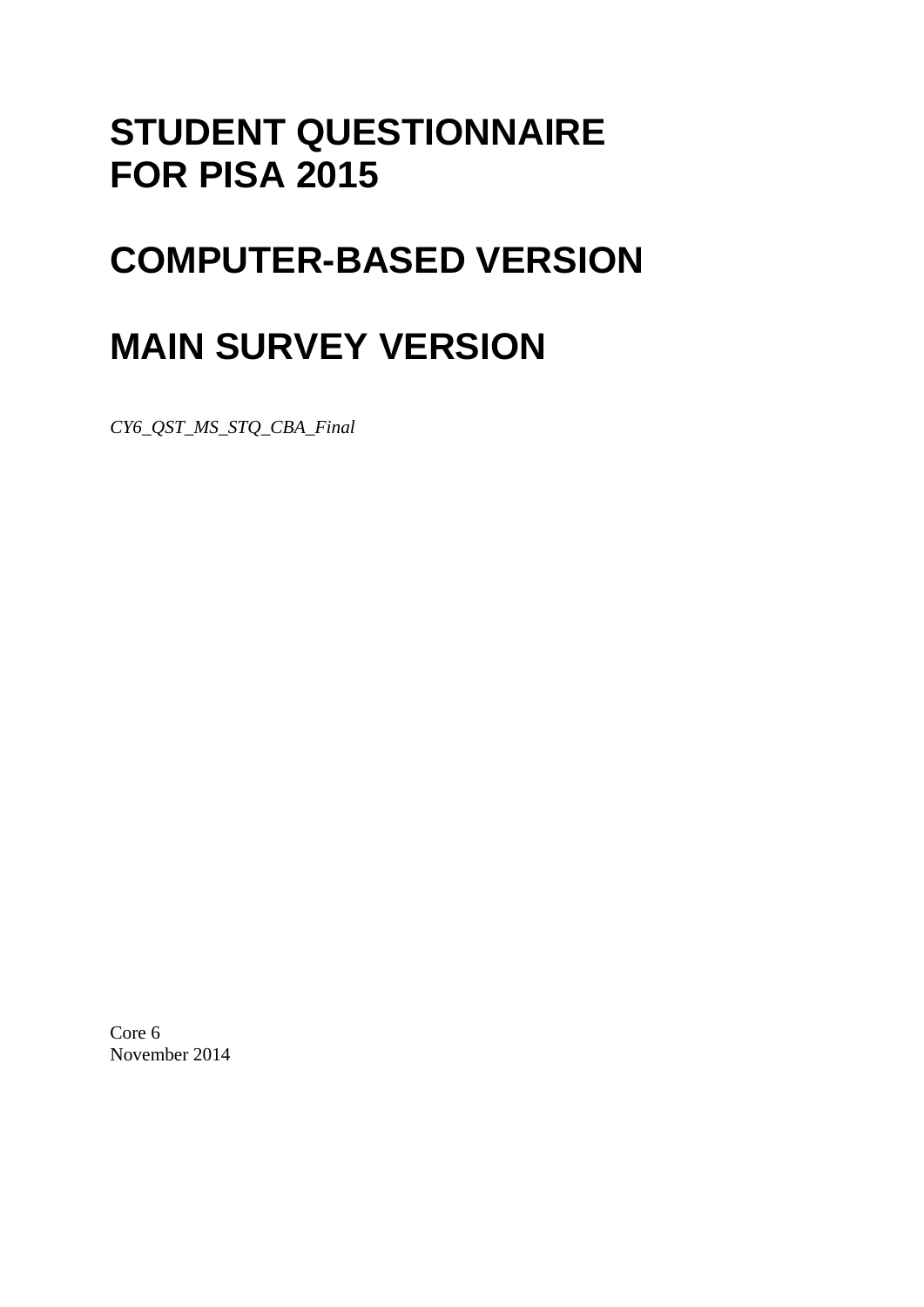#### CY6\_QST\_MS\_STQ\_CBA\_Final

In this questionnaire you will find questions about the following topics:

- You, your family, and your home
- How you think about your life
- Your school
- Your school schedule and learning time
- $\bullet \quad$  <School science > learning in school
- Your view on science

Please read each question carefully and answer as accurately as you can.

#### **In this questionnaire, there are no right or wrong answers. Your answers should be the ones that are right for yourself.**

You may ask for help if you do not understand something or are not sure how to answer a question.

Some questions relate to <school science>. Please think of all the different subjects and courses in your school that teach content related to <br/>broad science>. Your school might teach <school science> in different subjects such as physics, chemistry, biology, Earth and geology, space and astronomy, applied sciences and technology (e.g. <national example>), or your school teaches a <general, integrated, or comprehensive science> course (e.g. <national example>).

Please note that the forward button used to proceed to the next question is located at the bottom right hand corner of your screen. In some instances you may need to scroll down to the bottom of your screen to access this forward button.

**Your answers will be combined with others to make totals and averages in which no individual can be identified. All your answers will be kept confidential.**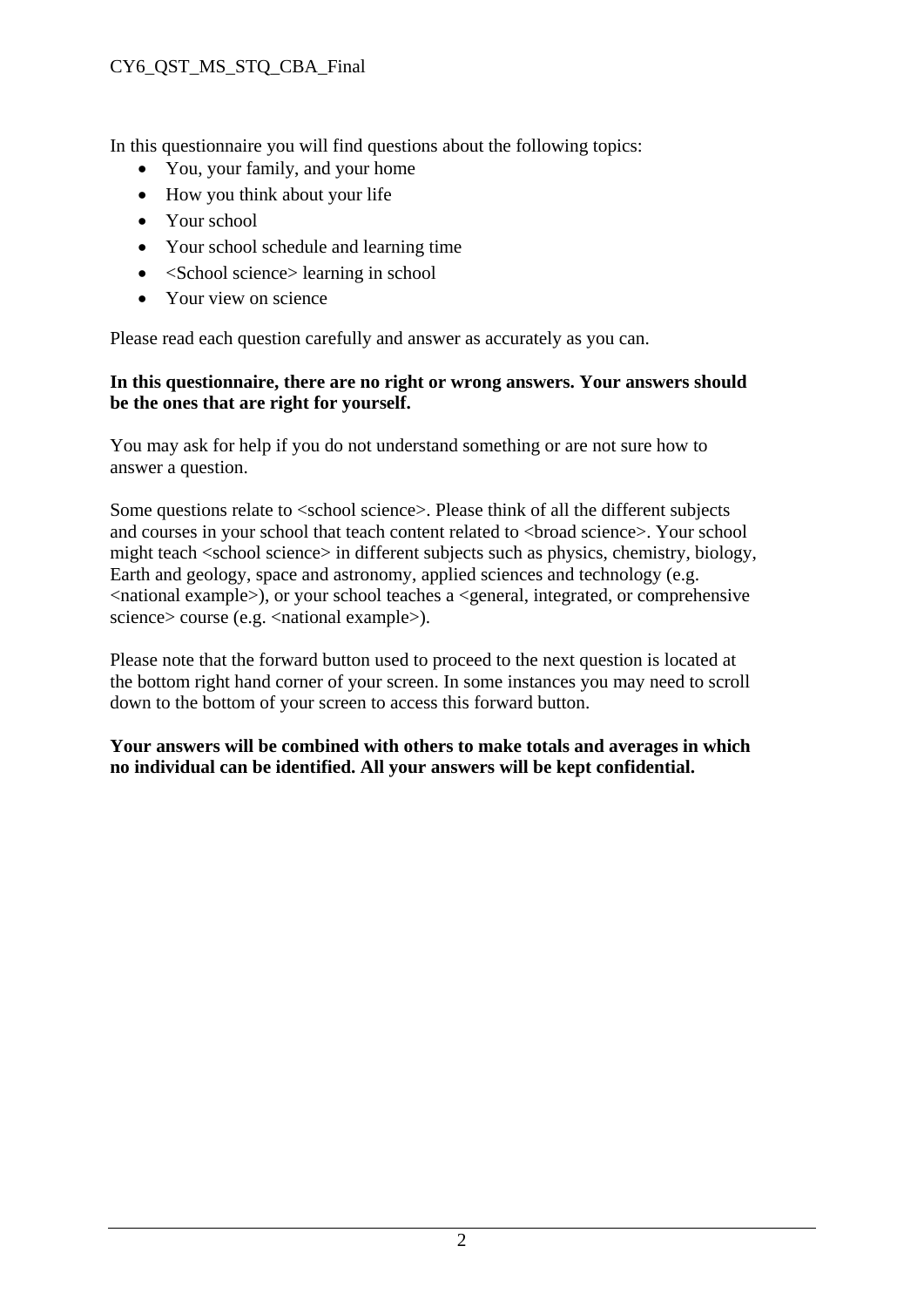# **YOU, YOUR FAMILY, AND YOUR HOME**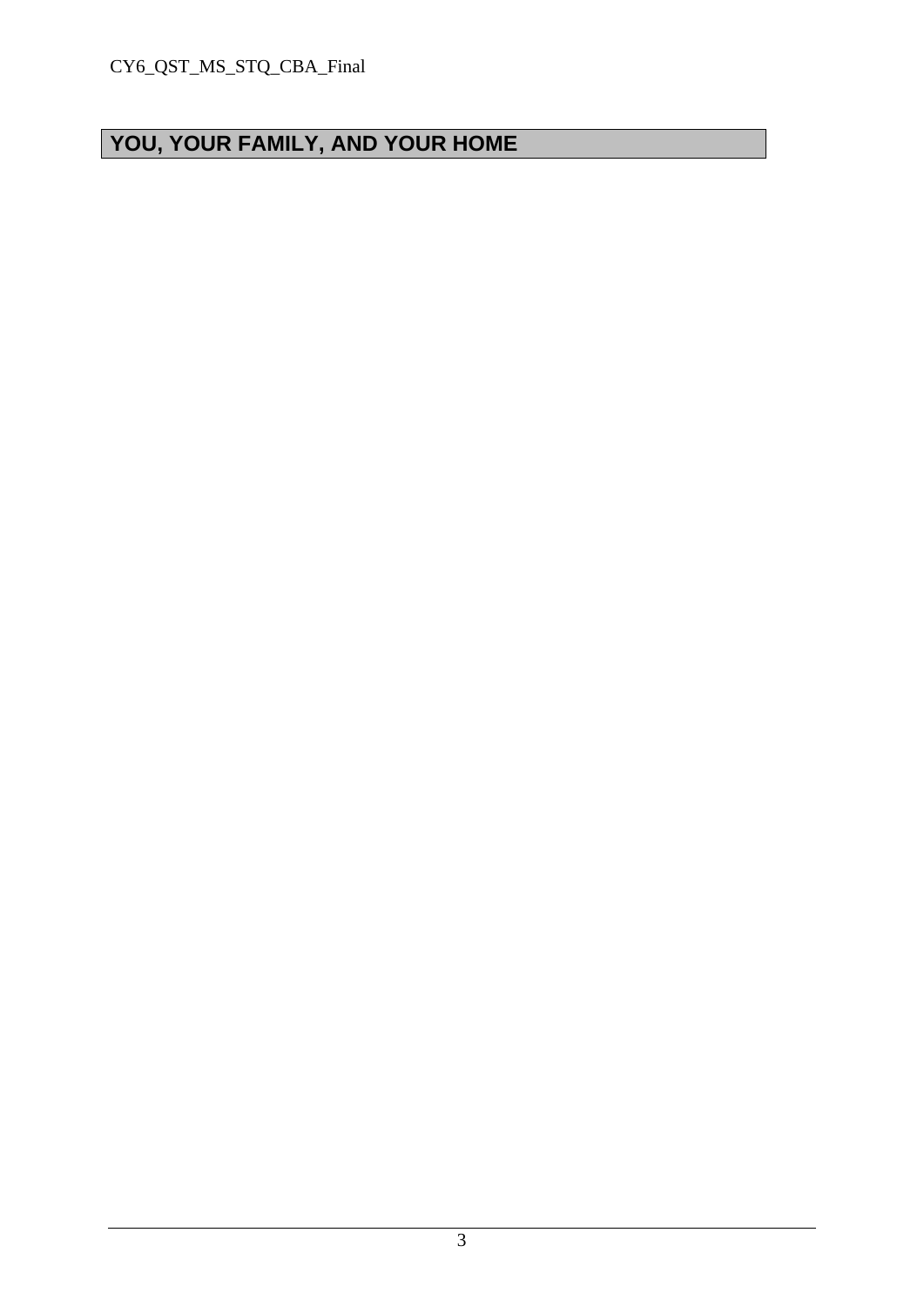### **ST001 What <grade> are you in?**

ST001Q01TA *(Please select from the drop-down menu to answer the question.)* 

 $P$ lease choose **Option A Option B** Option C Option ...

Drop down menu, including all possible grades attended by 15-year-olds, according to your study programme table as agreed on in the Demographic Tasks.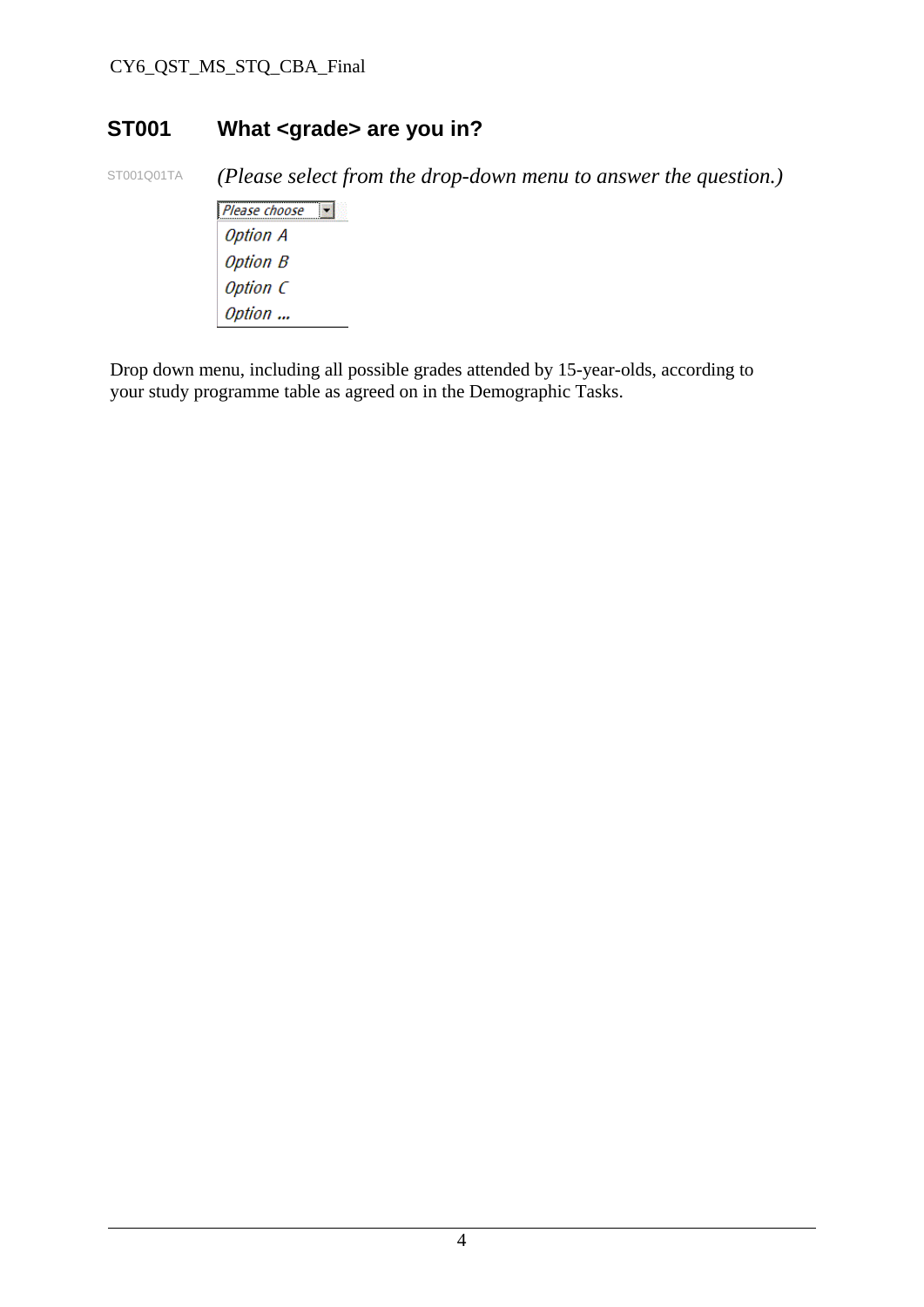# **ST002** Which one of the following <programmes> are you in?

ST002Q01TA *(Please select one response.)* 

| $\leq$ Programme 1> |          |
|---------------------|----------|
| $\leq$ Programme 2> | $J_2$    |
| $\leq$ Programme 3> | Jζ       |
| $\leq$ Programme 4> | $\Box_4$ |
| $\leq$ Programme 5> | J٢       |
| $\leq$ Programme 6> |          |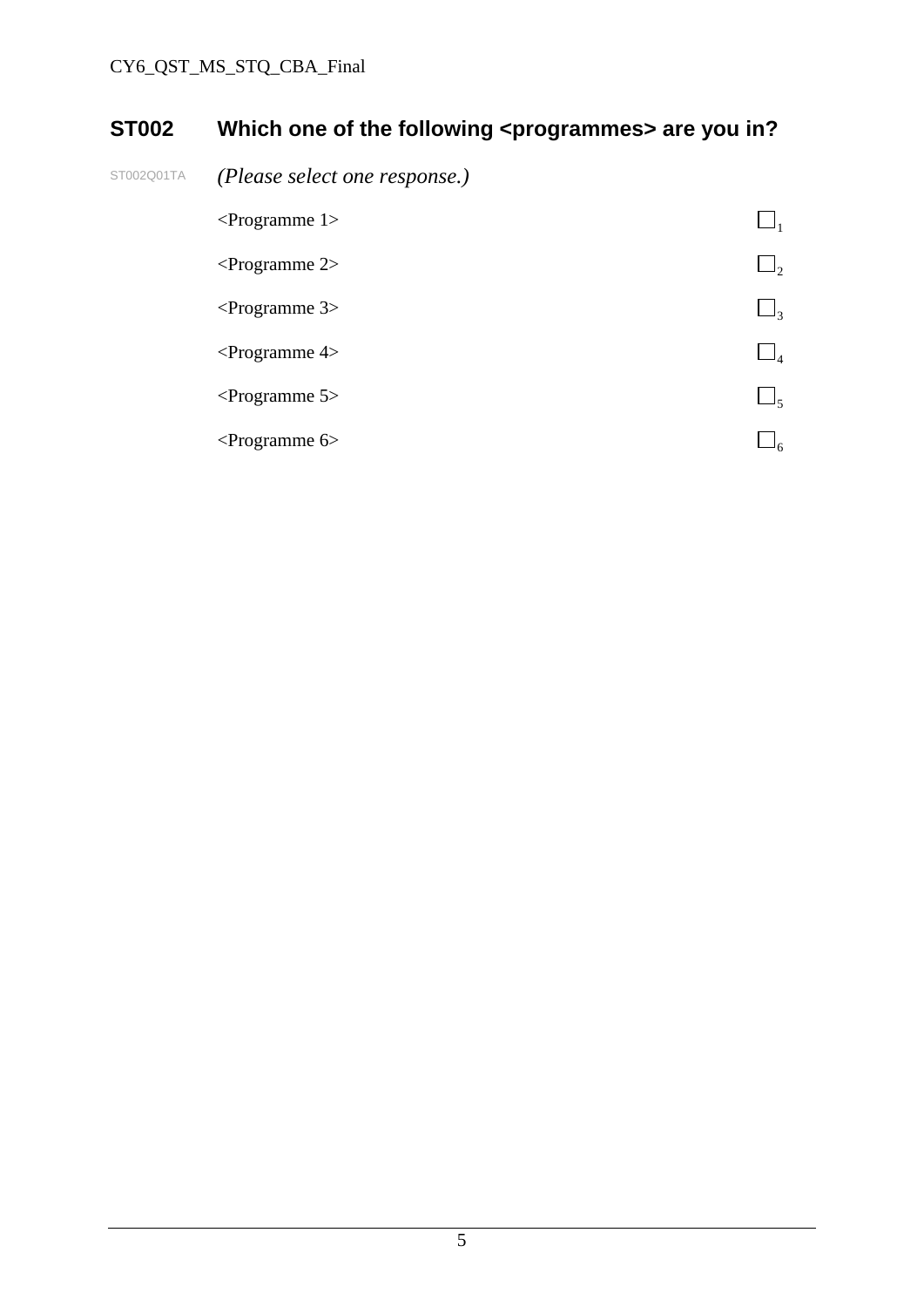#### CY6\_QST\_MS\_STQ\_CBA\_Final

#### **ST003 On what date were you born?**

 *(Please select the day, month, and year from the drop-down menus to answer the question.)* 

| ST003Q01TA | Day   | Please choose<br><b>Option A</b><br><b>Option B</b><br>Option C<br>Option       | $\mathbf{1}$<br>$\overline{2}$<br>$\overline{3}$<br>$\overline{4}$<br>5<br>$\overline{6}$<br>$\boldsymbol{7}$<br>$\overline{8}$<br>10 |                                                              |                              |
|------------|-------|---------------------------------------------------------------------------------|---------------------------------------------------------------------------------------------------------------------------------------|--------------------------------------------------------------|------------------------------|
| ST003Q02TA | Month | Please choose<br>圖象<br><b>Option A</b><br><b>Option B</b><br>Option C<br>Option | $\ldots$                                                                                                                              | January<br>February<br>March<br>April<br>May<br>June<br>July |                              |
| ST003Q03TA | Year  | Please choose<br><b>Option A</b><br><b>Option B</b><br>Option C<br>Option       |                                                                                                                                       | August<br>September<br>October<br>November<br>December       | 1998<br>1999<br>2000<br>2001 |

Consistency check/soft reminder if day, month, or year is missing: "Please enter your complete birth date".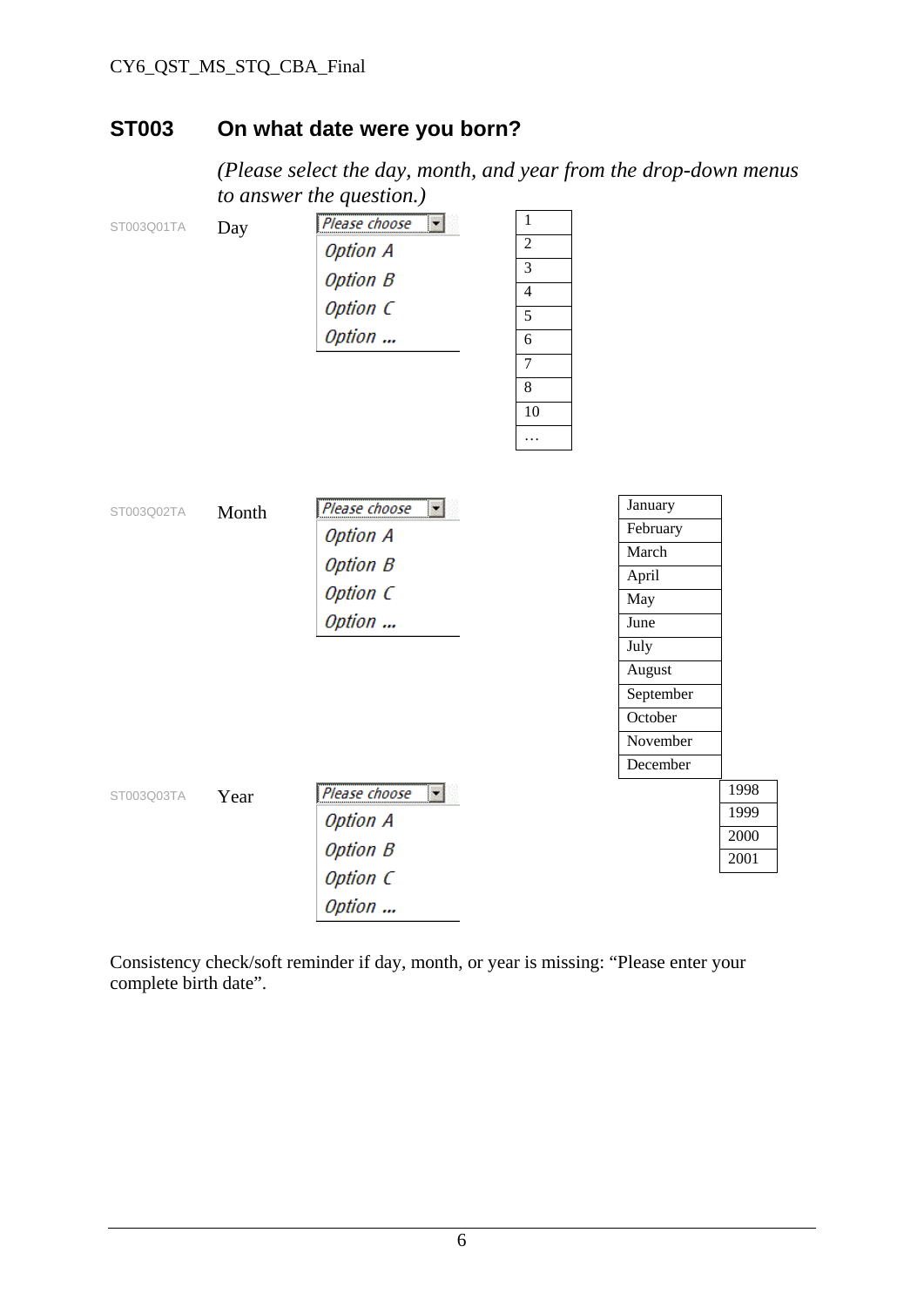### CY6\_QST\_MS\_STQ\_CBA\_Final

# **ST004 Are you female or male?**

ST004Q01TA *(Please select one response.)* 

 *Female Male* 

 $\Box_1$   $\Box_2$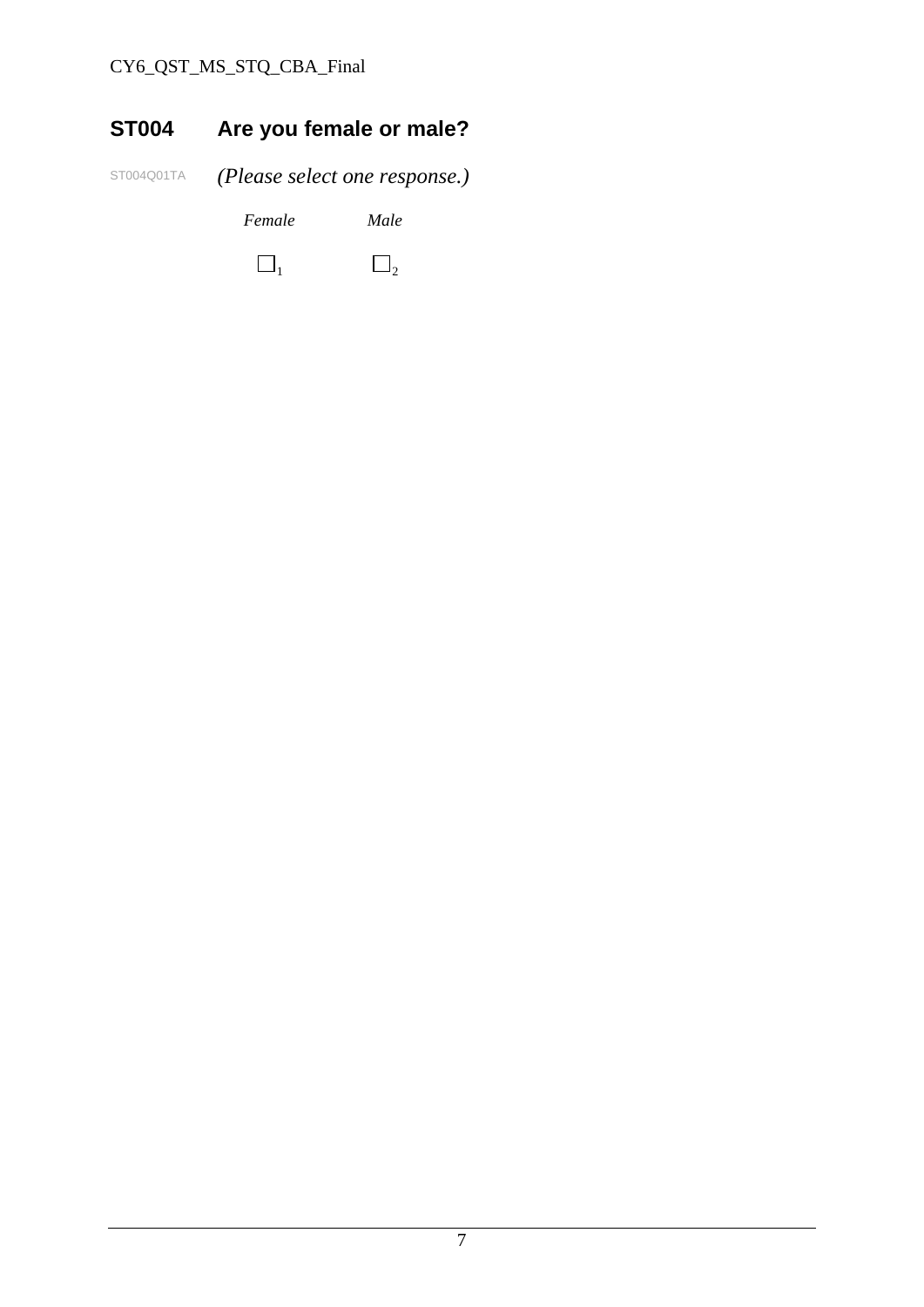#### **ST005**  ST005Q01TA What is the <highest level of schooling> completed by **your mother?**

 *If you are not sure which box to choose, please ask the <test administrator> for help. (Please select one response.)*   $\triangle$ ISCED level 3A $>$  $\triangle$ ISCED level 3B, 3C>  $\Box$ <sub>2</sub>  $\triangle$ ISCED level 2>  $\Box$ <sub>3</sub>  $\leq$ ISCED level 1>  $\Box$ <sub>4</sub> She did not complete <ISCED level 1>  $\Box$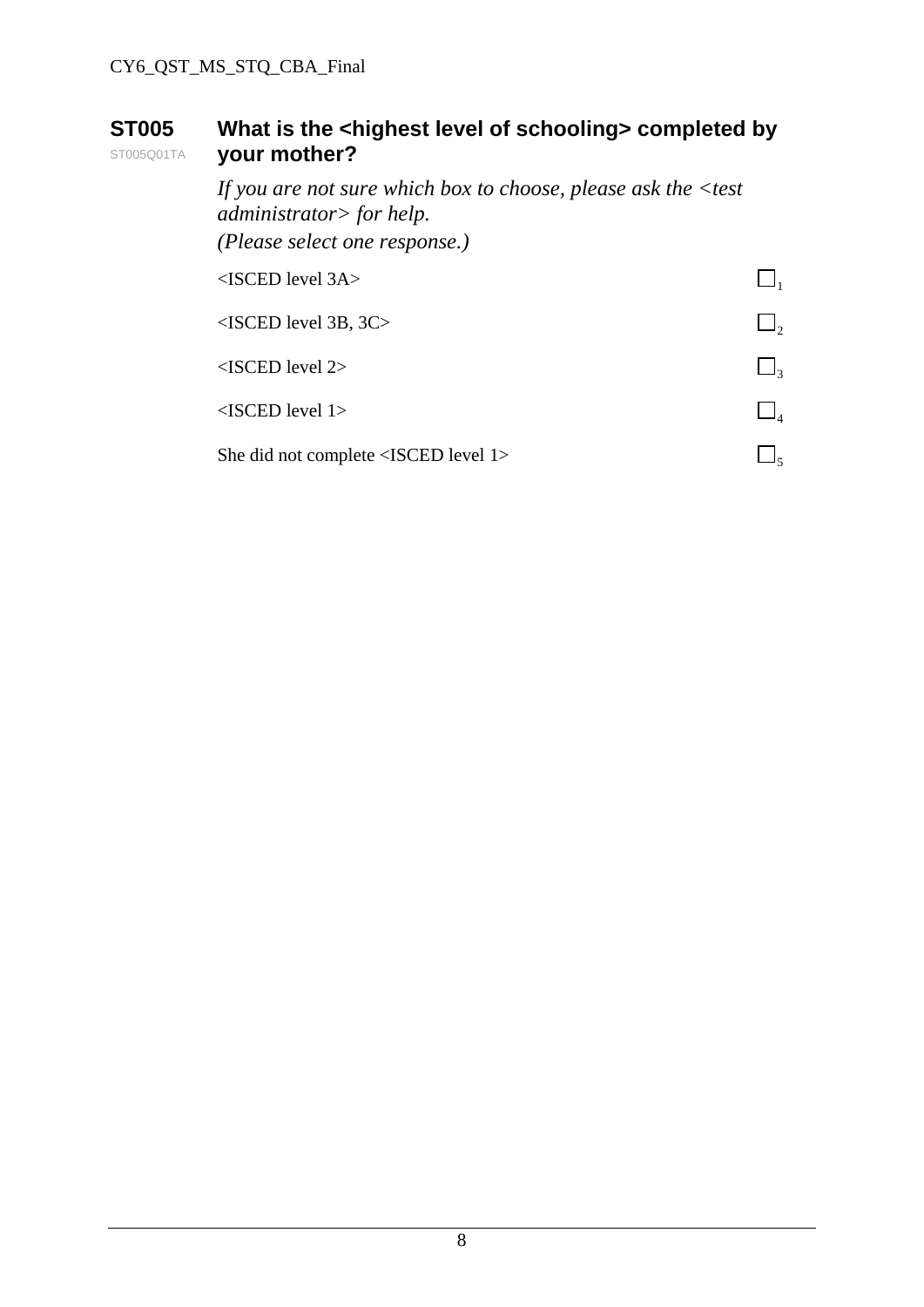#### **ST006 Does your mother have any of the following qualifications?**

 *If you are not sure how to answer this question, please ask the <test administrator> for help. (Please select one response in each row.)* 

|            |                        | Yes | No                  |
|------------|------------------------|-----|---------------------|
| ST006Q01TA | $<$ ISCED level 6>     |     | $\Box$              |
| ST006Q02TA | $<$ ISCED level 5A $>$ |     | $\Box$ ,            |
| ST006Q03TA | $<$ ISCED level 5B $>$ |     | $\Box$ <sub>2</sub> |
| ST006Q04TA | $<$ ISCED level 4>     |     |                     |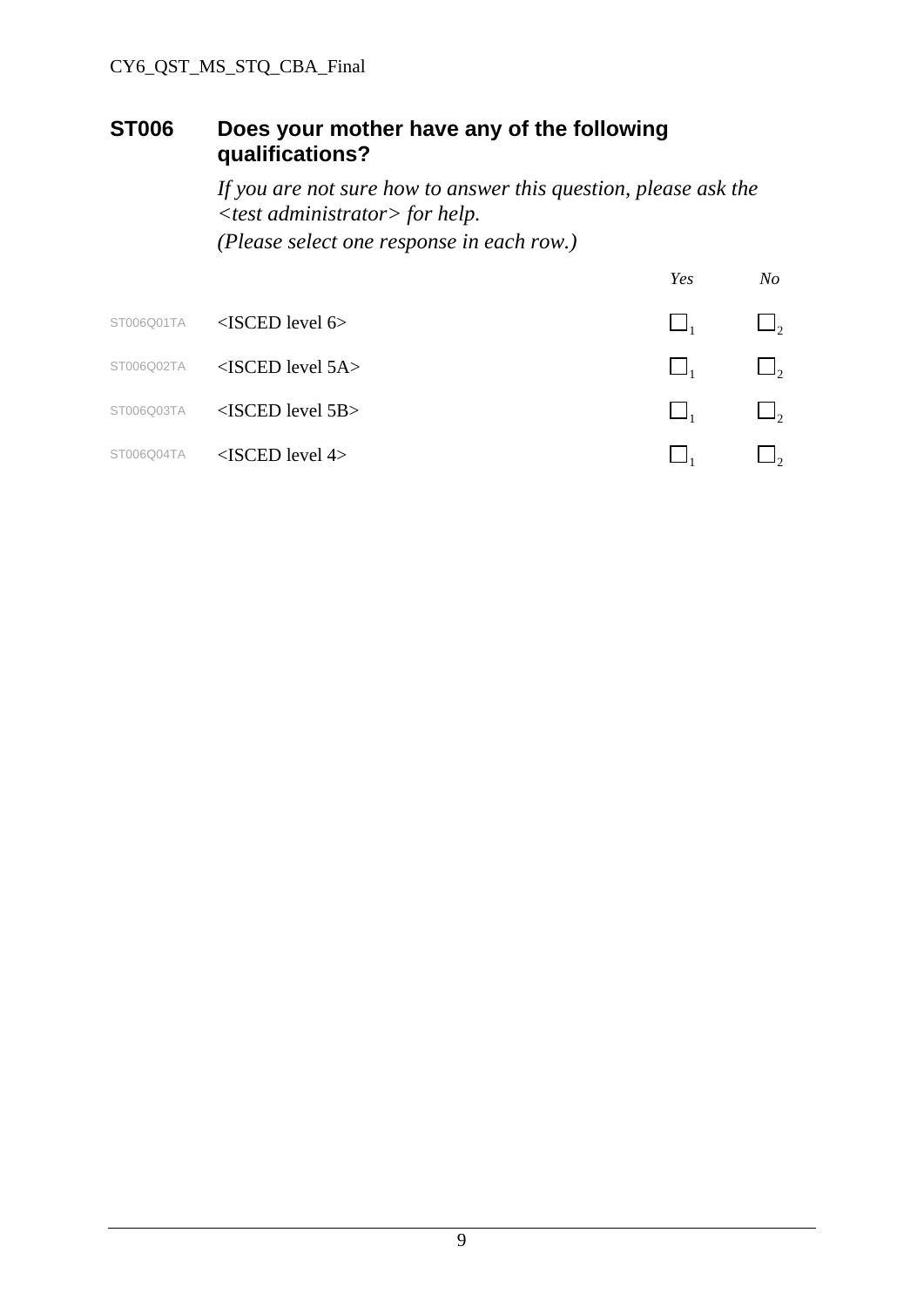#### **ST007**  ST007Q01TA What is the <highest level of schooling> completed by **your father?**

 *If you are not sure which box to choose, please ask the <test administrator> for help. (Please select one response.)*   $\triangle$ ISCED level 3A $>$  $\triangle$ ISCED level 3B, 3C>  $\Box$ <sub>2</sub>  $\triangle$ ISCED level 2>  $\Box$ <sub>3</sub>  $\leq$ ISCED level 1>  $\Box$ <sub>4</sub> He did not complete <ISCED level 1>  $\Box$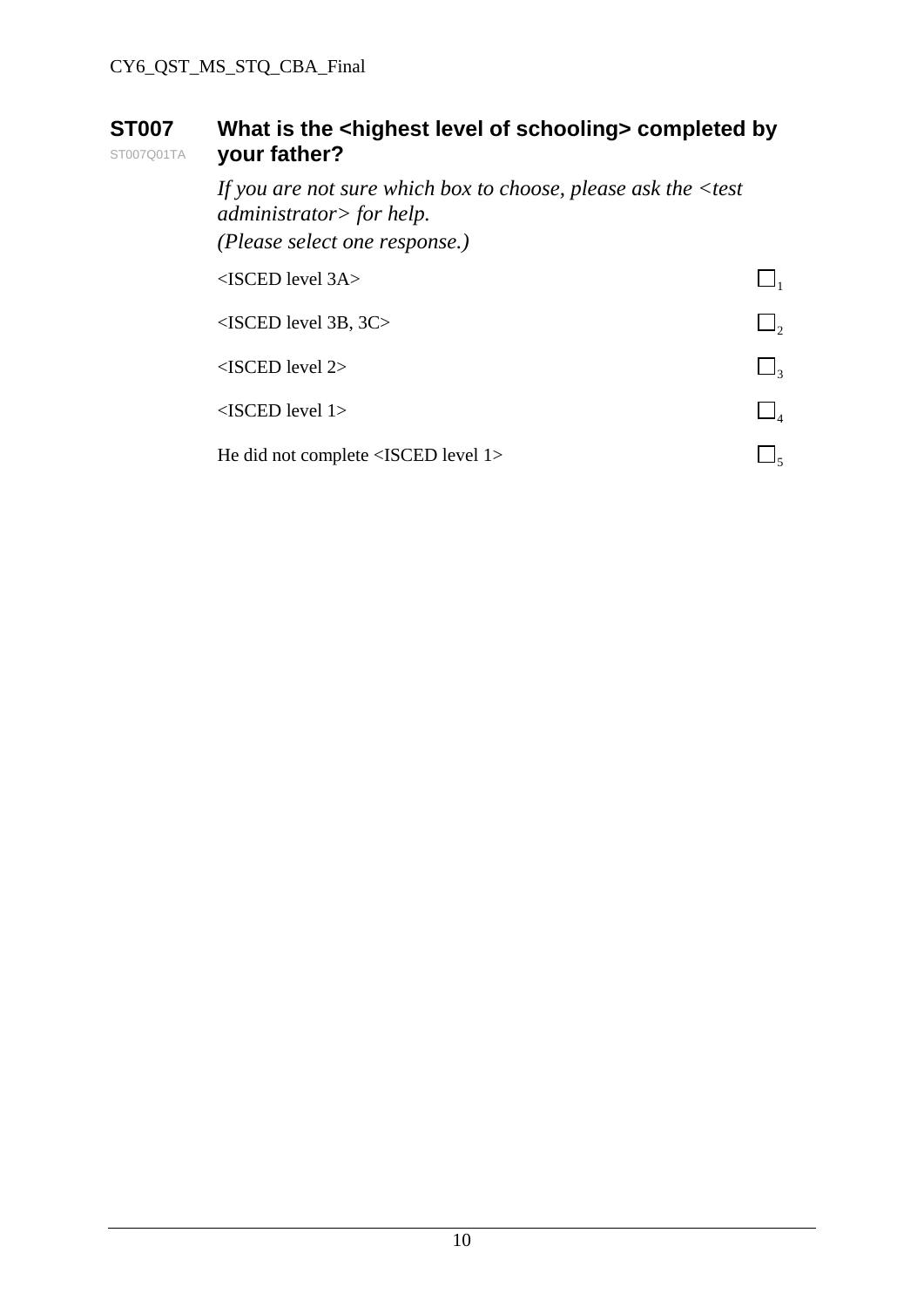#### **ST008 Does your father have any of the following qualifications?**

 *If you are not sure how to answer this question, please ask the <test administrator> for help. (Please select one response in each row.)* 

|            |                        | Yes | No       |
|------------|------------------------|-----|----------|
| ST008Q01TA | $<$ ISCED level 6>     |     | $\Box$   |
| ST008Q02TA | $<$ ISCED level 5A $>$ |     | $\Box$ , |
| ST008Q03TA | $<$ ISCED level 5B $>$ |     | $\Box$   |
| ST008Q04TA | $<$ ISCED level 4>     |     | $J_2$    |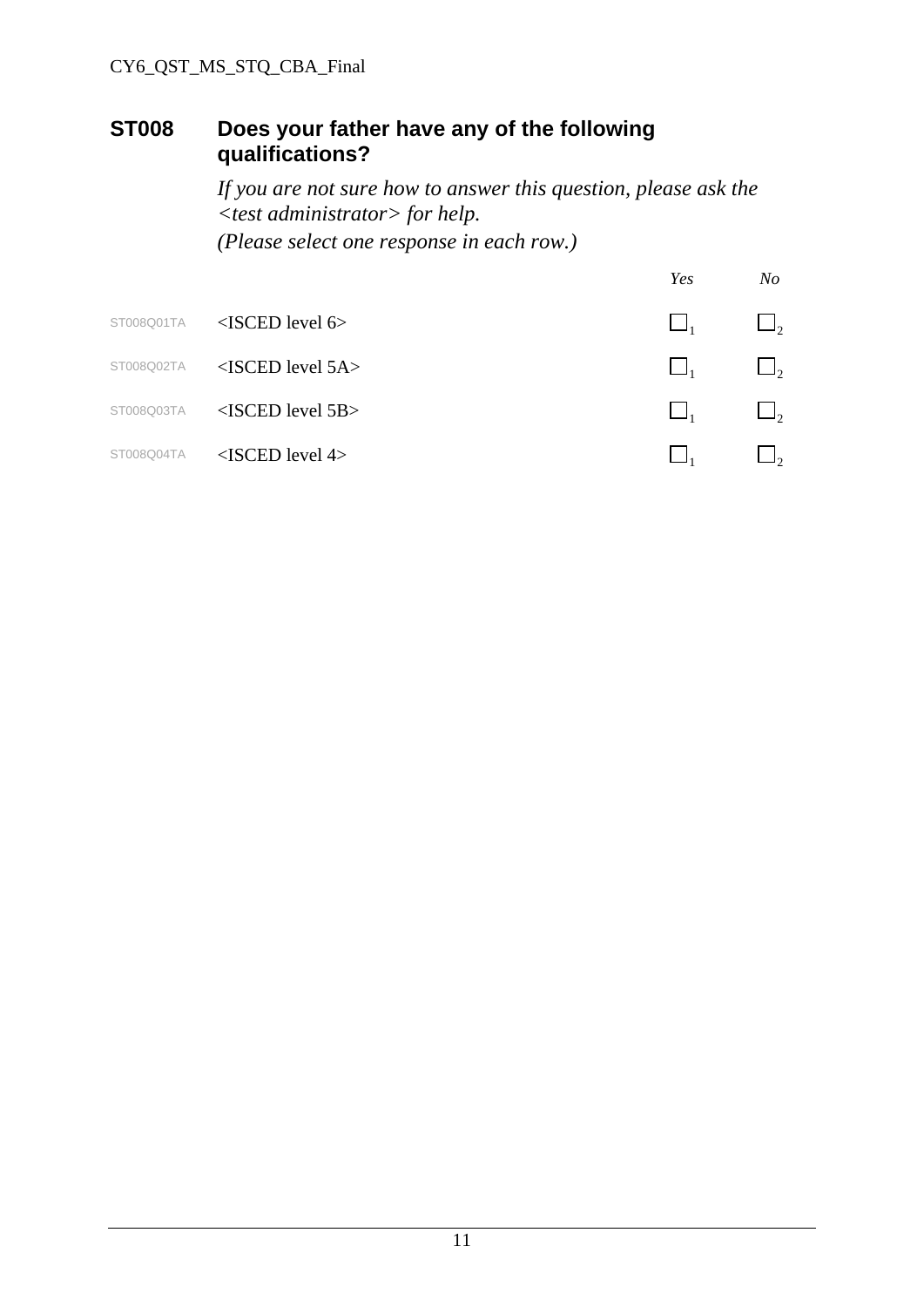# **ST011 Which of the following are in your home?**

|            |                                                              | Yes            | N <sub>O</sub>      |
|------------|--------------------------------------------------------------|----------------|---------------------|
| ST011Q01TA | A desk to study at                                           | $\Box_1$       | $\Box$ <sub>2</sub> |
| ST011Q02TA | A room of your own                                           | $\Box_1$       | $\Box$              |
| ST011Q03TA | A quiet place to study                                       | $\square_{_1}$ | $\Box$ <sub>2</sub> |
| ST011Q04TA | A computer you can use for school work                       | $\Box_1$       | $\Box_2$            |
| ST011Q05TA | <b>Educational software</b>                                  | $\Box_1$       | $\Box$              |
| ST011Q06TA | A link to the Internet                                       | $\Box_1$       | $\Box$              |
| ST011Q07TA | Classic literature (e.g. <shakespeare>)</shakespeare>        | $\square_{_1}$ | $\Box_2$            |
| ST011Q08TA | Books of poetry                                              | $\Box_1$       | $\Box$ <sub>2</sub> |
| ST011Q09TA | Works of art (e.g. paintings)                                | $\Box_1$       | $\Box$ <sub>2</sub> |
| ST011Q10TA | Books to help with your school work                          | $\Box_1$       | $\mathbf{I}_2$      |
| ST011Q11TA | <technical books="" reference=""></technical>                | $\Box_1$       | $\Box$ <sub>2</sub> |
| ST011Q12TA | A dictionary                                                 | $\Box_1$       | $\Box$ <sub>2</sub> |
| ST011Q16NA | Books on art, music, or design                               | $\Box_1$       | $\Box$              |
| ST011Q17TA | <country-specific 1="" item="" wealth=""></country-specific> | $\Box_1$       | $\mathbf{I}_{2}$    |
| ST011Q18TA | <country-specific 2="" item="" wealth=""></country-specific> | $\Box_1$       | $\Box$              |
| ST011Q19TA | <country-specific 3="" item="" wealth=""></country-specific> |                | $\sqcup_2$          |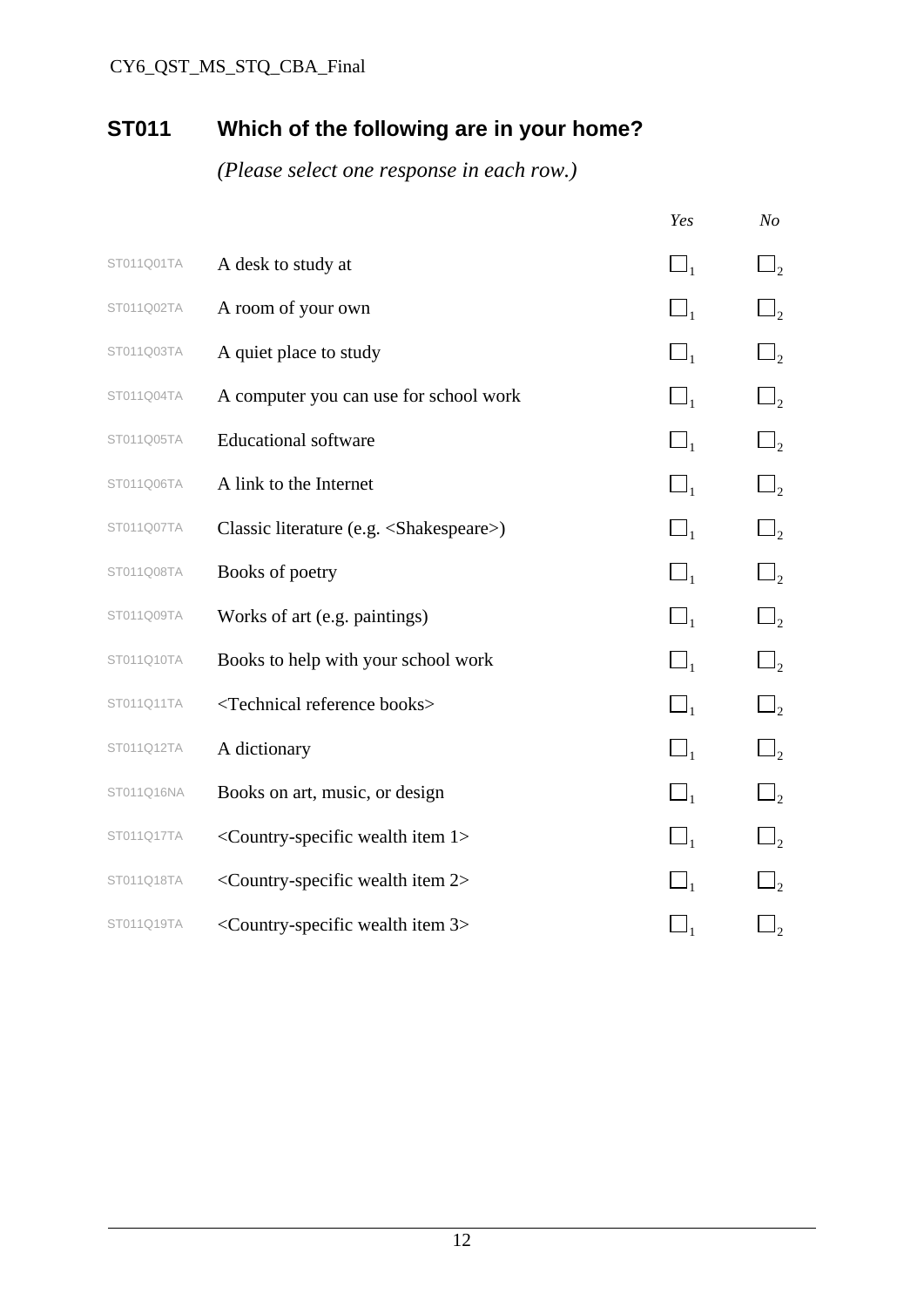# **ST012 How many of these are there at your home?**

|            |                                                                                                    | <b>None</b> | <b>One</b> | Two                 | Three or<br>more |
|------------|----------------------------------------------------------------------------------------------------|-------------|------------|---------------------|------------------|
| ST012Q01TA | Televisions                                                                                        | $\Box_1$    | $\Box$ ,   | $\Box$ 3            |                  |
| ST012Q02TA | Cars                                                                                               | $\Box_1$    | $\Box$     | $\mathbf{I}_3$      |                  |
| ST012Q03TA | Rooms with a bath or shower                                                                        | $\Box_1$    | $\Box$     | $\Box$ 3            |                  |
| ST012Q05NA | <cell phones=""> with Internet<br/>access (e.g. smartphones)</cell>                                |             | $\Box$     | $\mathsf{I}_3$      |                  |
| ST012Q06NA | Computers (desktop computer,<br>portable laptop, or notebook)                                      | $\Box_1$    | $\Box$     | $\Box$ 3            |                  |
| ST012Q07NA | $\langle$ Tablet computers $>$ (e.g.<br>$\langle$ iPad®>, $\langle$ BlackBerry®<br>$PlayBook^{TM}$ | $\Box_1$    | $\Box$ ,   |                     |                  |
| ST012Q08NA | E-book readers (e.g.<br>$\langle$ Kindle <sup>TM</sup> >, $\langle$ Kobo>,<br><bookeen>)</bookeen> | $\Box_1$    |            | $\Box$ <sub>3</sub> |                  |
| ST012Q09NA | Musical instruments (e.g.<br>guitar, piano)                                                        |             |            |                     |                  |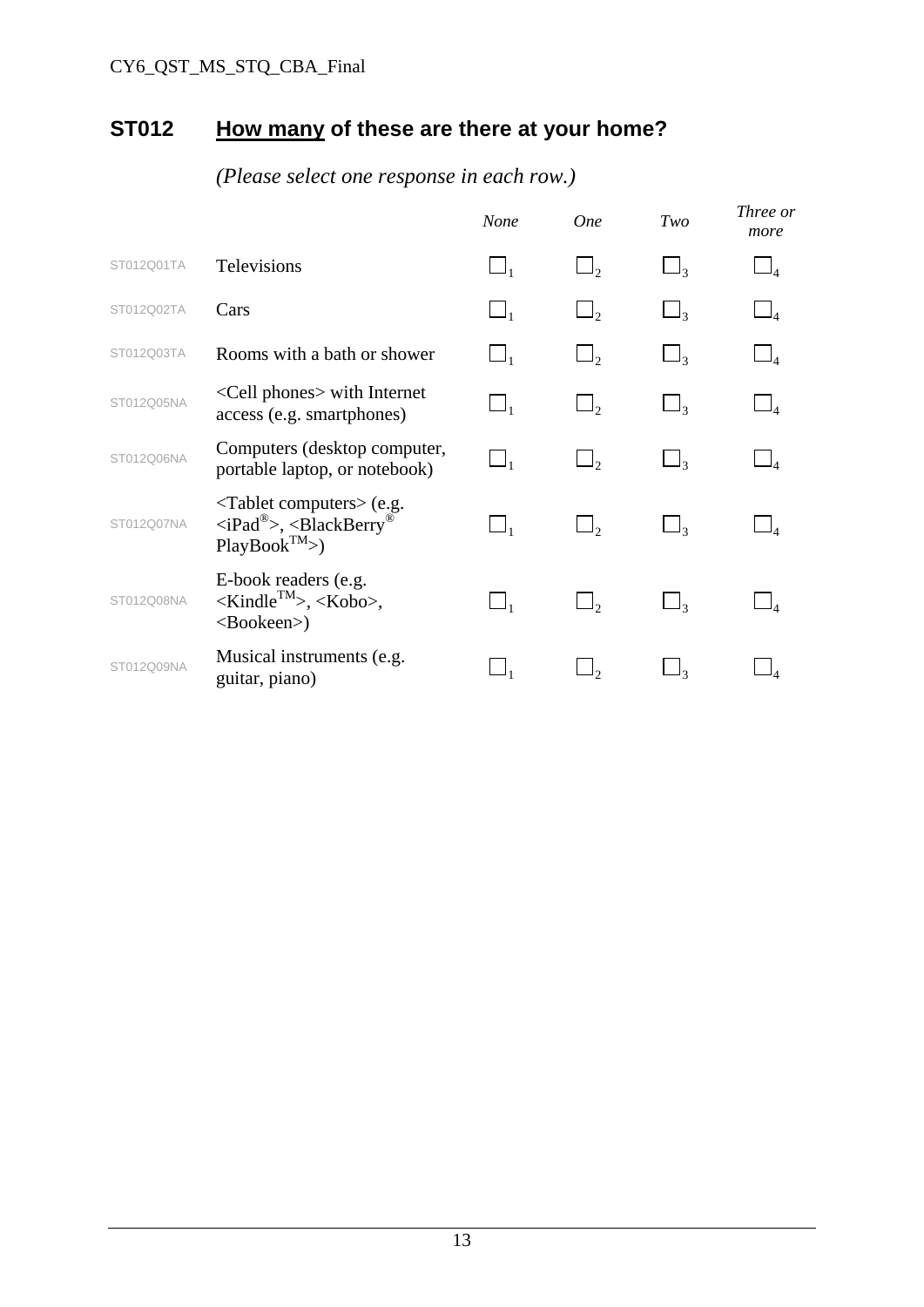### **ST013 How many books are there in your home?**

ST013Q01TA *There are usually about 40 books per metre of shelving. Do not include magazines, newspapers, or your schoolbooks.* 

 *(Please select one response.)* 

| $0-10$ books        |                     |
|---------------------|---------------------|
| 11-25 books         | $\Box_2$            |
| 26-100 books        | $\Box$ <sub>3</sub> |
| 101-200 books       | $\Box_4$            |
| 201-500 books       | $\Box_5$            |
| More than 500 books | ۹۶                  |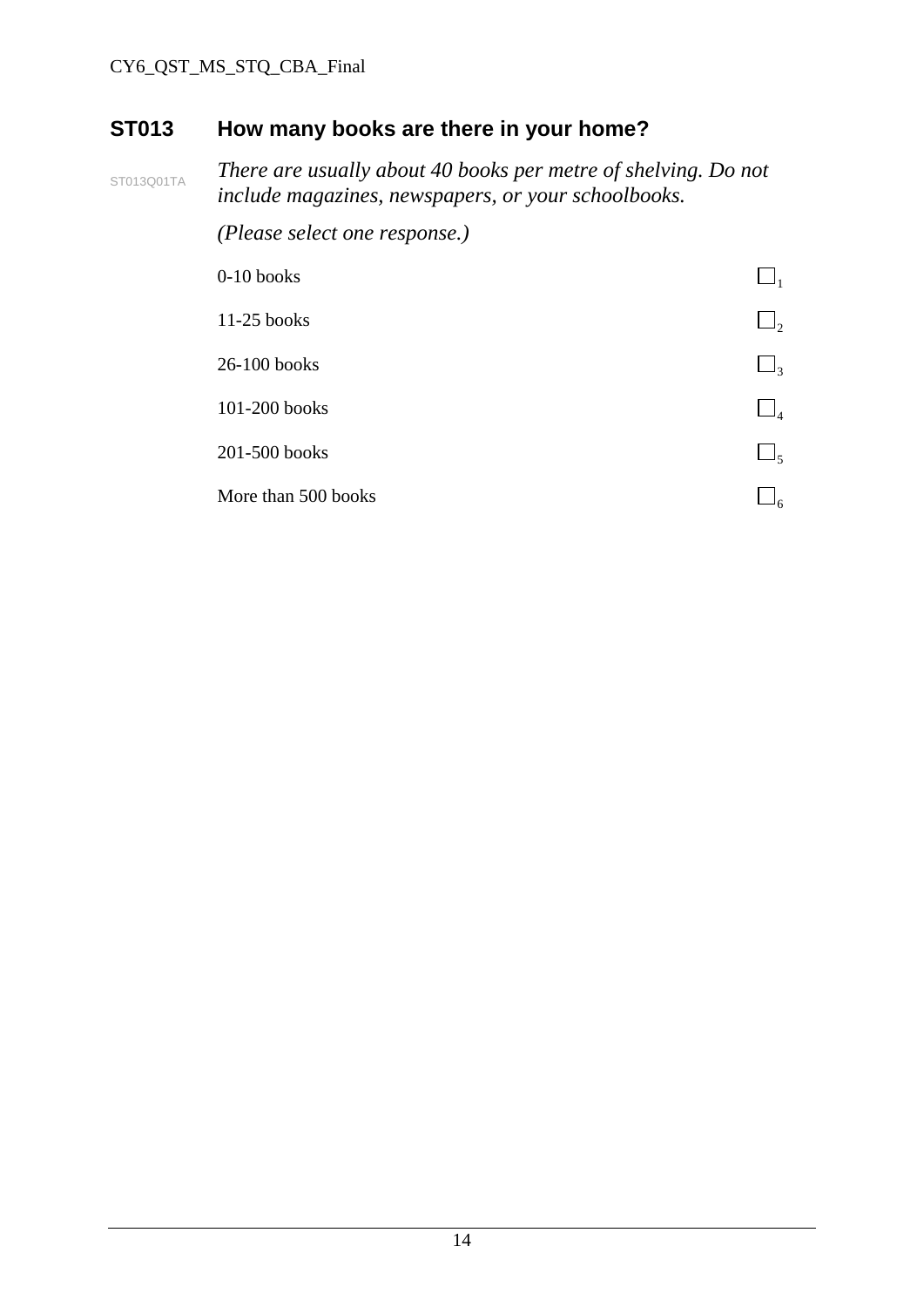#### **ST014 The following two questions concern your mother's job:**

 *(If she is not working now, please tell us her last main job.)* 

ST014Q01TA What is your mother's main job? (e.g. school teacher, kitchen-hand, sales manager)

*Please type in the job title.\_\_\_\_\_\_\_\_\_\_\_\_\_\_\_\_\_\_\_\_\_\_\_\_\_\_\_\_* 

What does your mother do in her main job?

ST014Q02TA (e.g. teaches high school students, helps the cook prepare meals in a restaurant, manages a sales team)

> *Please use a sentence to describe the kind of work she does or did in that job.*

\_\_\_\_\_\_\_\_\_\_\_\_\_\_\_\_\_\_\_\_\_\_\_\_\_\_\_\_\_\_\_\_\_\_\_\_\_\_\_\_\_\_\_\_\_\_\_\_\_\_\_\_\_\_\_\_\_\_\_\_\_\_\_\_\_\_\_\_\_\_\_\_\_\_\_\_\_\_\_\_\_\_\_\_\_\_\_\_\_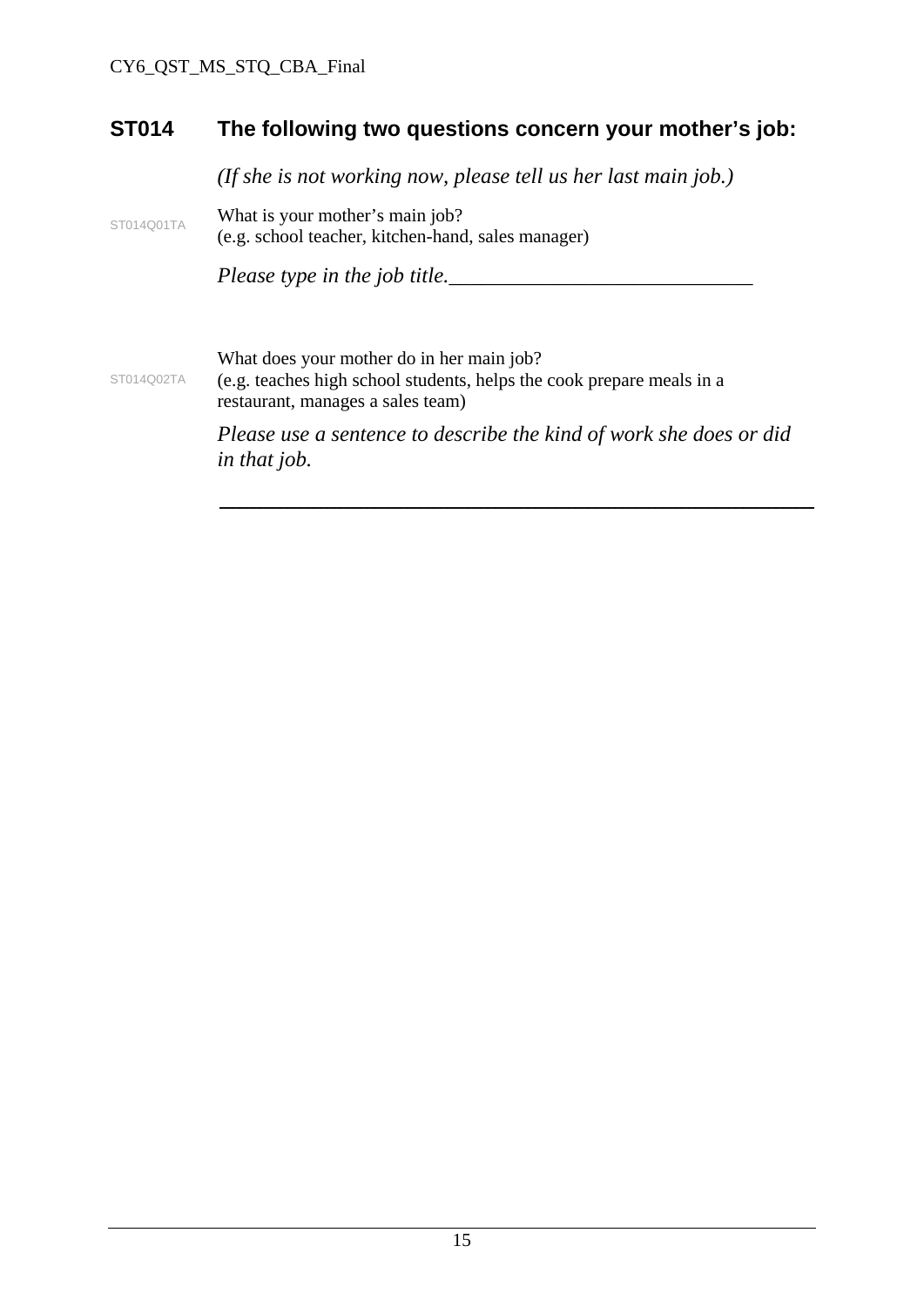#### **ST015 The following two questions concern your father's job:**

*(If he is not working now, please tell us his last main job.)* 

ST015Q01TA What is your father's main job? (e.g. school teacher, kitchen-hand, sales manager)

*Please type in the job title.\_\_\_\_\_\_\_\_\_\_\_\_\_\_\_\_\_\_\_\_\_\_\_\_\_\_\_\_\_\_\_* 

What does your father do in his main job?

ST015Q02TA (e.g. teaches high school students, helps the cook prepare meals in a restaurant, manages a sales team)

> *Please use a sentence to describe the kind of work he does or did in that job.*

\_\_\_\_\_\_\_\_\_\_\_\_\_\_\_\_\_\_\_\_\_\_\_\_\_\_\_\_\_\_\_\_\_\_\_\_\_\_\_\_\_\_\_\_\_\_\_\_\_\_\_\_\_\_\_\_\_\_\_\_\_\_\_\_\_\_\_\_\_\_\_\_\_\_\_\_\_\_\_\_\_\_\_\_\_\_\_\_\_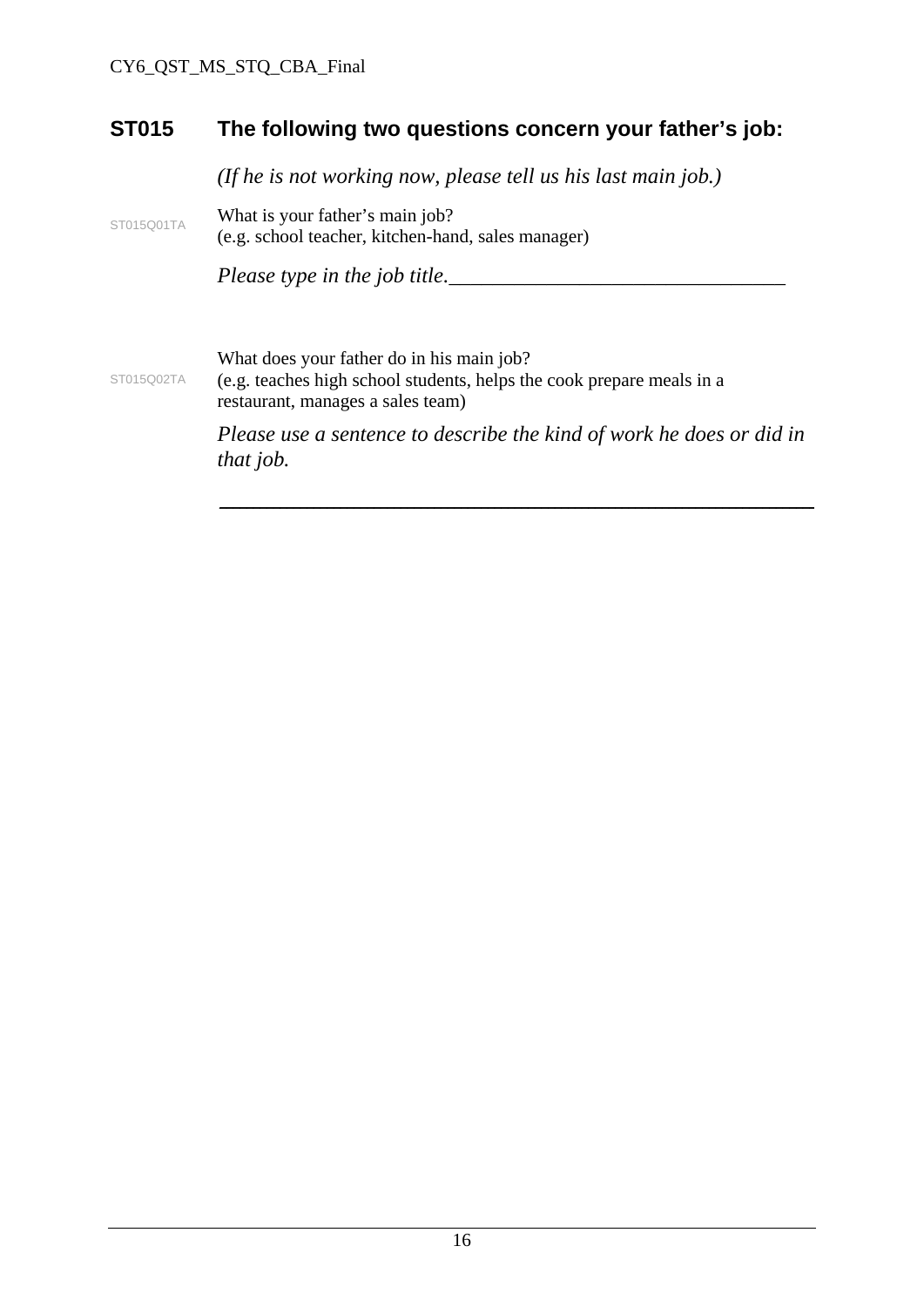#### **ST123 Thinking about the <this academic year>: to what extent do you agree or disagree with the following statements?**

|            |                                                                      | Strongly<br>disagree | <i>Disagree</i> | Agree | <i>Strongly</i><br>agree |
|------------|----------------------------------------------------------------------|----------------------|-----------------|-------|--------------------------|
| ST123Q01NA | My parents are interested in<br>my school activities.                |                      |                 |       |                          |
| ST123Q02NA | My parents support my<br>educational efforts and<br>achievements.    |                      |                 |       |                          |
| ST123Q03NA | My parents support me when<br>I am facing difficulties at<br>school. |                      |                 |       |                          |
| ST123Q04NA | My parents encourage me to<br>be confident.                          |                      |                 |       |                          |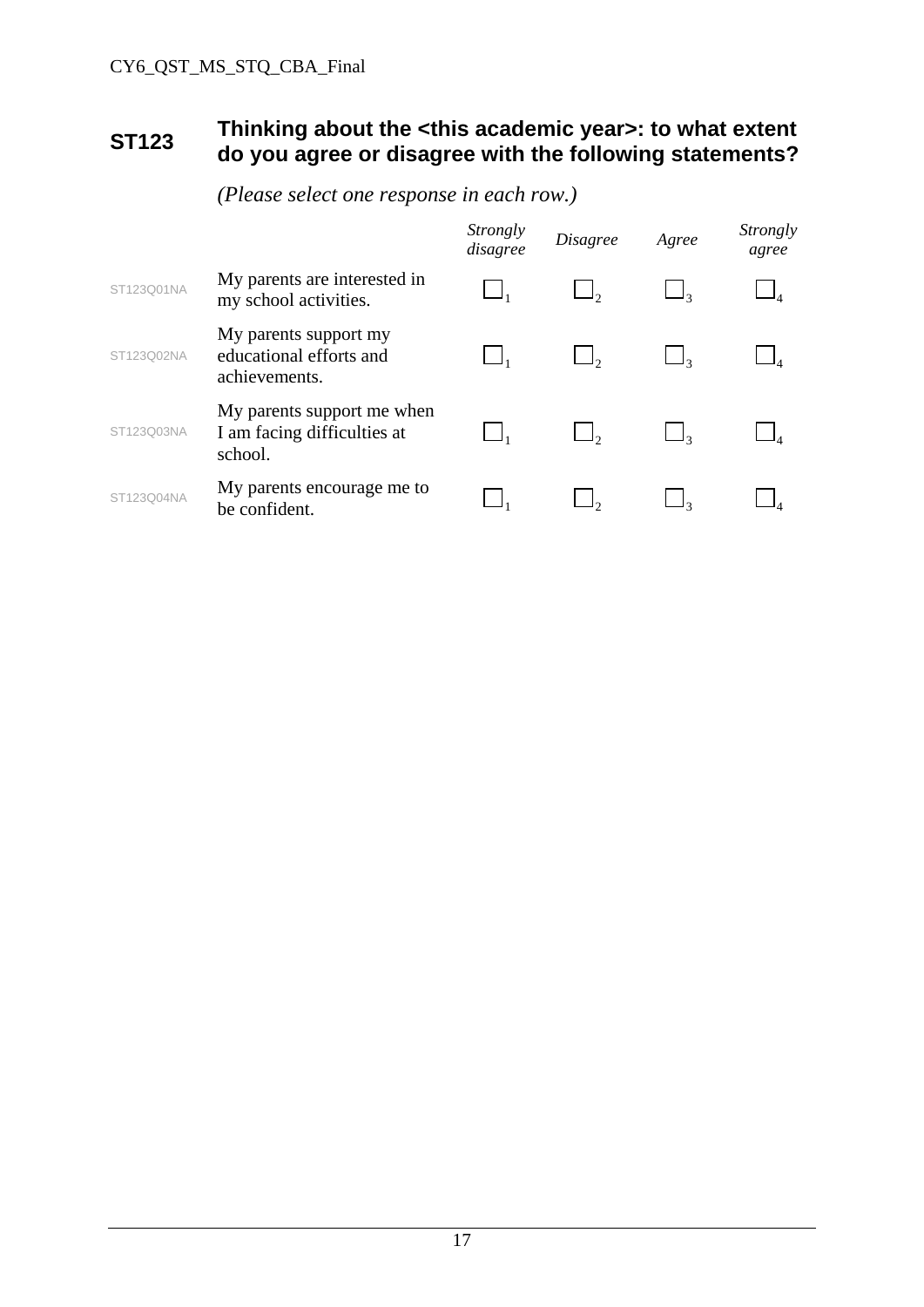#### **ST019 In what country were you and your parents born?**

|                         | You<br>ST019Q01TA   | Mother<br>ST019Q01TB | Father<br>ST019Q01TC |
|-------------------------|---------------------|----------------------|----------------------|
| $\langle$ Country A $>$ | $\Box_1$            | $\Box_1$             | $\Box_1$             |
| $\langle$ Country B $>$ | $\Box$              | $\Box$ ,             | $\Box$ ,             |
| $<$ Country C $>$       | $\Box$ <sub>3</sub> | $\Box$ 3             | $\Box_3$             |
| $\langle$ Country D $>$ | $\Box_4$            | $\Box_4$             | $\Box_4$             |
| $\langle$ etc. $>$      | $\Box_{5}$          | $\Box_{5}$           | $\Box_5$             |
| Other country           | 46                  |                      |                      |

*(Please select one response in each column.)* 

This is a filter question. If the student was born in <country of test> skip ST021. If he or she was NOT born in <country of test> go to ST021. ELSE go to ST022.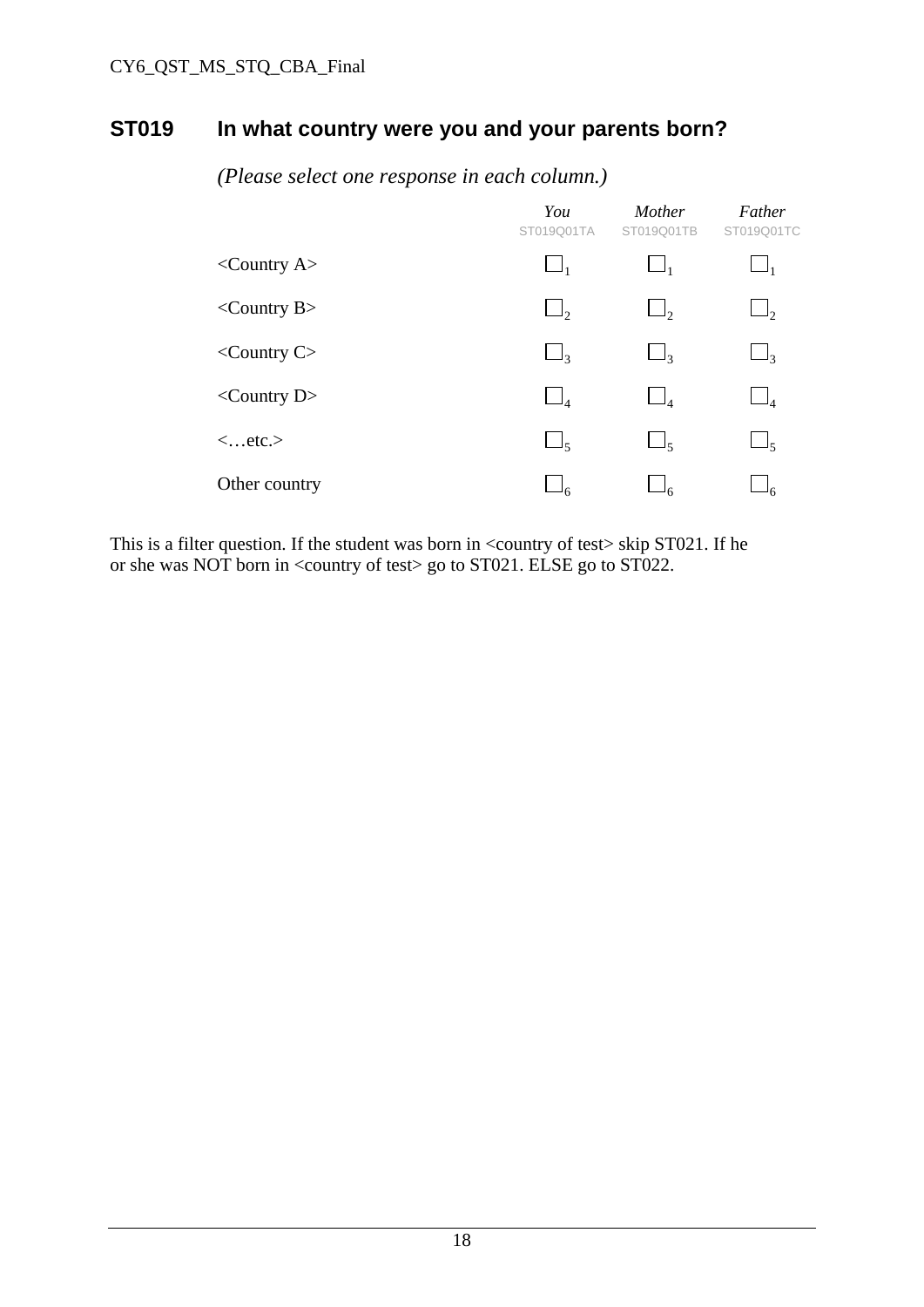→ Only if answer in ST019 "you" was NOT "<country of test>". ELSE skip and proceed to ST022.

#### **ST021 ST021Q01TA How old were you when you arrived in <country of test>?**

*(Please select from the drop-down menu to answer the question. If you were less than 12 months old, please select "age 0-1" (age zero to one).)* 

| Please choose <b>F</b> |                         |
|------------------------|-------------------------|
| <b>Option A</b>        |                         |
| <b>Option B</b>        |                         |
| Option C               |                         |
| Option                 |                         |
| age 0-1                | $\mathbf{1}$            |
| age 1                  | 2                       |
| age 2                  | 3                       |
| age 3                  | $\overline{\mathbf{4}}$ |
| age 4                  | 5                       |
| age 5                  | 6                       |
| age 6                  | 7                       |
| age 7                  | 8                       |
| age 8                  | 9                       |
| age 9                  | 10                      |
| age 10                 | 11                      |
| age 11                 | 12                      |
| age 12                 | 13                      |
| age 13                 | 14                      |
| age 14                 | 15                      |
| age 15                 | 16                      |
| age 16                 | 17                      |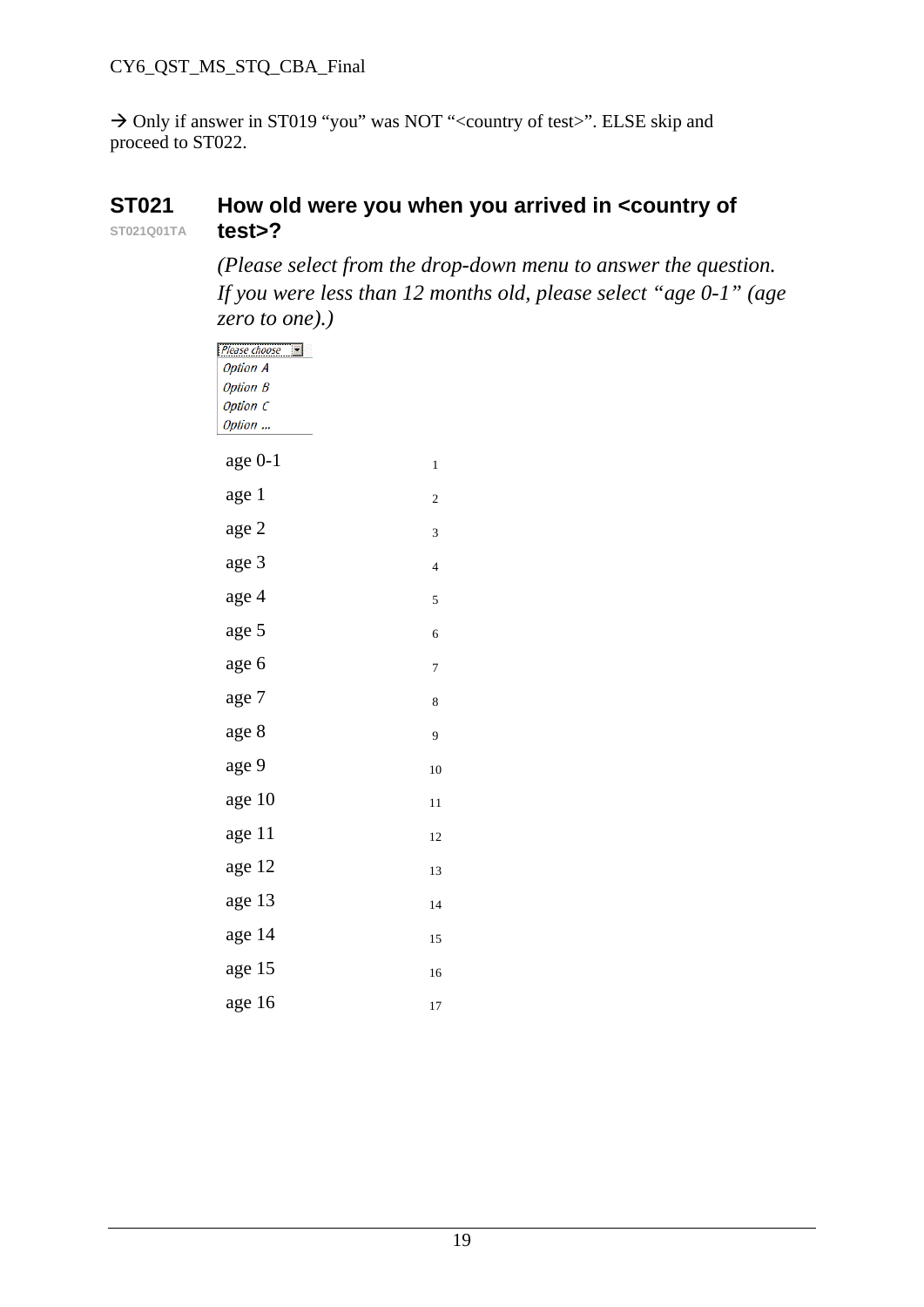# **ST022 What language do you speak at home most of the time?**

*(Please select one response.)* 

| ST022Q01TA | $\langle$ Language 1> |    |
|------------|-----------------------|----|
| ST022Q02TA | $\langle$ Language 2> | Jゥ |
| ST022Q03TA | $\langle$ Language 3> | ┙╕ |
| ST022Q04TA | $\langle$ etc. $>$    |    |
| ST022Q05TA | Other language        |    |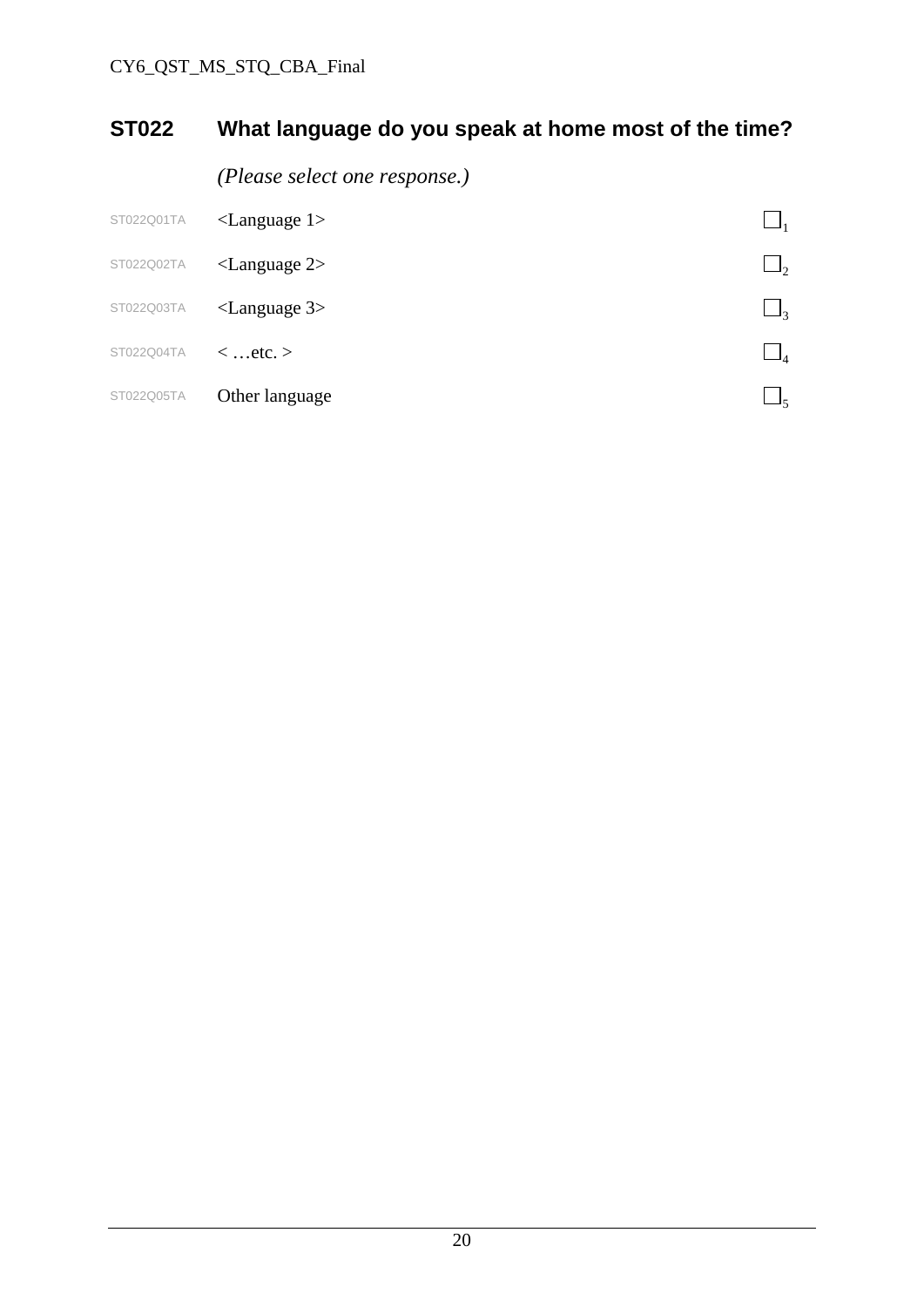#### **ST125 How old were you when you started <ISCED 0>?**

ST125Q01NA *(Please choose from the drop-down menu to answer the question.)* 

|        | Please choose<br><b>IM</b> |
|--------|----------------------------|
| Years: | <b>Option A</b>            |
|        | <b>Option B</b>            |
|        | Option C                   |
|        | Option                     |

Drop-down menu, offering answers "1 year or younger", 2 years, 3 years, 4 years, 5 years, "6 years or older", "I did not attend <ISCED 0>", "I do not remember".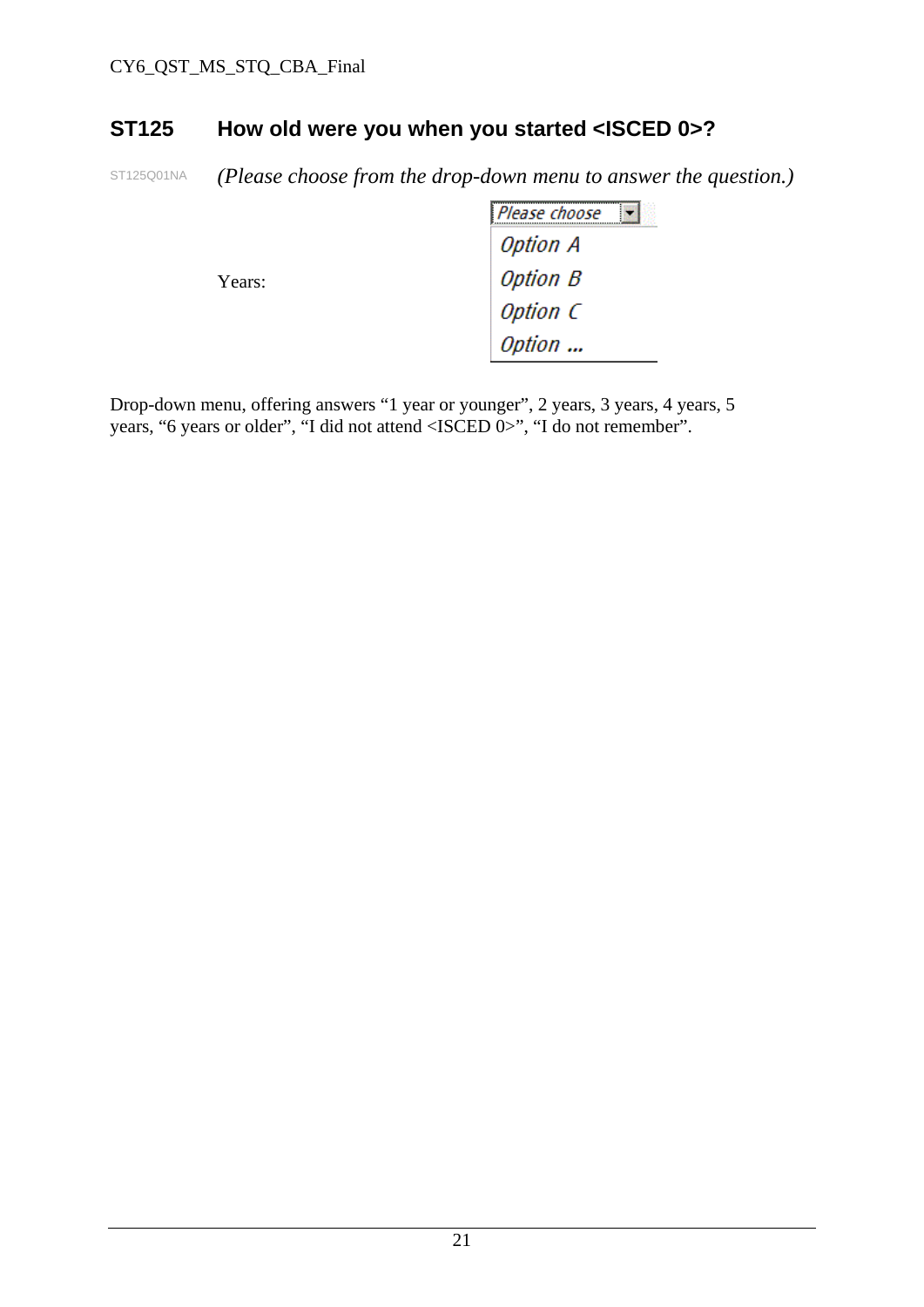### **ST126 How old were you when you started <ISCED 1>?**

ST126Q01TA *(Please choose from the drop-down menu to answer the question.)* 

|        | Please choose   |
|--------|-----------------|
|        | Option A        |
| Years: | <b>Option B</b> |
|        | Option C        |
|        | Option          |

Drop-down menu, offering answers "3 or younger", 4, 5, 6, 7, 8, "9 or older".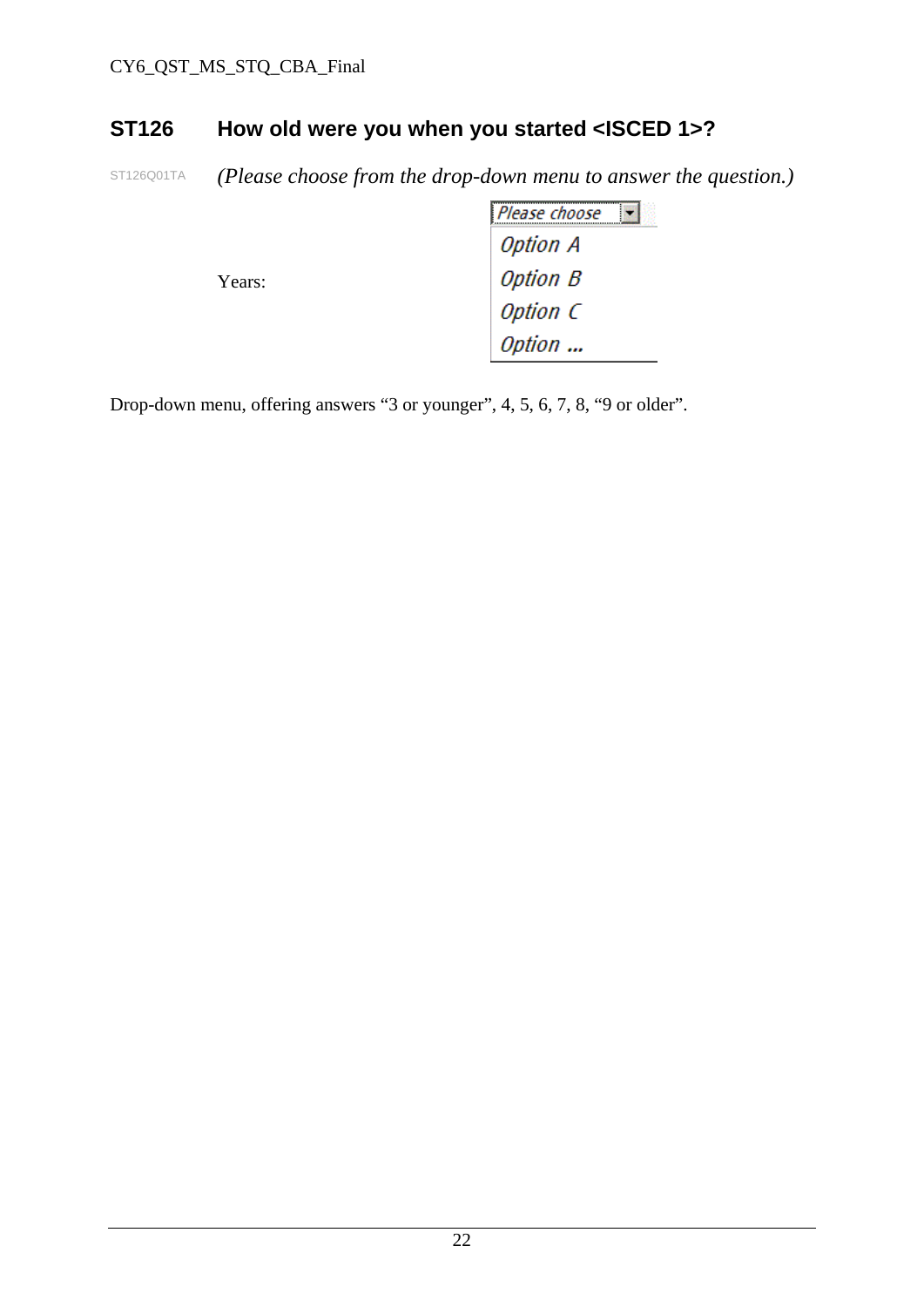# **ST127 Have you ever repeated a <grade>?**

|            |                 | No, never | Yes, once | Yes, twice<br>or more |
|------------|-----------------|-----------|-----------|-----------------------|
| ST127Q01TA | $At <$ ISCED 1> |           | $\Box$    | $\mathsf{I}_2$        |
| ST127Q02TA | At $<$ ISCED 2> |           |           |                       |
| ST127Q03TA | At $<$ ISCED 3> |           |           |                       |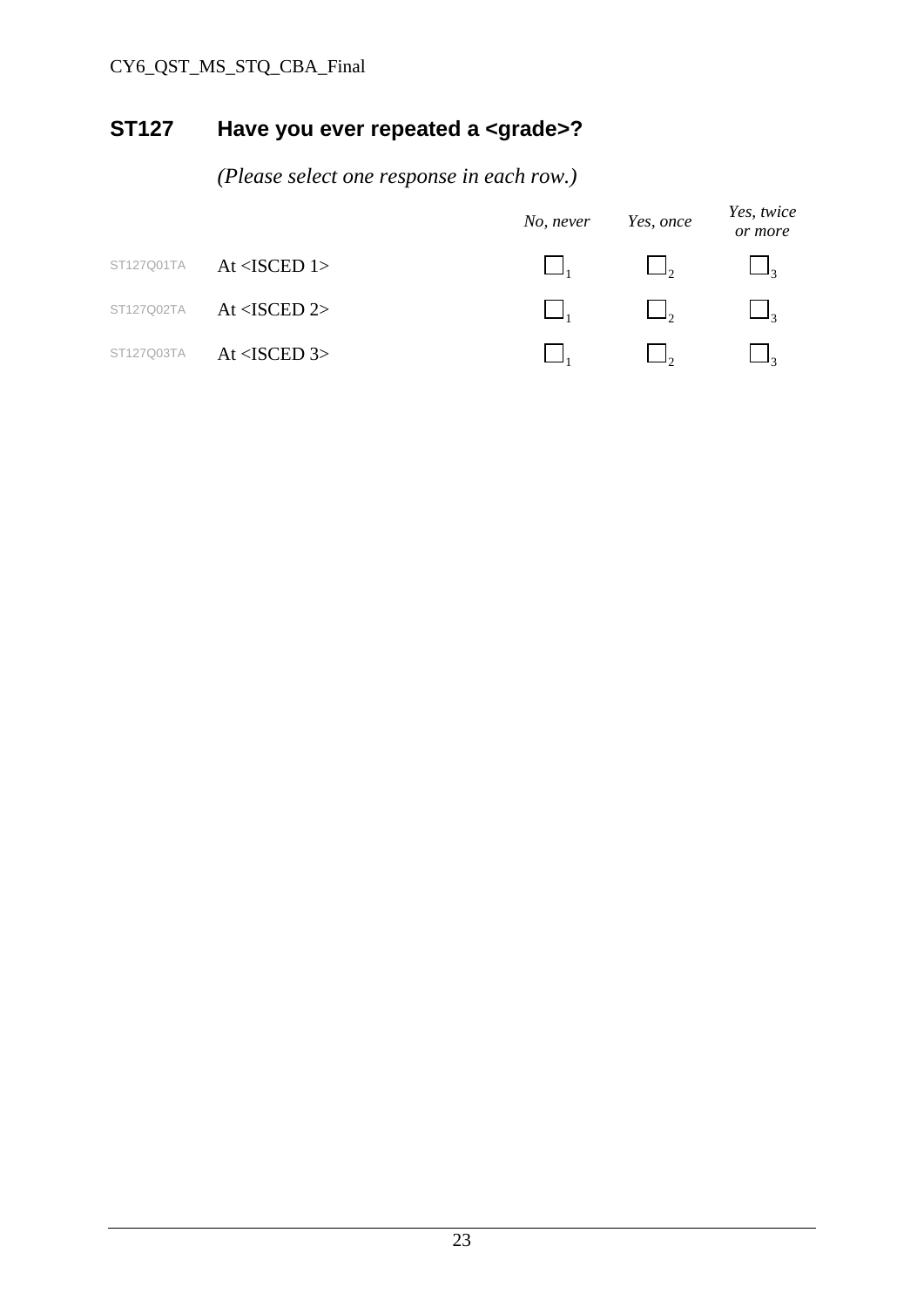# **HOW YOU THINK ABOUT YOUR LIFE**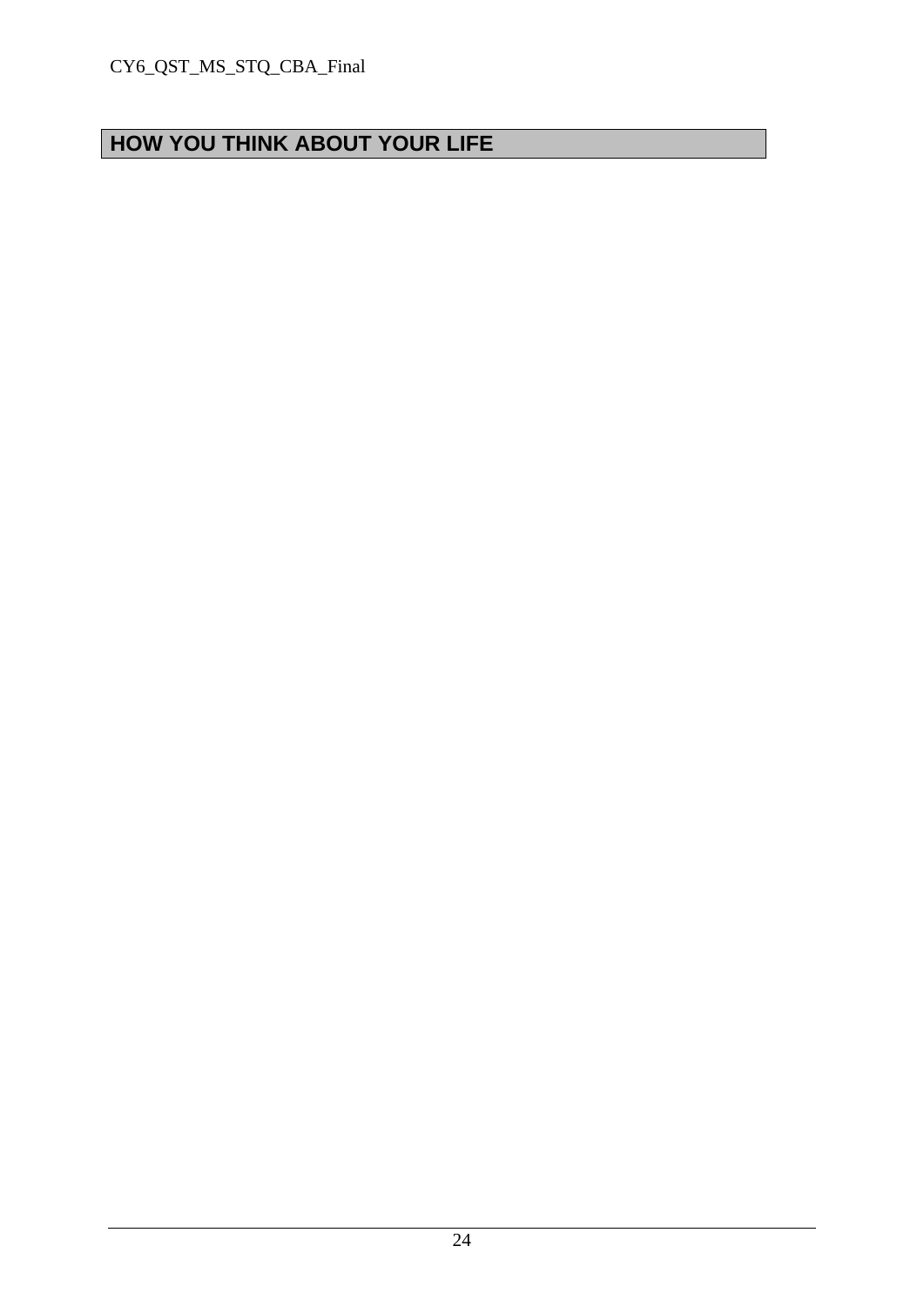**ST016**  ST016Q01NA *The following question asks how satisfied you feel about your life, on a scale from "0" to "10". Zero means you feel 'not at all satisfied' and "10" means 'completely satisfied'.* 

> **Overall, how satisfied are you with your life as a whole these days?**

*(Please move the slider to the appropriate number.)* 



Slider bar: parking position, range 0-10 (not at all satisfied, completely satisfied), step  $= 1$ .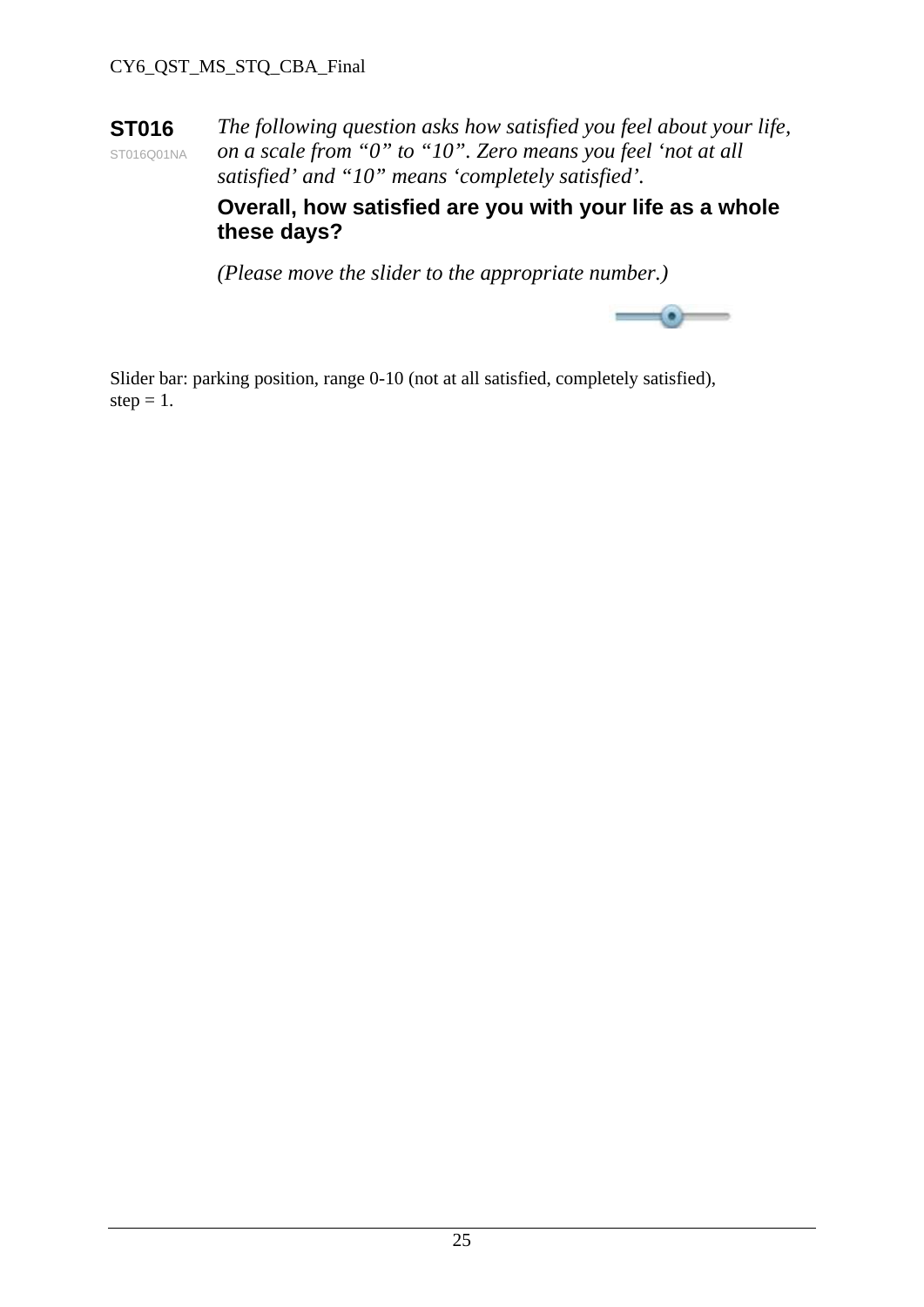# **ST111 Which of the following do you expect to complete?**

ST111Q01TA *(Please select one response.)* 

| $<$ ISCED level 2>             |    |
|--------------------------------|----|
| $\leq$ ISCED level 3B or C $>$ |    |
| $<$ ISCED level 3A $>$         | J3 |
| $<$ ISCED level 4>             |    |
| $<$ ISCED level 5B $>$         |    |
| $\leq$ ISCED level 5A or 6>    |    |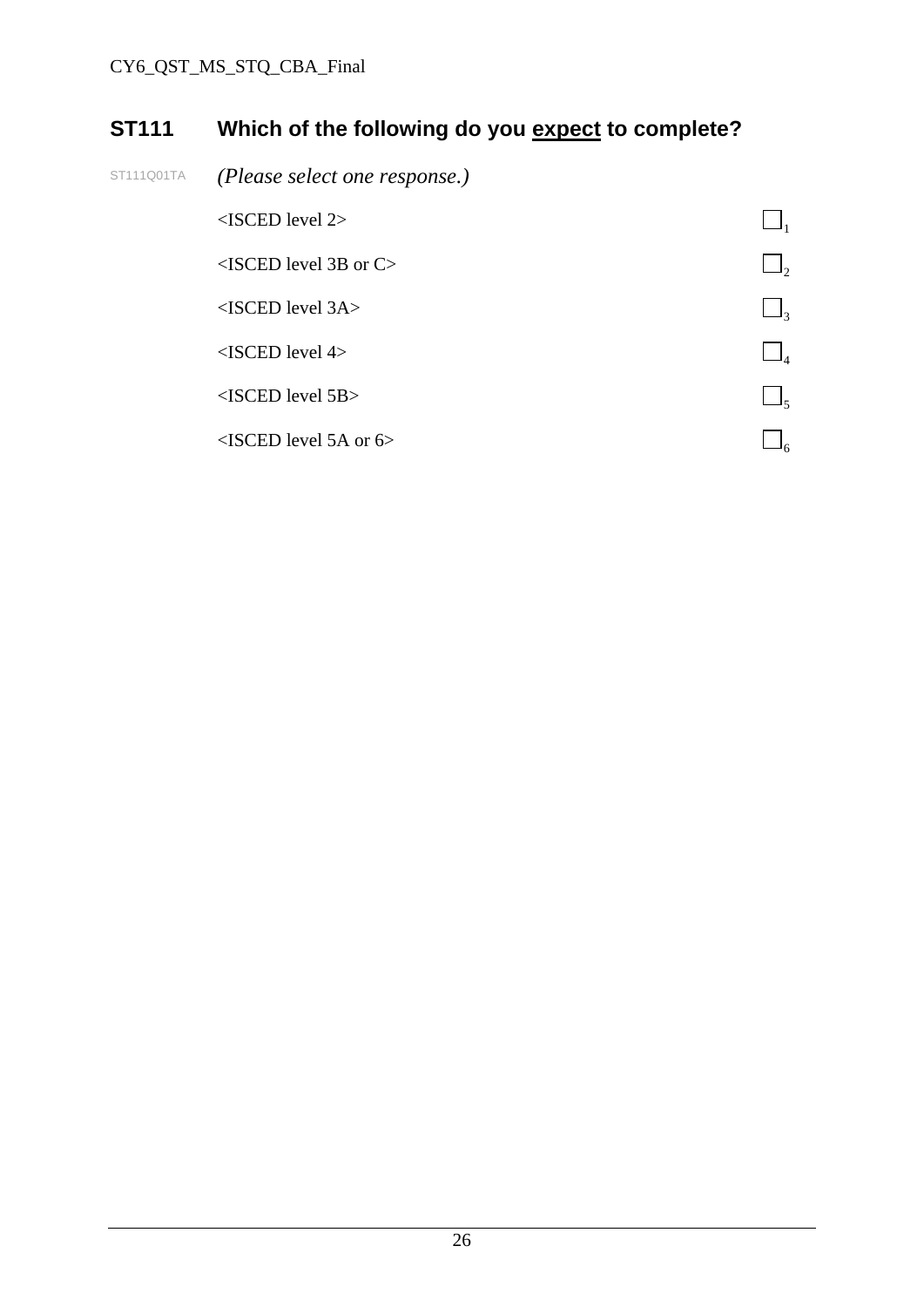#### **ST114**  ST114Q01TA **What kind of job do you expect to have when you are about 30 years old?**

 *(Please type in the job title.)\_\_\_\_\_\_\_\_\_\_\_\_\_\_\_\_\_\_\_\_\_\_\_\_\_*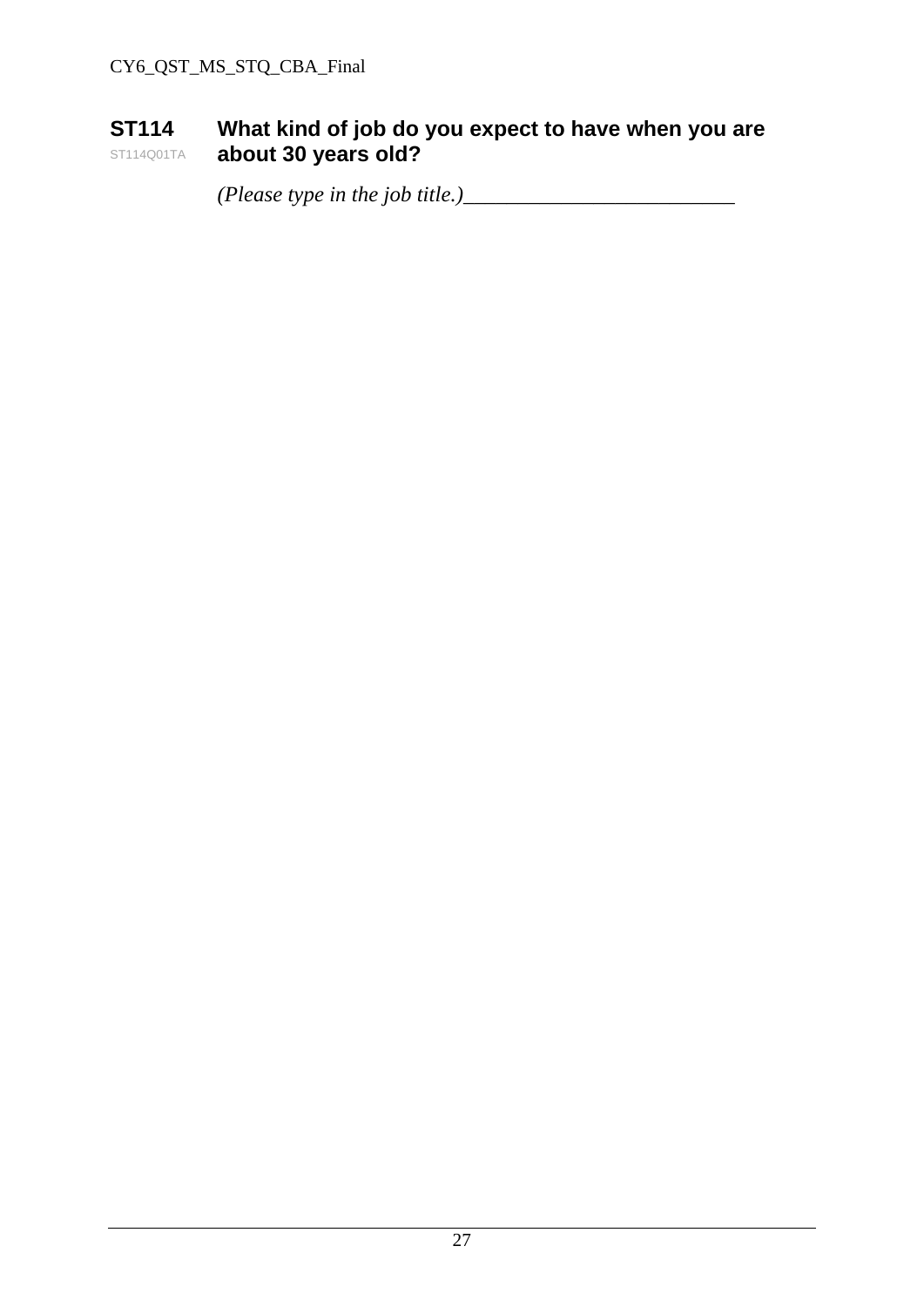#### **ST118 To what extent do you disagree or agree with the following statements about yourself?**

|            |                                                                      | <i>Strongly</i><br>disagree | <i>Disagree</i> | Agree | <i>Strongly</i><br>agree |
|------------|----------------------------------------------------------------------|-----------------------------|-----------------|-------|--------------------------|
| ST118Q01NA | I often worry that it will be<br>difficult for me taking a test.     |                             |                 |       |                          |
| ST118Q02NA | I worry that I will get poor<br><grades> at school.</grades>         |                             |                 |       |                          |
| ST118Q03NA | Even if I am well prepared<br>for a test I feel very anxious.        |                             |                 |       |                          |
| ST118Q04NA | I get very tense when I study<br>for a test.                         |                             |                 |       |                          |
| ST118Q05NA | I get nervous when I don't<br>know how to solve a task at<br>school. |                             |                 |       |                          |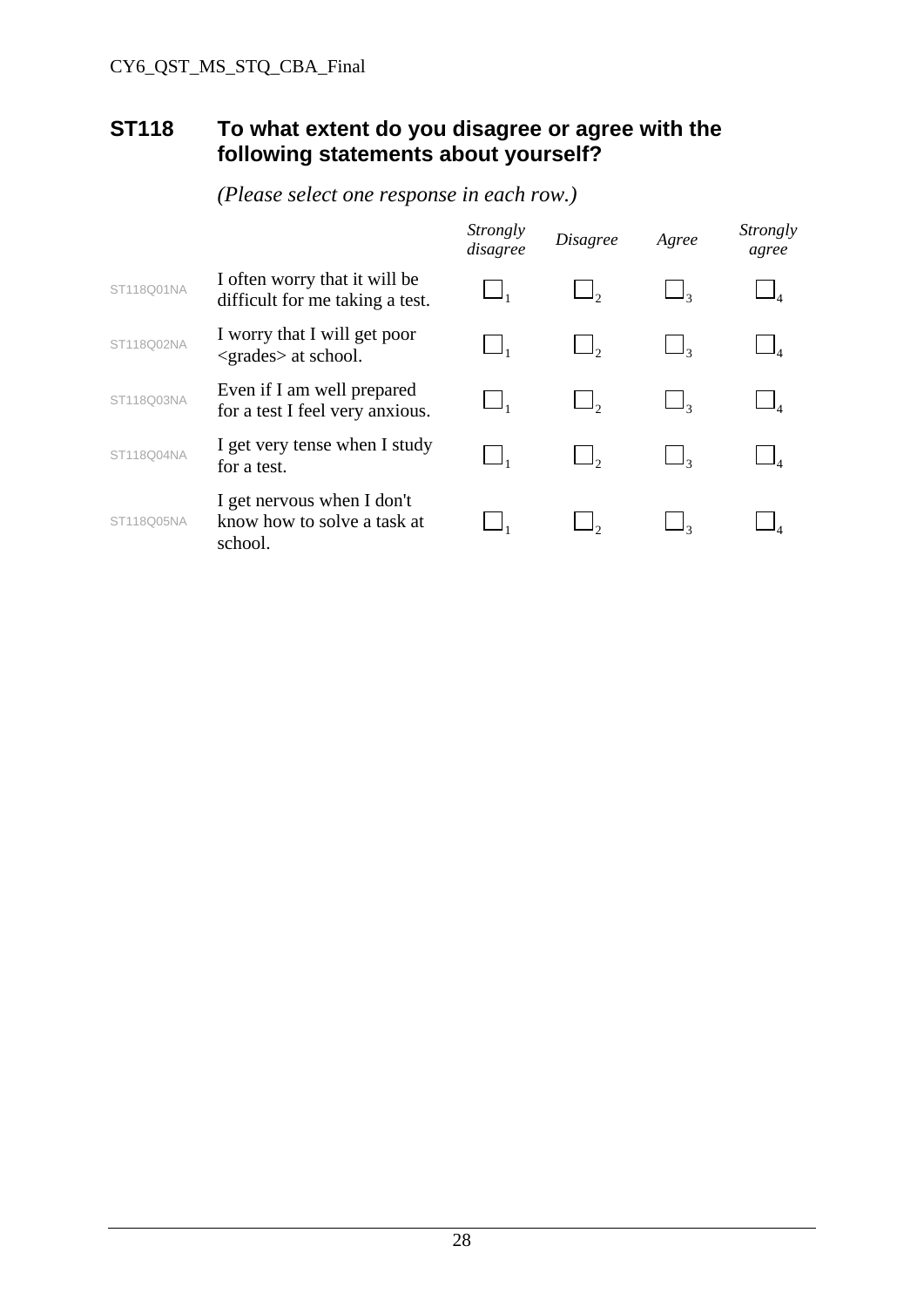#### **ST119 To what extent do you disagree or agree with the following statements about yourself?**

|            |                                                                                                   | <i>Strongly</i><br>disagree | <i>Disagree</i> | Agree | <i>Strongly</i><br>agree |
|------------|---------------------------------------------------------------------------------------------------|-----------------------------|-----------------|-------|--------------------------|
| ST119Q01NA | I want top grades in most or<br>all of my courses.                                                |                             |                 |       |                          |
| ST119Q02NA | I want to be able to select<br>from among the best<br>opportunities available when<br>I graduate. |                             |                 |       |                          |
| ST119Q03NA | I want to be the best,<br>whatever I do.                                                          |                             |                 |       |                          |
| ST119Q04NA | I see myself as an ambitious<br>person.                                                           |                             |                 |       |                          |
| ST119Q05NA | I want to be one of the best<br>students in my class.                                             |                             |                 |       |                          |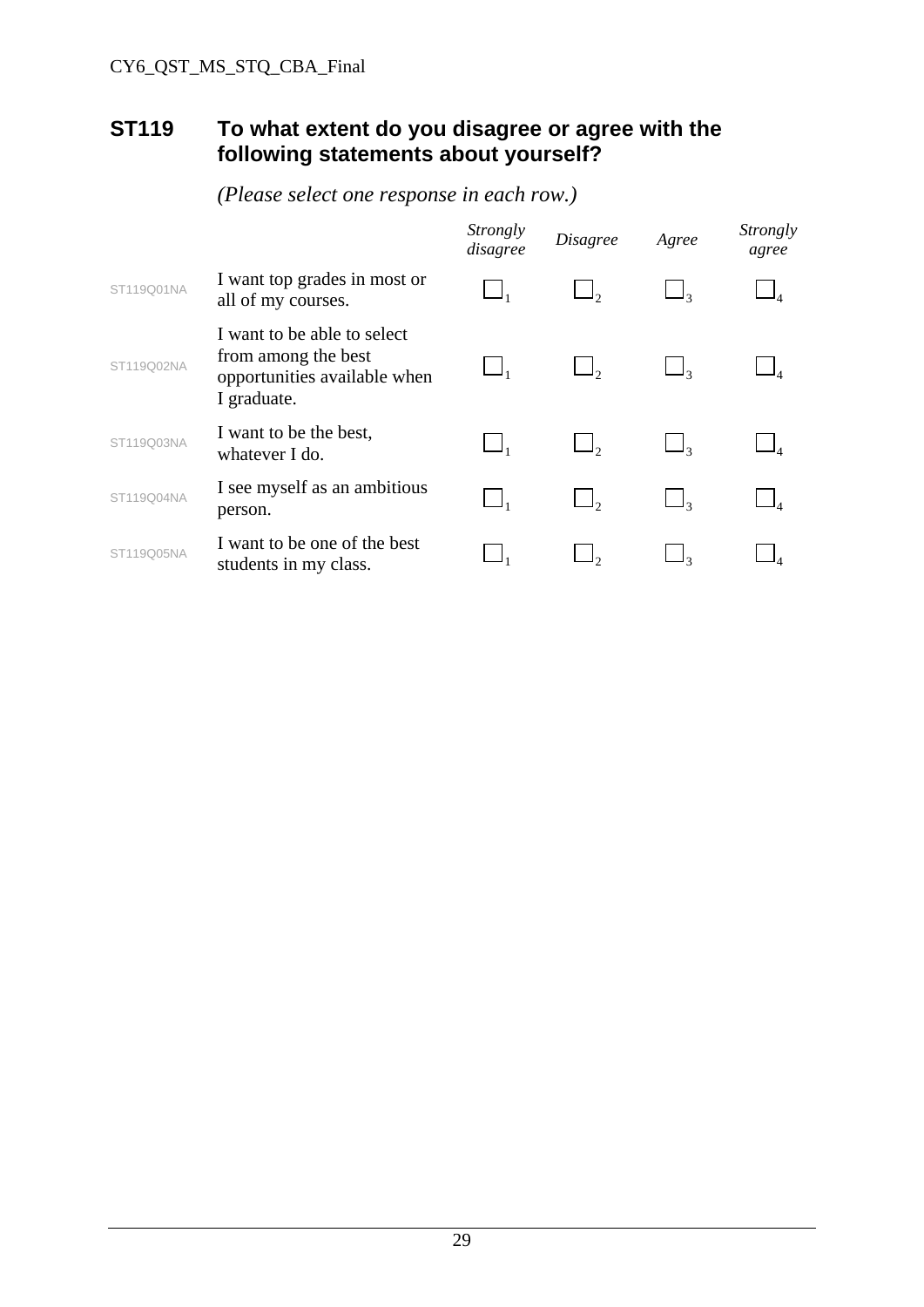#### **ST121 Please read the descriptions about the following three students. Based on the information provided here, how much would you disagree or agree with the statement that this student is motivated?**

 *(Please select one response in each row.)* 

|            |                                                                                                                                                            | Strongly<br>disagree | Disagree | Agree | Strongly<br>agree |
|------------|------------------------------------------------------------------------------------------------------------------------------------------------------------|----------------------|----------|-------|-------------------|
| ST121Q01NA | $\triangle$ NAME 1> gives up easily<br>when confronted with a<br>problem and is often not<br>prepared for his classes.<br><name 1=""> is motivated.</name> |                      |          |       |                   |
| ST121Q02NA | $\langle$ NAME 2 $>$ mostly remains<br>interested in the tasks she<br>starts and sometimes does<br>more than what is expected<br>from her.                 |                      |          |       |                   |
|            | $\le$ Name 2> is motivated.                                                                                                                                |                      |          |       |                   |
| ST121Q03NA | $\triangle$ NAME 3> wants to get top<br>grades at school and<br>continues working on tasks<br>until everything is perfect.                                 |                      |          |       |                   |
|            | <name 3=""> is motivated.</name>                                                                                                                           |                      |          |       |                   |

30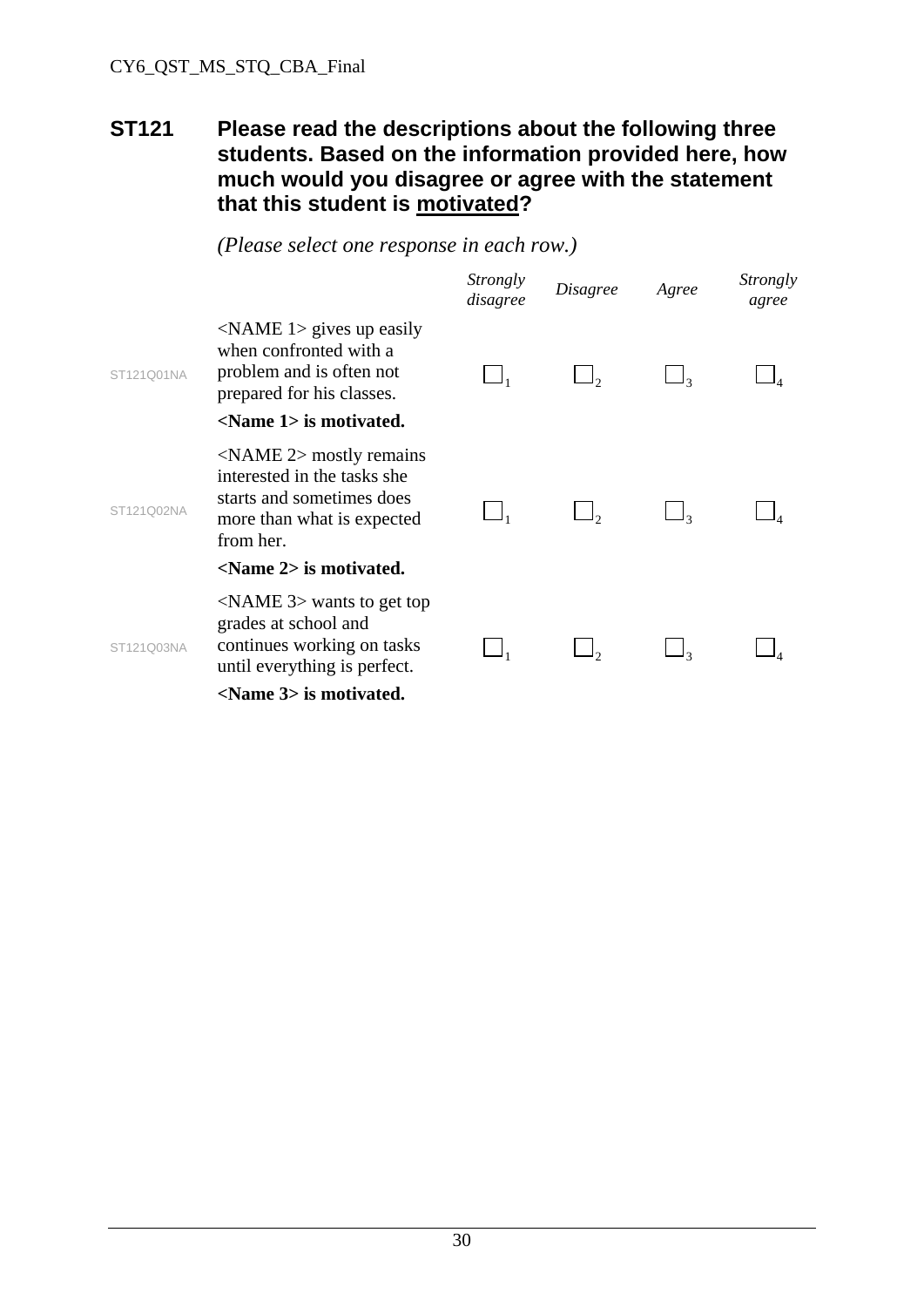# **YOUR SCHOOL**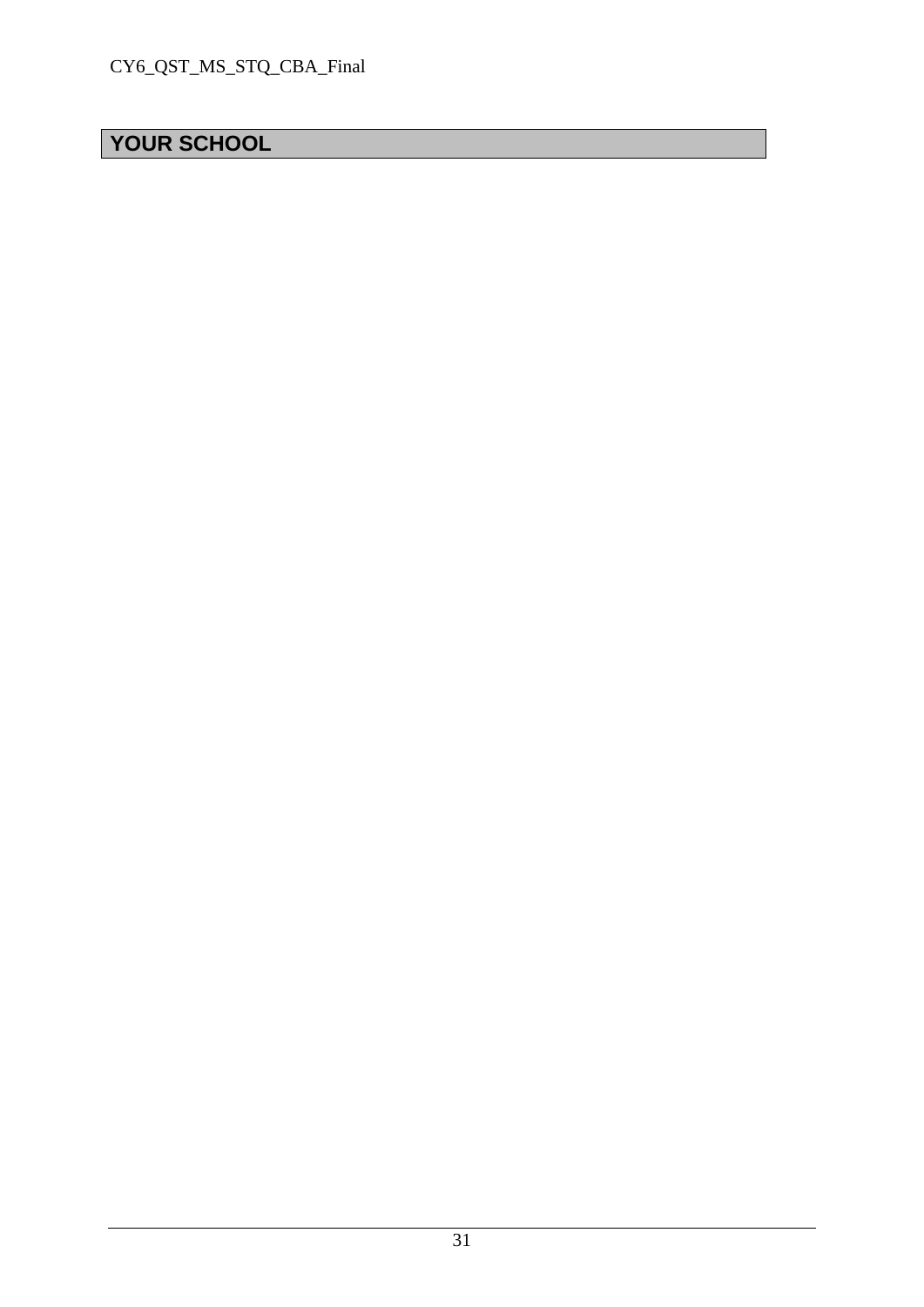### **ST082 To what extent do you disagree or agree with the following statements about yourself?**

|            |                                                                 | <i>Strongly</i><br>disagree | <b>Disagree</b> | Agree               | Strongly<br>agree |
|------------|-----------------------------------------------------------------|-----------------------------|-----------------|---------------------|-------------------|
| ST082Q01NA | I prefer working as part<br>of a team to working<br>alone.      | $\Box_1$                    |                 |                     |                   |
| ST082Q02NA | I am a good listener.                                           | $\Box_1$                    | $\Box$ ,        | $\Box_3$            | $\Box_4$          |
| ST082Q03NA | I enjoy seeing my<br>classmates be<br>successful.               | $\Box_1$                    | $\Box$ ,        | $\Box_3$            |                   |
| ST082Q08NA | I take into account what<br>others are interested in.           | $\Box_1$                    | $\Box$ ,        | $\Box$ 3            |                   |
| ST082Q09NA | I find that teams make<br>better decisions than<br>individuals. | $\Box_1$                    | $\Box$ ,        | $\Box$              | $\Box_4$          |
| ST082Q12NA | I enjoy considering<br>different perspectives.                  | $\Box_1$                    | $\Box$ ,        | $\Box$ <sub>3</sub> |                   |
| ST082Q13NA | I find that teamwork<br>raises my own<br>efficiency.            | $\Box_1$                    | $\Box$ ,        | $\Box$ 3            |                   |
| ST082Q14NA | I enjoy cooperating with<br>peers.                              |                             |                 | ١ą                  |                   |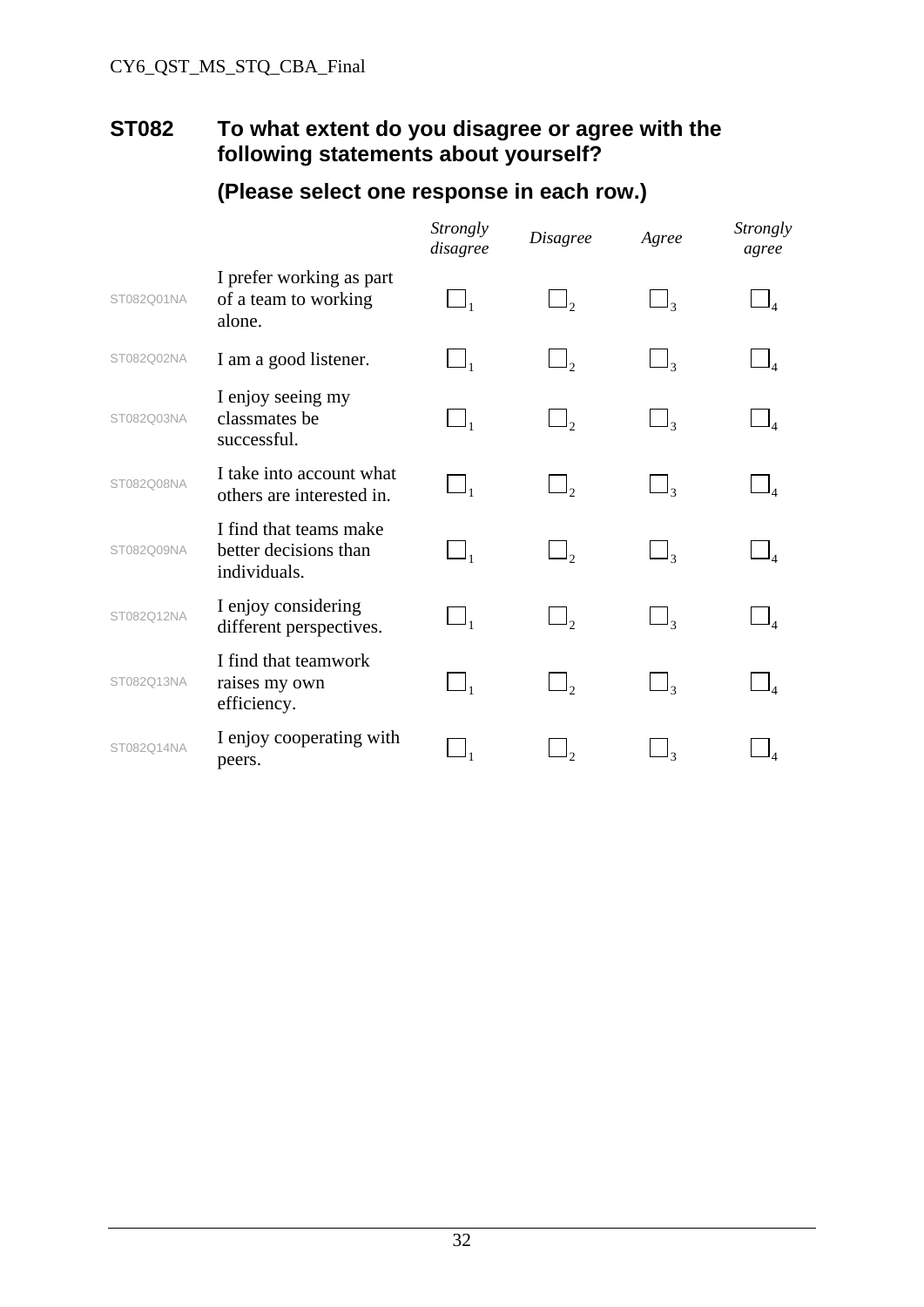#### **ST034 Thinking about your school: to what extent do you agree with the following statements?**

|            |                                                                | Strongly<br>agree                | Agree    | <b>Disagree</b>     | <i>Strongly</i><br>disagree |
|------------|----------------------------------------------------------------|----------------------------------|----------|---------------------|-----------------------------|
| ST034Q01TA | I feel like an outsider (or left)<br>out of things) at school. |                                  | $\Box$   |                     |                             |
| ST034Q02TA | I make friends easily at<br>school.                            | $\Box_1$                         | $\Box$ , | $\Box_3$            |                             |
| ST034Q03TA | I feel like I belong at school.                                | $\cup$ <sub>1</sub>              | $\Box$ , | $\Box_3$            |                             |
| ST034Q04TA | I feel awkward and out of<br>place in my school.               | $\Box_1$                         | $\Box$ , | $\Box$ <sub>3</sub> | $\Box$ <sub>A</sub>         |
| ST034Q05TA | Other students seem to like<br>me.                             | $\sqcup_{\scriptscriptstyle{1}}$ | $\Box$ , | $\Box_3$            |                             |
| ST034O06TA | I feel lonely at school.                                       |                                  |          | – 12                |                             |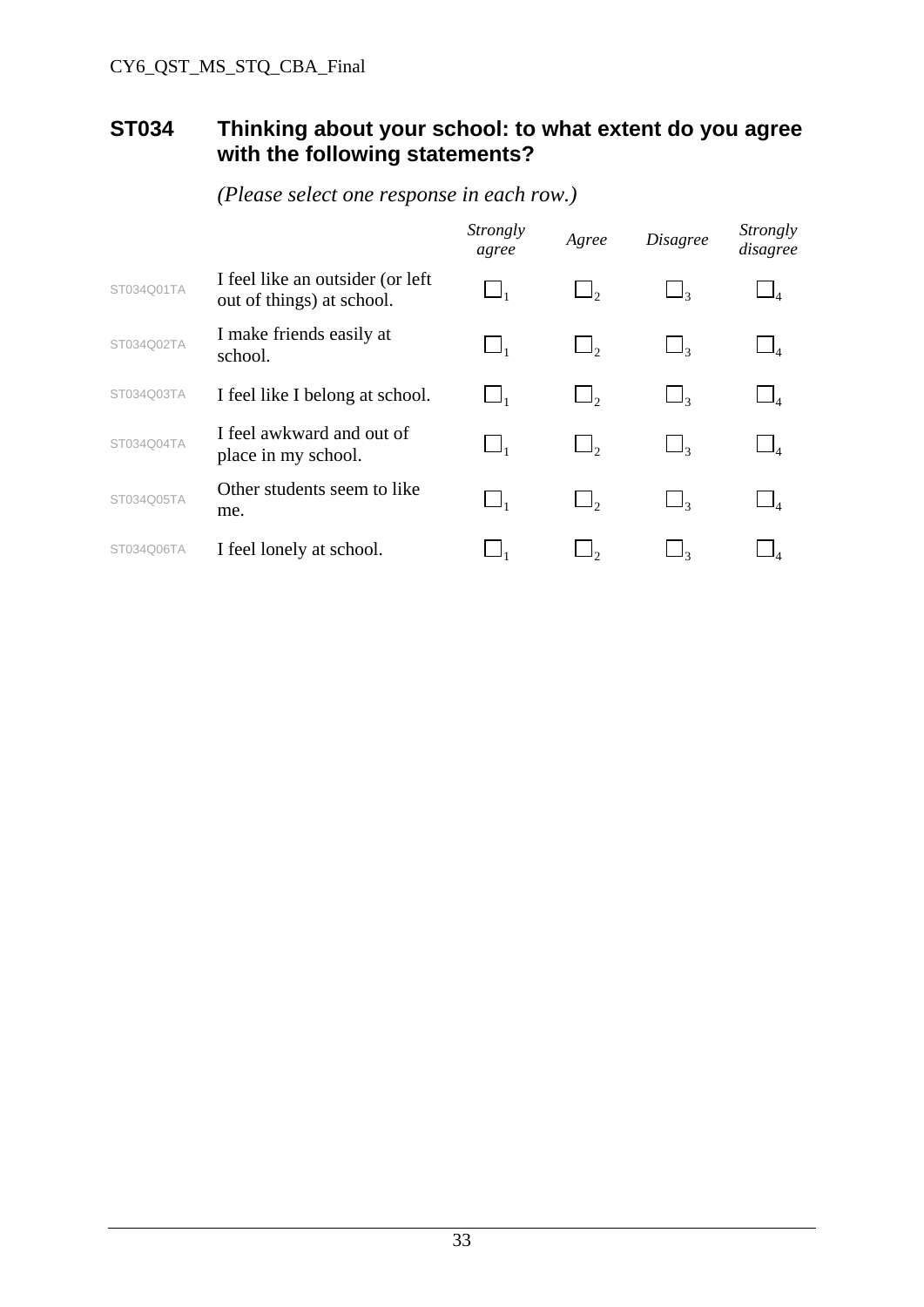#### **ST039 During the past 12 months, how often did you have the following experiences at school?**

|            |                                                                                            | Never or<br>almost<br>never | $A$ few<br>times a<br>year | $A$ few<br>times a<br>month | Once a<br>week or<br>more |
|------------|--------------------------------------------------------------------------------------------|-----------------------------|----------------------------|-----------------------------|---------------------------|
| ST039Q01NA | Teachers called on me less<br>often than they called on<br>other students.                 | $\Box_1$                    |                            | $\Box$ <sub>3</sub>         |                           |
| ST039Q02NA | Teachers graded me harder<br>than they graded other<br>students.                           |                             |                            |                             |                           |
| ST039Q03NA | Teachers gave me the<br>impression that they think I<br>am less smart than I really<br>am. | $\Box_1$                    |                            | $\Box$ <sub>3</sub>         |                           |
| ST039Q04NA | Teachers disciplined me more<br>harshly than other students.                               | $\Box_1$                    | $\Box$ ,                   | $\Box$ <sub>3</sub>         |                           |
| ST039Q05NA | Teachers ridiculed me in<br>front of others.                                               | $\Box_1$                    |                            | $\Box$ <sub>3</sub>         |                           |
| ST039Q06NA | Teachers said something<br>insulting to me in front of<br>others.                          |                             |                            | $\Box$ <sub>3</sub>         |                           |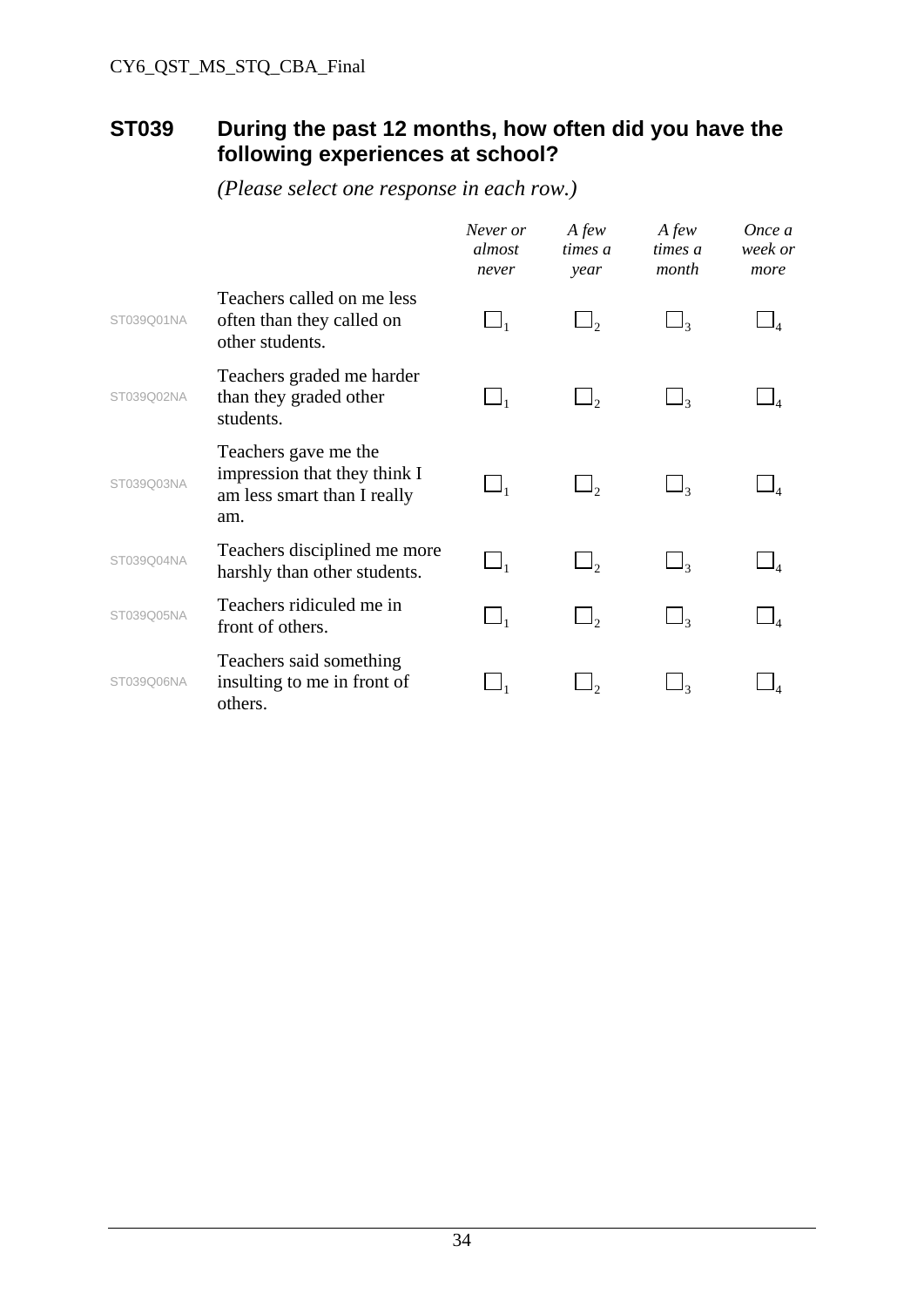#### **ST038 During the past 12 months, how often have you had the following experiences in school?**

|            |                                                                         | Never or<br>almost<br>never    | A few<br>times a<br>year | A few<br>times a<br>month | Once a<br>week or<br>more |
|------------|-------------------------------------------------------------------------|--------------------------------|--------------------------|---------------------------|---------------------------|
| ST038Q01NA | I got called names by other<br>students.                                | $\Box_1$                       | $\Box_2$                 |                           |                           |
| ST038Q02NA | I got picked on by other<br>students.                                   | $\Box_1$                       | $\Box_2$                 | $\Box$ 3                  |                           |
| ST038Q03NA | Other students left me out of<br>things on purpose.                     | $\Box_{\scriptscriptstyle{1}}$ | $\Box$ ,                 | $\Box$ <sub>3</sub>       |                           |
| ST038Q04NA | Other students made fun of<br>me.                                       | $\Box_1$                       | $\Box$ ,                 | $\Box$ <sub>3</sub>       |                           |
| ST038Q05NA | I was threatened by other<br>students.                                  | $\Box_1$                       | $\Box$ ,                 | $\Box_3$                  |                           |
| ST038Q06NA | Other students took away or<br>destroyed things that<br>belonged to me. | $\Box_1$                       | $\Box_2$                 | $\Box$ <sub>3</sub>       |                           |
| ST038Q07NA | I got hit or pushed around by<br>other students.                        | $\Box_1$                       | $\Box_2$                 | $\Box_{3}$                |                           |
| ST038Q08NA | Other students spread nasty<br>rumours about me.                        |                                |                          |                           |                           |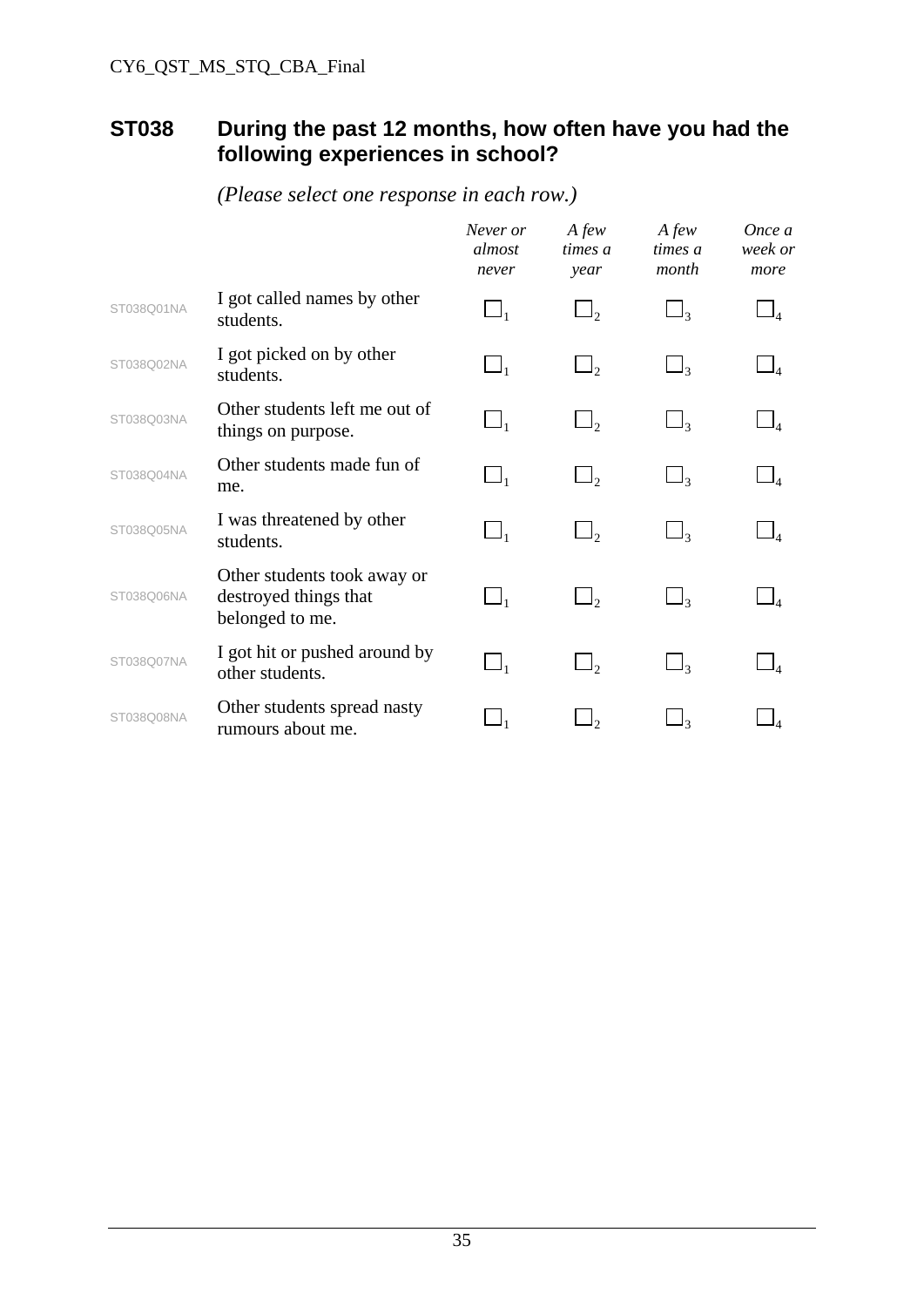# **YOUR SCHOOL SCHEDULE AND LEARNING TIME**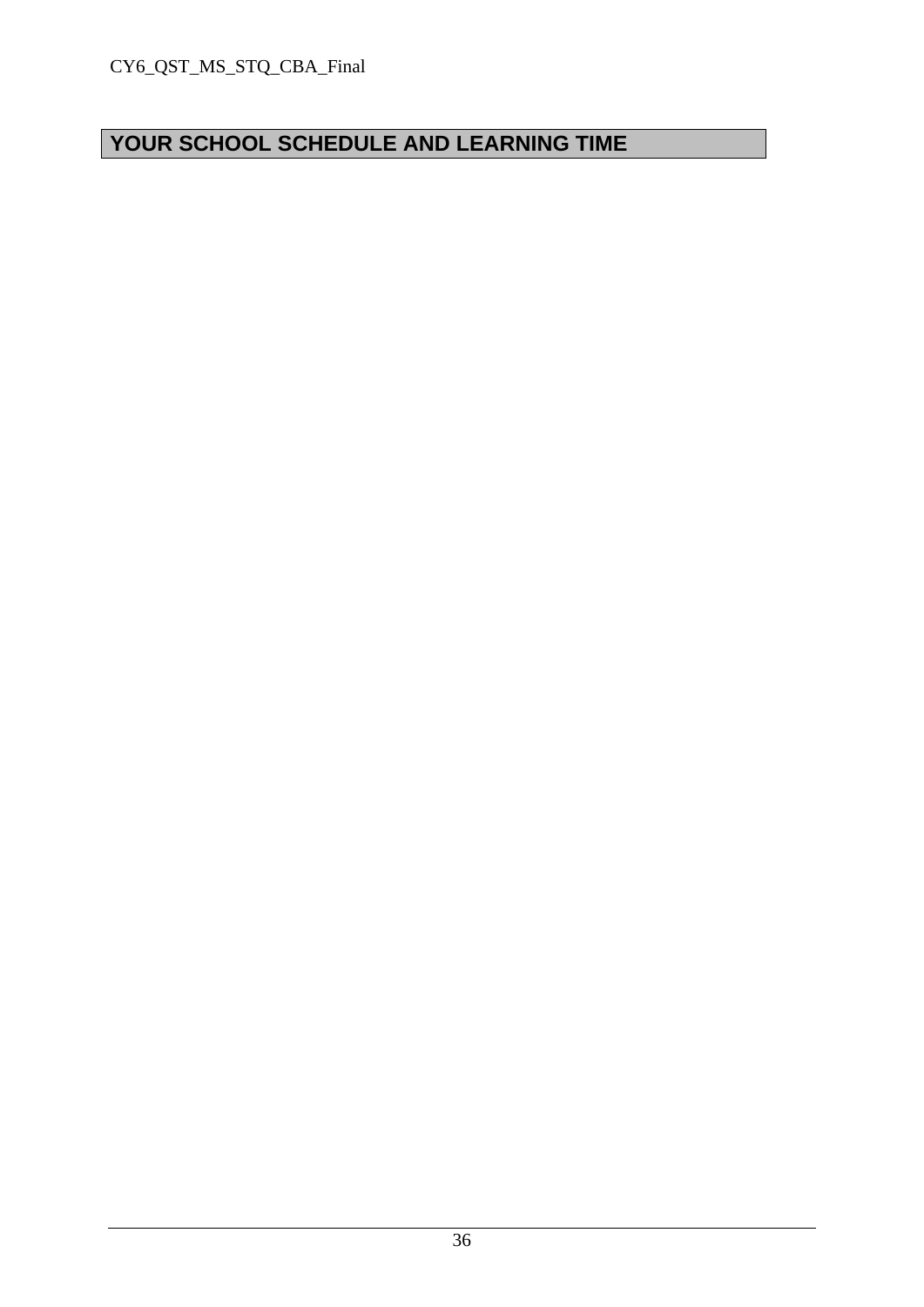| <b>ST059</b> | How many <class periods=""> per week are you typically<br/>required to attend for the following subjects?</class> |  |  |
|--------------|-------------------------------------------------------------------------------------------------------------------|--|--|
|              | (Please enter a number in each row. Enter " $0$ " (zero) if you have<br>none.)                                    |  |  |
| ST059Q01TA   | Number of <class periods=""> per week in <test language=""></test></class>                                        |  |  |
| ST059Q02TA   | Number of <class periods=""> per week in mathematics</class>                                                      |  |  |
| ST059Q03TA   | Number of <class periods=""> per week in <science></science></class>                                              |  |  |

Open text entry full numbers only. Consistency check, if entries are greater than 15.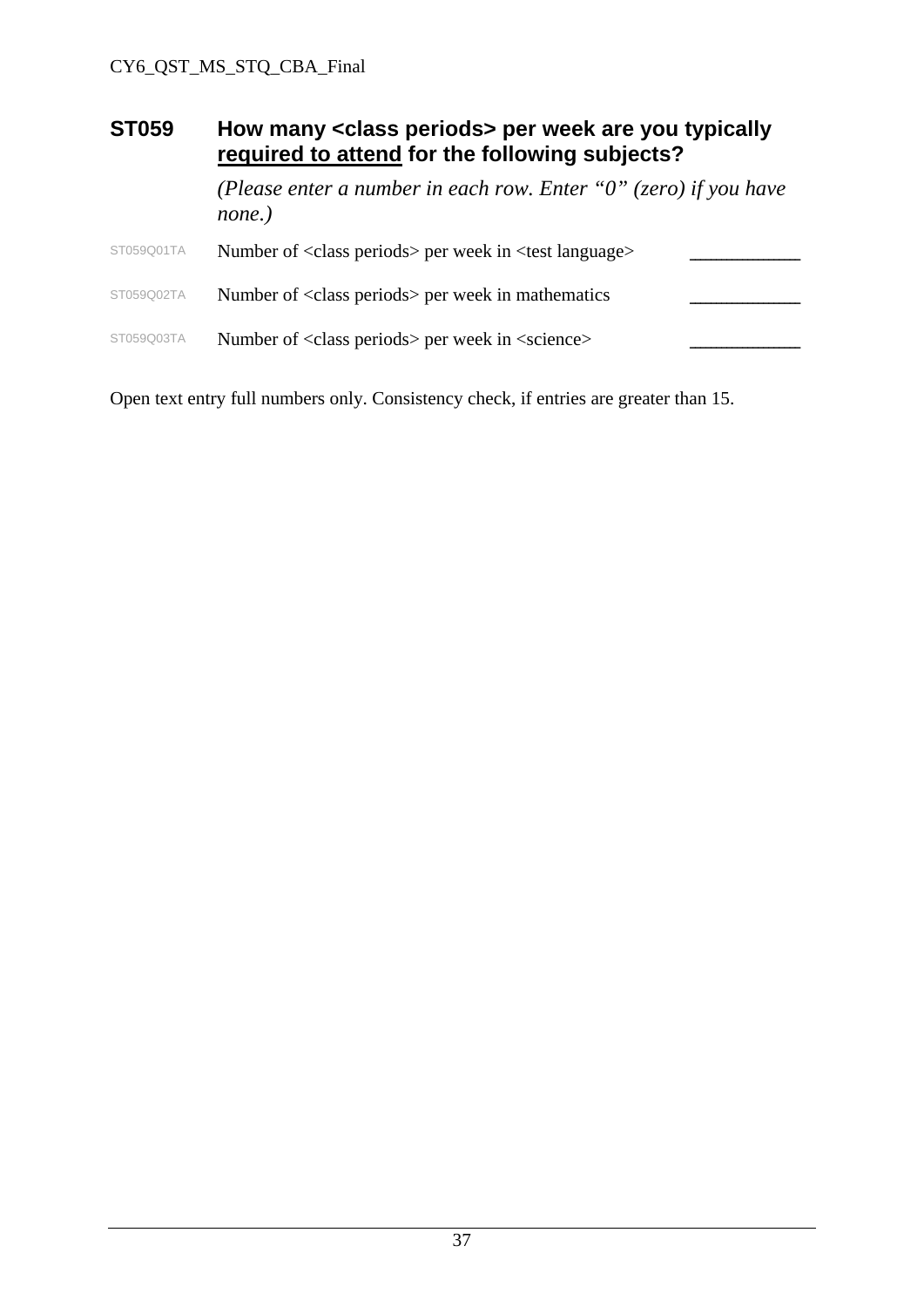#### **ST060**  ST060Q01NA **In a normal, full week at school, how many <class periods> are you required to attend in total?**

 *(Please move the slider to the number of <class periods> per week.)* 

Number of ALL <class periods>



Slider bar: parking position, range 0–"80 or more", step 1; consistency check/soft reminder for values smaller than 10 and greater than 60.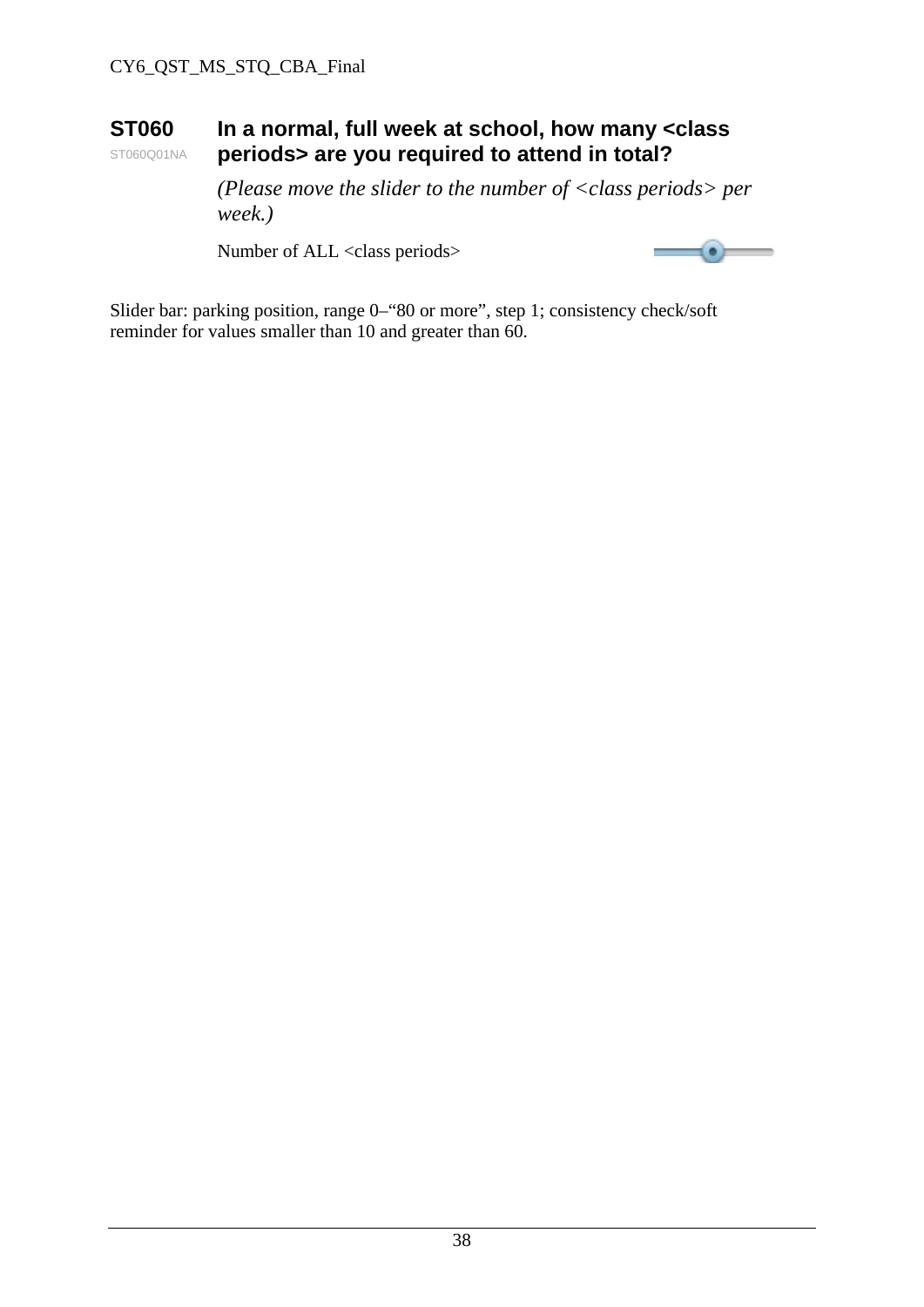#### **ST061**  ST061Q01NA **How many minutes, on average, are there in a <class period>?**

 *(Please move the slider to the number of minutes per <class period>.)* 

Average minutes in a <class period>



Slider range 0–"120 or more"; consistency check/soft reminder for values smaller than 10 and greater than 80; step 5: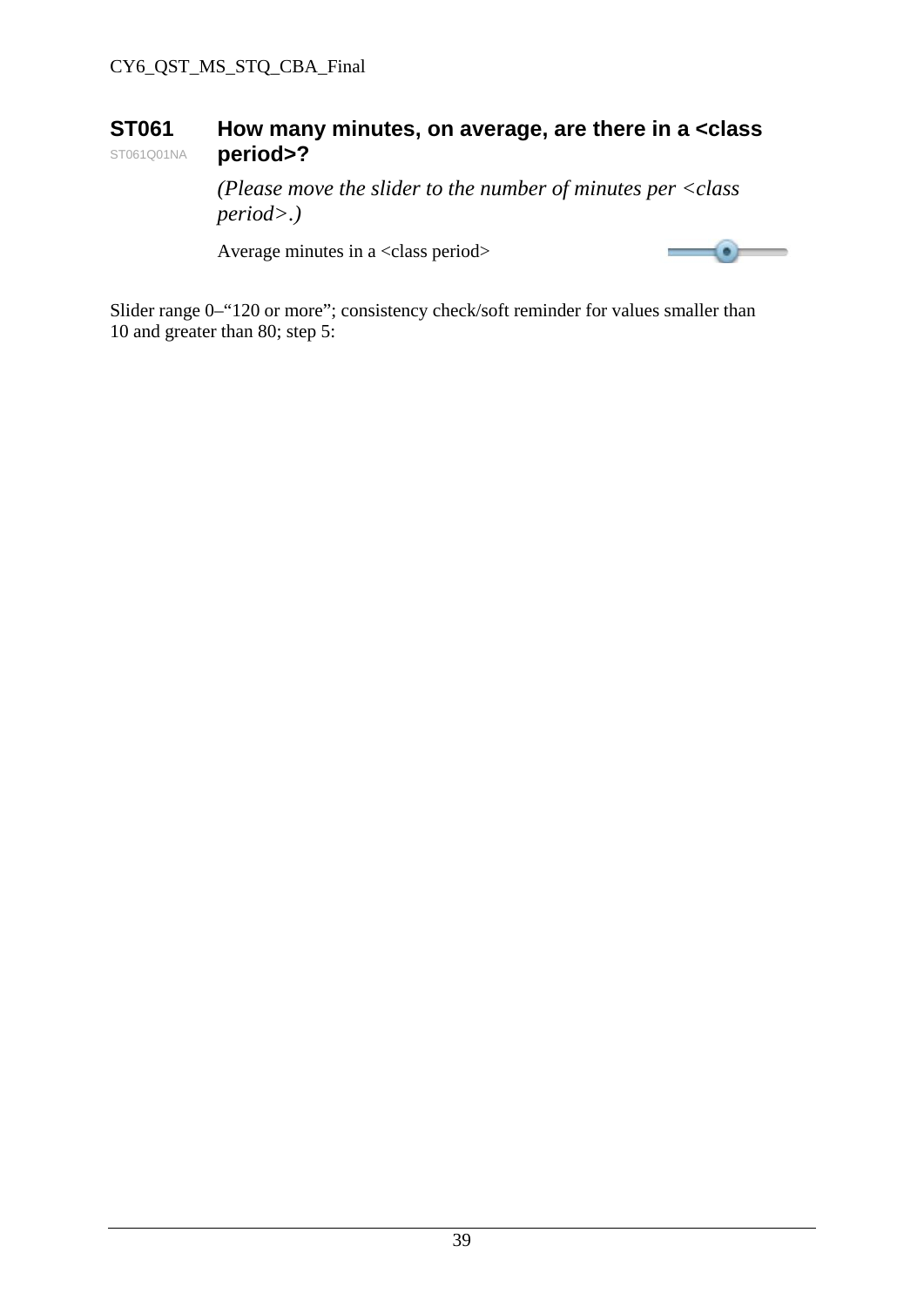#### **ST062 In the last two full weeks of school, how often did the following things occur?**

|            |                                              | Never | One or<br>two times | Three or<br>four times | Five or<br>more<br>times |
|------------|----------------------------------------------|-------|---------------------|------------------------|--------------------------|
| ST062Q01TA | I <skipped> a whole school<br/>day</skipped> |       |                     |                        |                          |
| ST062Q02TA | $I$ <skipped> some classes</skipped>         |       |                     |                        |                          |
| ST062Q03TA | I arrived late for school                    |       |                     |                        |                          |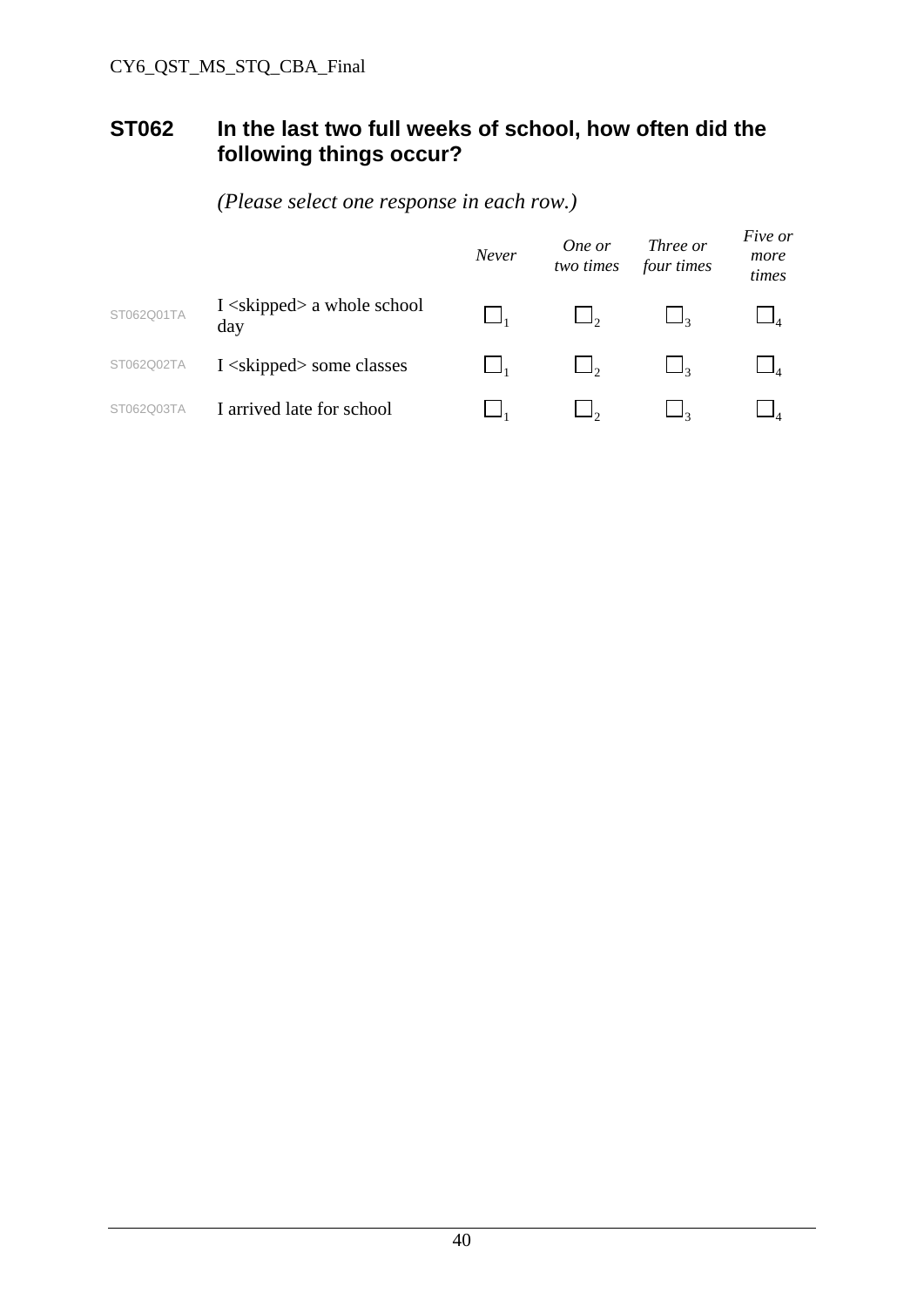#### **ST071 This school year, approximately how many hours per week do you spend learning in addition to your required school schedule in the following subjects?**

*(Please include the total hours for homework, additional instruction, and private study.) (Please move the slider to the number of total hours. Select "0" (zero) if you do not do homework, study or practice for a subject.)* 

ST071Q01NA <School science> ST071Q02NA Mathematics ST071Q03NA <Test language> ST071Q04NA <Foreign language> ST071Q05NA Other

Slider bar: parking position, range  $0$ —"30 hours per week or more", step = 1; consistency check/soft reminder for values  $> 20$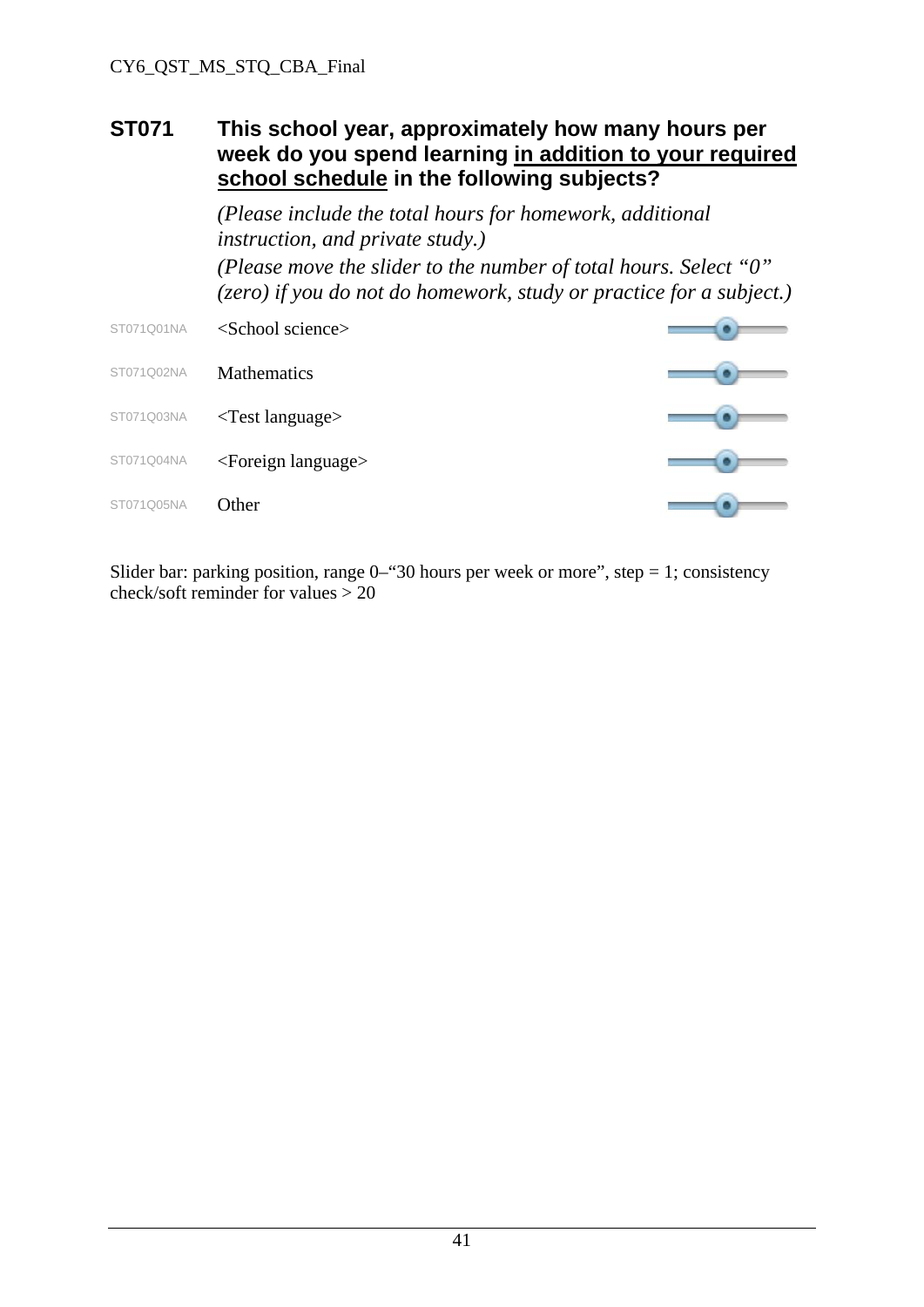#### **ST031**  ST031Q01NA **This school year, on average, on how many days do you attend physical education classes each week?**

*(Please select from the drop-down menu to answer the question.)* 

 $P$ lease choose **Option A Option B** Option C Option ...

Drop down menu, 0-"<number of instructional days per calendar week> days".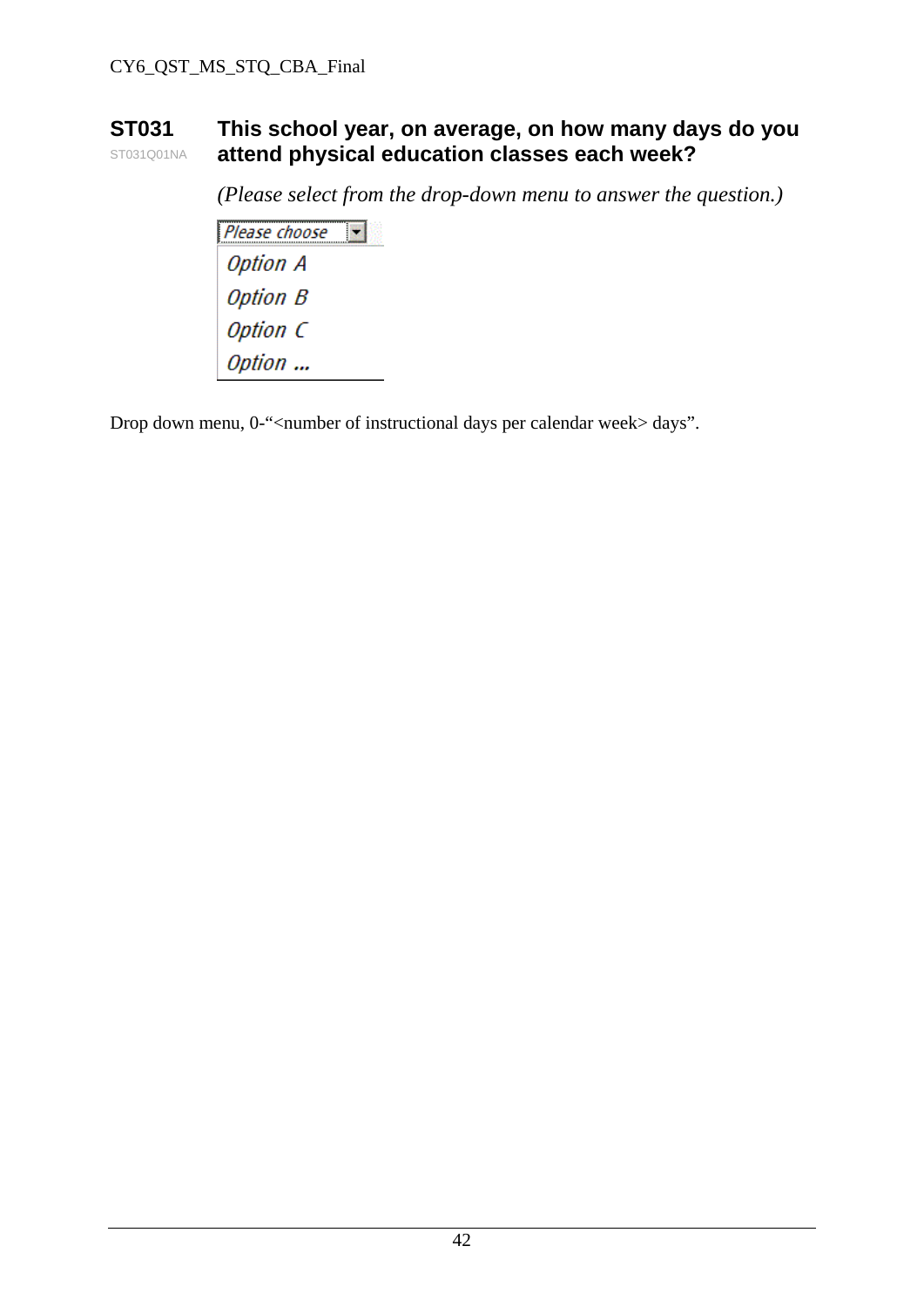#### **ST032 Outside of school, during the past 7 days, on how many days did you engage in the following?**

*(Please select one response from the drop-down menus to answer the questions.)* 

| Moderate physical activities for a total of at least 60                                                           | Please choose                                                                                                                         |
|-------------------------------------------------------------------------------------------------------------------|---------------------------------------------------------------------------------------------------------------------------------------|
| minutes per day (e.g. walking, climbing stairs, riding a                                                          | <b>Option A</b>                                                                                                                       |
|                                                                                                                   | <b>Option B</b>                                                                                                                       |
|                                                                                                                   | Option C                                                                                                                              |
|                                                                                                                   | Option                                                                                                                                |
| <u>Vigorous</u> physical activities for at least 20 minutes per<br>day that made you sweat and breathe hard (e.g. | Please choose                                                                                                                         |
|                                                                                                                   | Option A                                                                                                                              |
| specific                                                                                                          | <b>Option B</b>                                                                                                                       |
|                                                                                                                   | Option C                                                                                                                              |
|                                                                                                                   | Option                                                                                                                                |
|                                                                                                                   | bike to school, <country-specific>)<br/>running, cycling, aerobics, soccer, skating, <country-< td=""></country-<></country-specific> |

Drop down menus 0-7 days.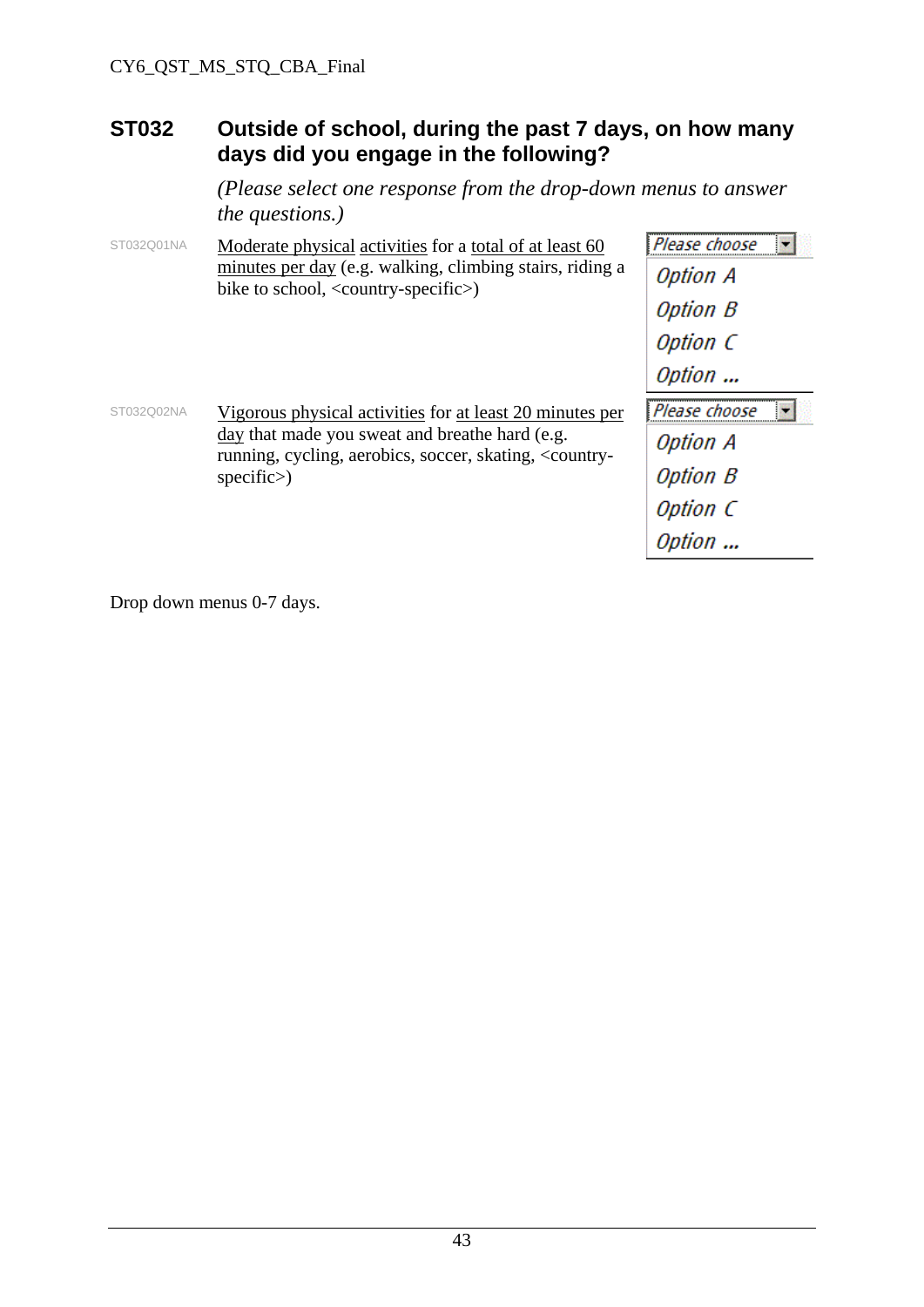# **<SCHOOL SCIENCE> LEARNING IN SCHOOL**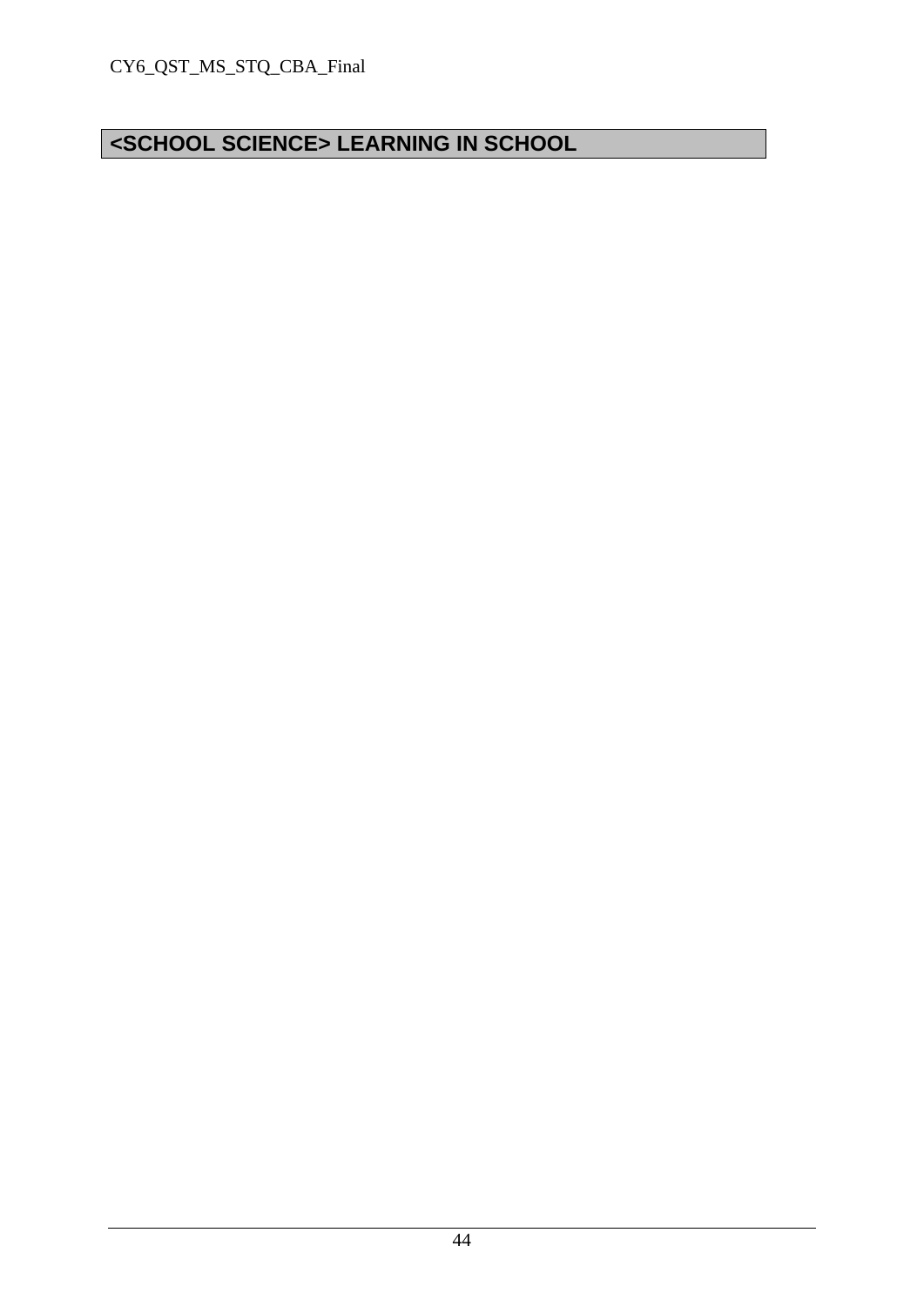#### **ST063 Which of the following <school science> courses did you attend this school year or last school year?**

 *(Please select all that apply in each row.)* 

|           |                                                                                                                             | This year | Last year |
|-----------|-----------------------------------------------------------------------------------------------------------------------------|-----------|-----------|
| ST063Q01N | Physics                                                                                                                     |           |           |
| ST063Q02N | Chemistry                                                                                                                   |           |           |
| ST063Q03N | <b>Biology</b>                                                                                                              |           |           |
| ST063Q04N | <earth and="" space=""></earth>                                                                                             |           |           |
| ST063Q05N | Applied sciences and technology (e. g. $\leq$ country-specific<br>example                                                   |           |           |
| ST063Q06N | <general, comprehensive="" integrated,="" or="" science=""> course<br/>(e. g. &lt; country-specific example&gt;)</general,> |           |           |

This is a filter question. ST064-ST107 only apply if sum of clicks in category "this year" is greater than 0 (at least one science course this year). Else skip ST064-ST107 and proceed to section header sixth section on "Your view on science".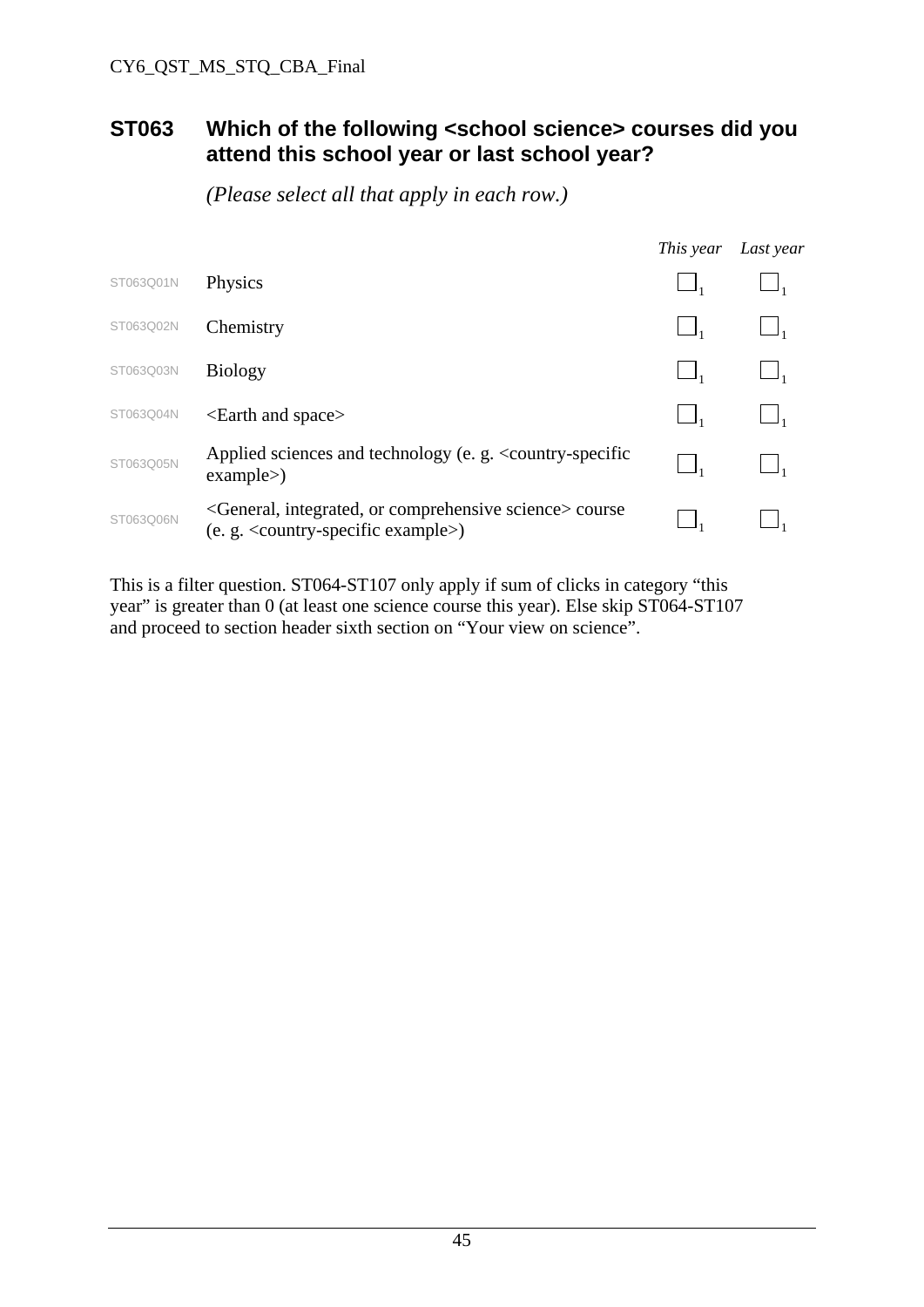$\rightarrow$  Only if ST063 "sum of science courses this year" greater than 0 (or "any =1"), ELSE skip and go to STInfo6.

#### **ST064 To what extent can you choose the following for your <school science> courses?**

|            |                                                                                                       | No, not at all | Yes, to a<br>certain degree | Yes, I can<br>choose freely |
|------------|-------------------------------------------------------------------------------------------------------|----------------|-----------------------------|-----------------------------|
| ST064Q01NA | I can choose the <school<br>science <math>\geq</math> course(s) I study.</school<br>                  |                |                             |                             |
| ST064Q02NA | I can choose the level of<br>difficulty.                                                              |                |                             |                             |
| ST064Q03NA | I can choose the number of<br><school science=""> courses or<br/><class periods="">.</class></school> |                |                             |                             |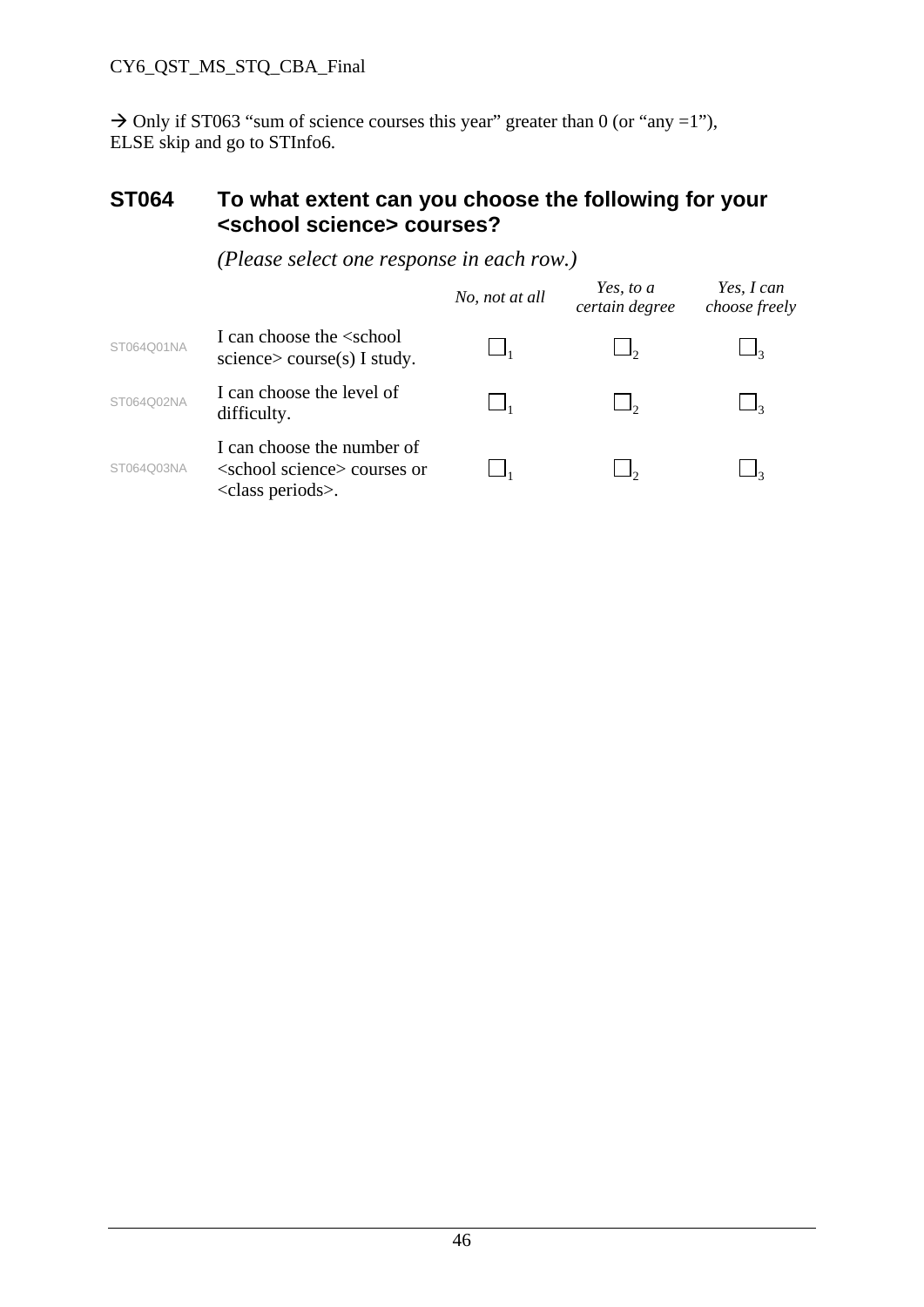#### **ST097 How often do these things happen in your <school science> lessons?**

|            |                                                                             | Every<br>lesson | <b>Most</b><br>lessons | Some<br>lessons | Never or<br>hardly<br>ever |
|------------|-----------------------------------------------------------------------------|-----------------|------------------------|-----------------|----------------------------|
| ST097Q01TA | Students don't listen to what<br>the teacher says.                          |                 |                        |                 |                            |
| ST097Q02TA | There is noise and disorder.                                                |                 |                        |                 |                            |
| ST097Q03TA | The teacher has to wait a long<br>time for students to quiet<br>down.       |                 |                        |                 |                            |
| ST097Q04TA | Students cannot work well.                                                  |                 |                        |                 |                            |
| ST097Q05TA | Students don't start working<br>for a long time after the lesson<br>begins. |                 |                        |                 |                            |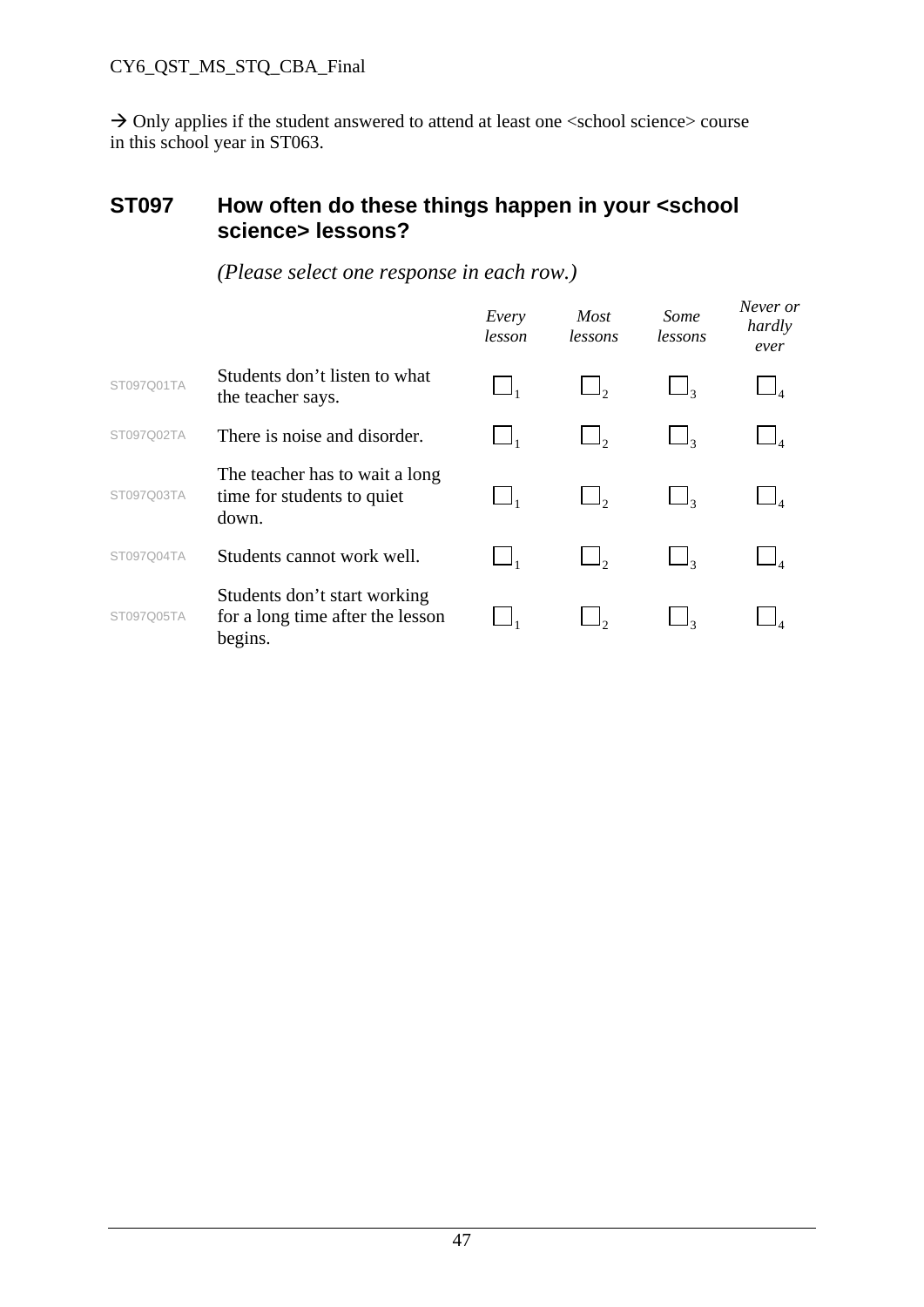#### **ST098 When learning <school science> topics at school, how often do the following activities occur?**

|            |                                                                                                                                                                                                           | In all<br>lessons              | In most<br>lessons | In some<br>lessons  | Never or<br>hardly<br>ever |
|------------|-----------------------------------------------------------------------------------------------------------------------------------------------------------------------------------------------------------|--------------------------------|--------------------|---------------------|----------------------------|
| ST098Q01TA | Students are given<br>opportunities to explain their<br>ideas.                                                                                                                                            | $\Box_1$                       |                    | $\Box$              |                            |
| ST098Q02TA | Students spend time in the<br>laboratory doing practical<br>experiments.                                                                                                                                  | $\Box_1$                       | $\Box$ ,           | $\Box_3$            |                            |
| ST098Q03NA | Students are required to argue<br>about science questions.                                                                                                                                                | $\Box_1$                       |                    | $\Box$ <sub>3</sub> |                            |
| ST098Q05TA | Students are asked to draw<br>conclusions from an<br>experiment they have<br>conducted.                                                                                                                   | $\Box_1$                       | $\Box$ ,           | $\Box$ <sub>3</sub> |                            |
| ST098Q06TA | The teacher explains how a<br><school science=""> idea can be<br/>applied to a number of<br/>different phenomena (e.g. the<br/>movement of objects,<br/>substances with similar<br/>properties).</school> | $\Box_{\scriptscriptstyle{1}}$ |                    | $\Box$              |                            |
| ST098Q07TA | Students are allowed to design<br>their own experiments.                                                                                                                                                  | $\Box_1$                       | $\Box$             | $\Box$ 3            |                            |
| ST098Q08NA | There is a class debate about<br>investigations.                                                                                                                                                          | $\Box_1$                       | $\Box$ ,           | $\Box$              |                            |
| ST098Q09TA | The teacher clearly explains<br>the relevance of<br>broad<br>science > concepts to our lives.                                                                                                             | $\Box_1$                       | $\mathsf{J}_2$     | $\Box$ 3            |                            |
| ST098Q10NA | Students are asked to do an<br>investigation to test ideas.                                                                                                                                               |                                |                    |                     |                            |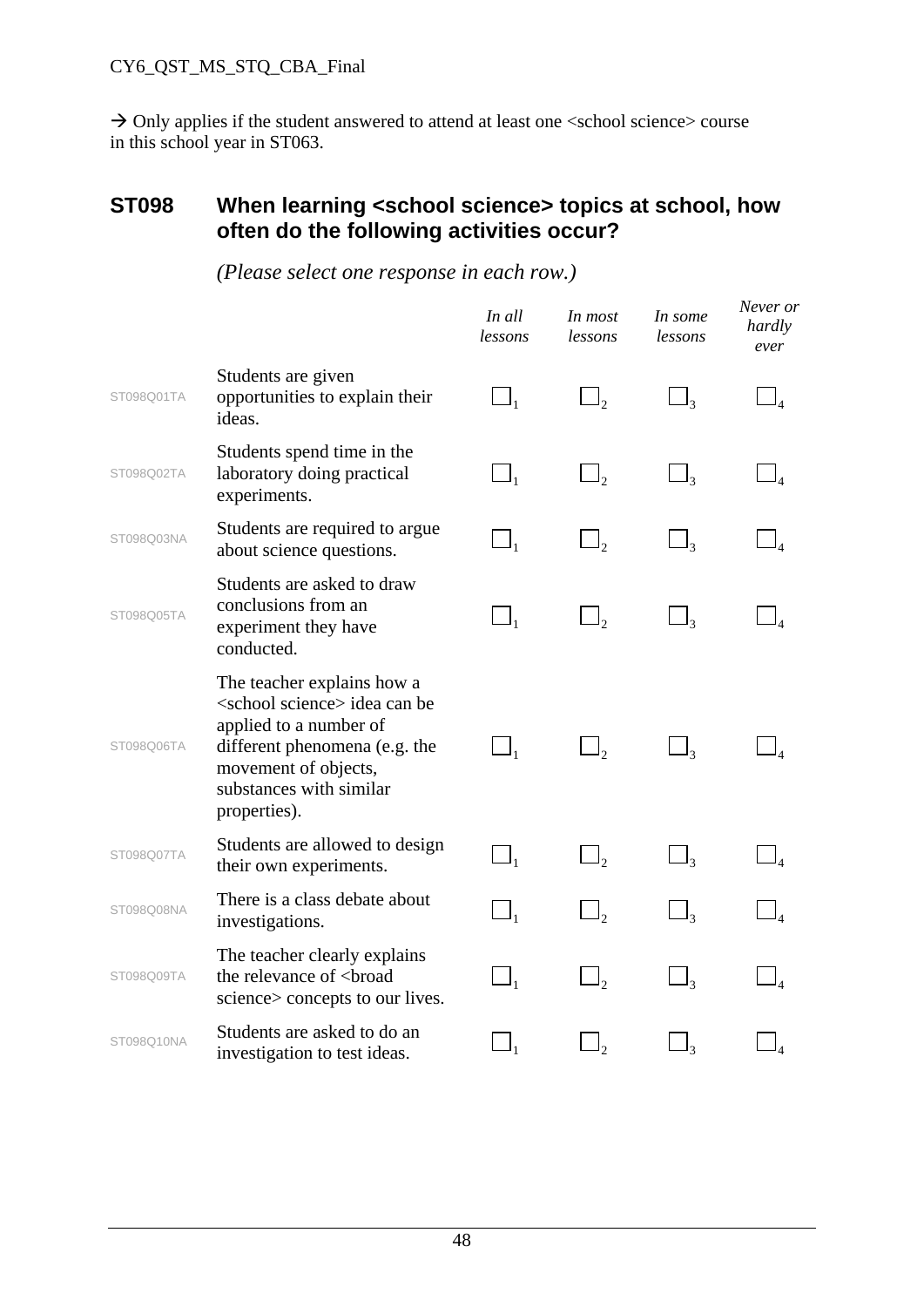#### CY6\_QST\_MS\_STQ\_CBA\_Final

 $\rightarrow$  Only if ST063 "sum of science courses this year" greater than 0 (or "any =1"), ELSE skip and go toSTInfo6.

**ST065 ST065Q01NA** *When answering the following questions, please keep one of your current <school science> courses in mind all the time. You are free to choose which course this should be.* 

#### **What is the name of this <school science> course?**

*\_\_\_\_\_\_\_\_\_\_\_\_\_\_\_\_\_\_\_\_\_\_\_\_\_\_\_\_\_\_\_\_\_\_\_\_\_\_\_\_\_\_\_\_\_\_\_\_\_\_\_\_\_\_\_\_\_\_\_\_\_\_\_\_\_\_\_\_* 

 *(Please type the name of the course.)*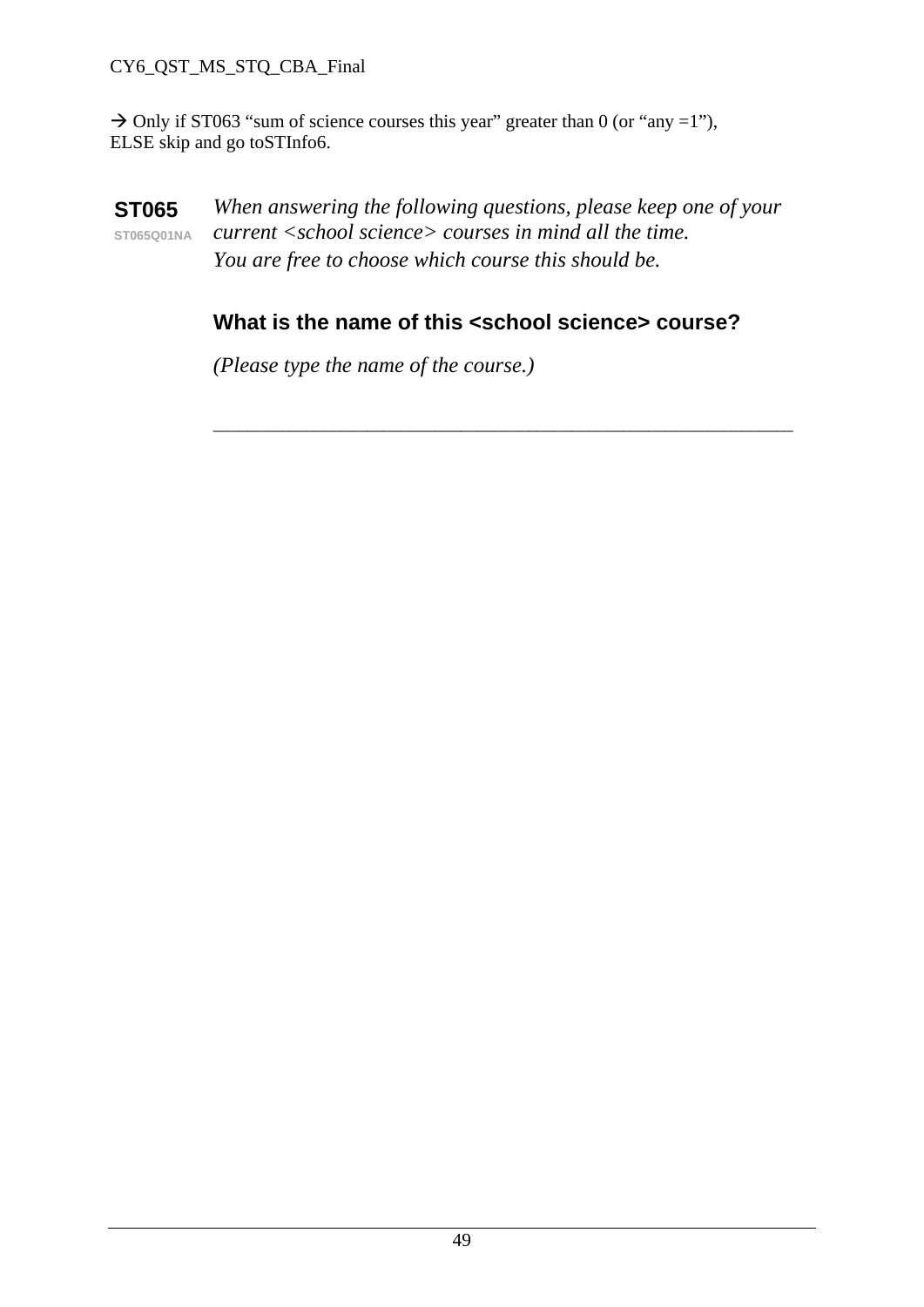#### **ST100 How often do these things happen in your <school science> lessons?**

|            |                                                                      | Every<br>lesson | <b>Most</b><br>lessons | Some<br>lessons | Never or<br>hardly<br>ever |
|------------|----------------------------------------------------------------------|-----------------|------------------------|-----------------|----------------------------|
| ST100Q01TA | The teacher shows an interest<br>in every student's learning.        |                 |                        |                 |                            |
| ST100Q02TA | The teacher gives extra help<br>when students need it.               |                 |                        |                 |                            |
| ST100Q03TA | The teacher helps students with<br>their learning.                   |                 |                        |                 |                            |
| ST100Q04TA | The teacher continues teaching<br>until the students understand.     |                 |                        |                 |                            |
| ST100Q05TA | The teacher gives students an<br>opportunity to express<br>opinions. |                 |                        |                 |                            |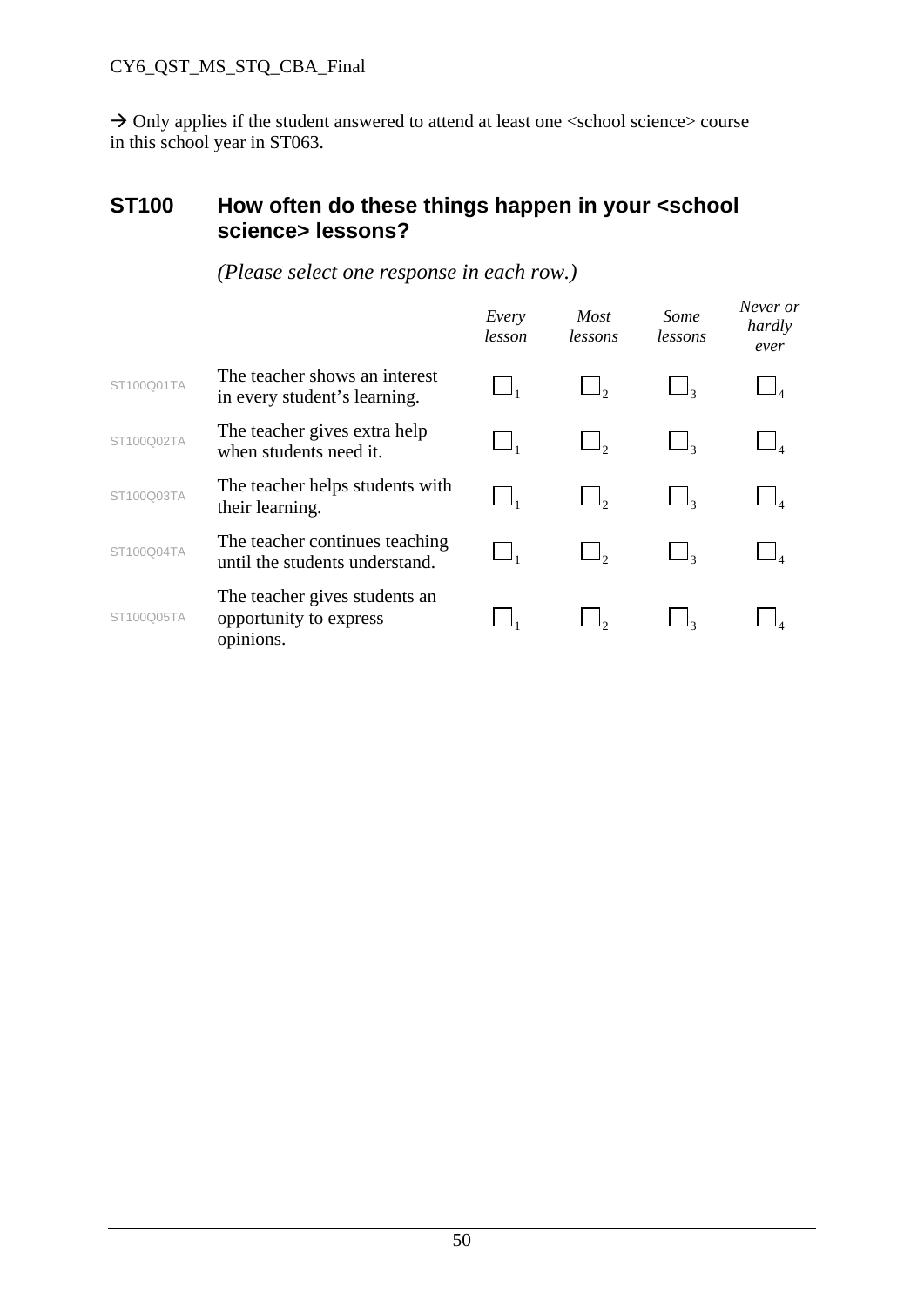#### **ST103 How often do these things happen in your lessons for this <school science> course?**

*(Remember to answer this question in reference to the <school science> course you indicated earlier.) (Please select one response in each row.)* 

|            |                                                           | Never or<br>almost<br>never | Some<br>lessons | Many<br>lessons | Every<br>lesson or<br>almost<br>every<br>lesson |
|------------|-----------------------------------------------------------|-----------------------------|-----------------|-----------------|-------------------------------------------------|
| ST103Q01NA | The teacher explains scientific<br>ideas.                 |                             |                 |                 |                                                 |
| ST103Q03NA | A whole class discussion takes<br>place with the teacher. |                             |                 |                 |                                                 |
| ST103Q08NA | The teacher discusses our<br>questions.                   |                             |                 |                 |                                                 |
| ST103Q11NA | The teacher demonstrates an<br>idea.                      |                             |                 |                 |                                                 |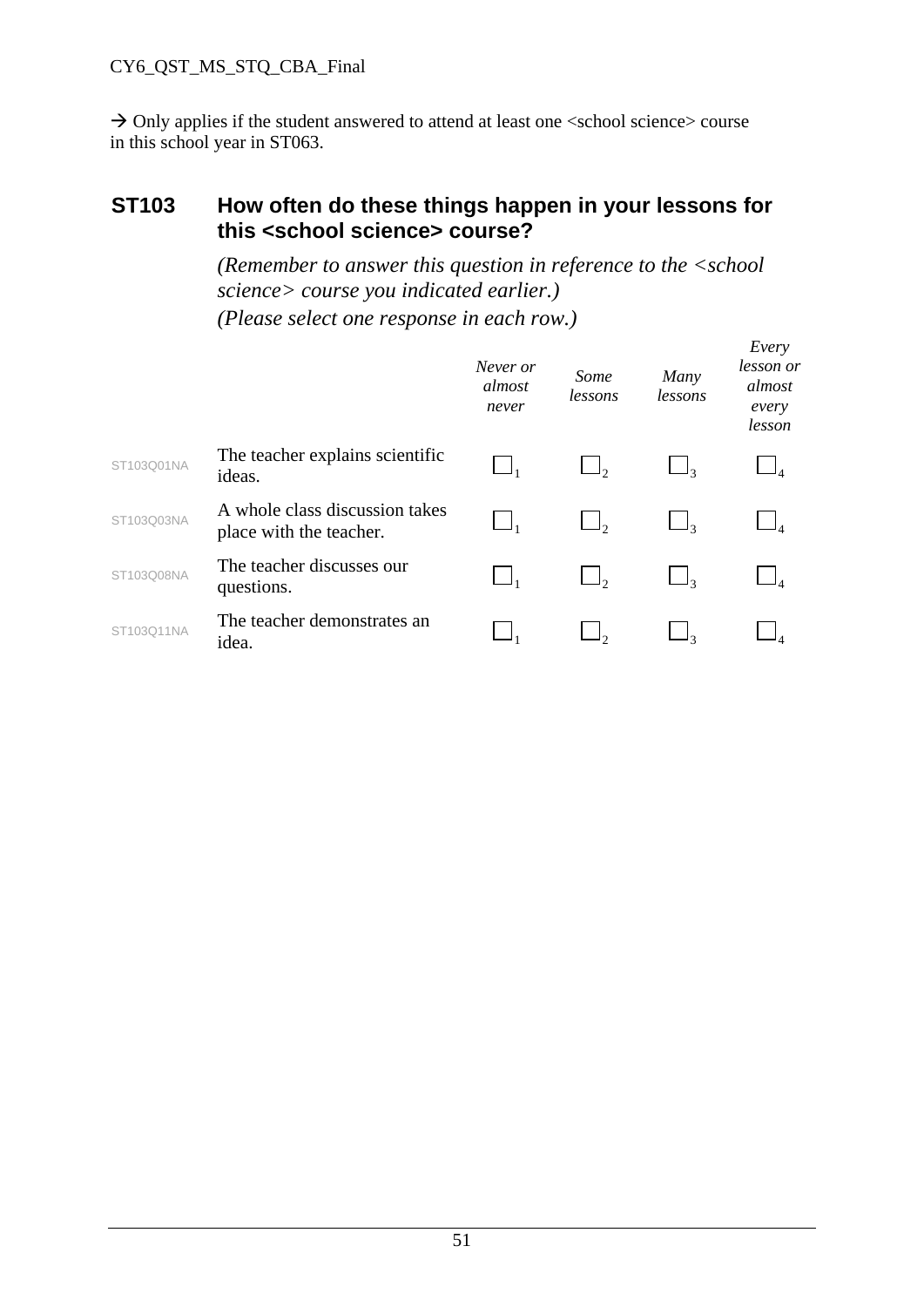#### **ST104 How often do these things happen in your lessons for this <school science> course?**

*(Remember to answer this question in reference to the <school science> course you indicated earlier.) (Please select one response in each row.)* 

|            |                                                                                                  | Never or<br>almost<br>never | Some<br>lessons | Many<br>lessons | Every<br>lesson or<br>almost<br>every<br>lesson |
|------------|--------------------------------------------------------------------------------------------------|-----------------------------|-----------------|-----------------|-------------------------------------------------|
| ST104Q01NA | The teacher tells me how I am<br>performing in this course.                                      |                             |                 |                 |                                                 |
| ST104Q02NA | The teacher gives me feedback<br>on my strengths in this <school<br>science subject.</school<br> |                             |                 |                 |                                                 |
| ST104Q03NA | The teacher tells me in which<br>areas I can still improve.                                      |                             |                 |                 |                                                 |
| ST104Q04NA | The teacher tells me how I can<br>improve my performance.                                        |                             |                 |                 |                                                 |
| ST104Q05NA | The teacher advises me on how<br>to reach my learning goals.                                     |                             |                 |                 |                                                 |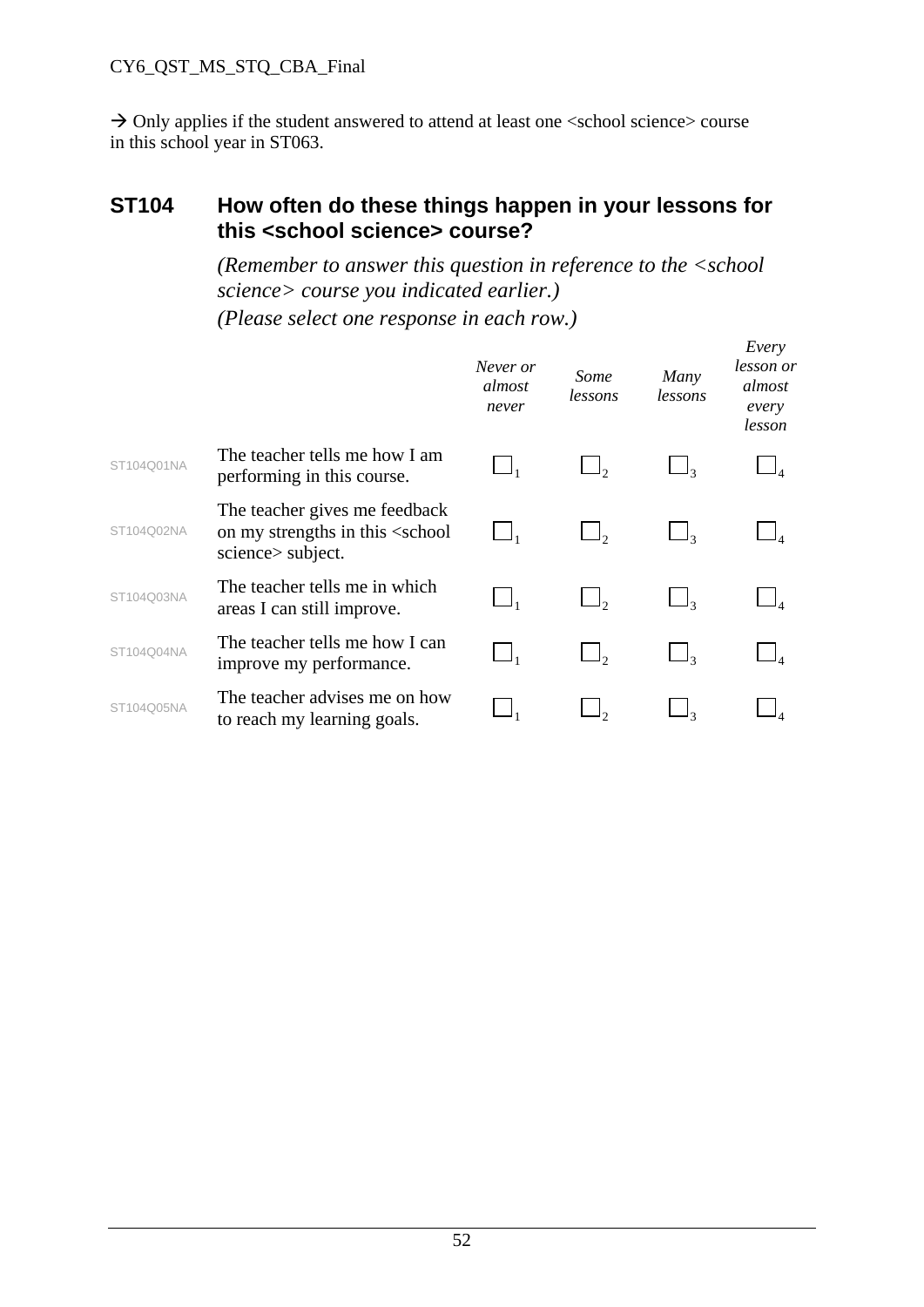#### **ST107 How often do these things happen in your lessons for this <school science> course?**

 *(Remember to answer this question in reference to the <school science> course you indicated earlier.) (Please select one response in each row.)* 

|            |                                                                                                                      | Never or<br>almost<br>never | Some<br>lessons | Many<br>lessons | Every<br>lesson or<br>almost<br>every<br>lesson |
|------------|----------------------------------------------------------------------------------------------------------------------|-----------------------------|-----------------|-----------------|-------------------------------------------------|
| ST107Q01NA | The teacher adapts the lesson<br>to my class's needs and<br>knowledge.                                               |                             |                 |                 |                                                 |
| ST107Q02NA | The teacher provides<br>individual help when a<br>student has difficulties<br>understanding a topic or task.         |                             |                 |                 |                                                 |
| ST107Q03NA | The teacher changes the<br>structure of the lesson on a<br>topic that most students find<br>difficult to understand. |                             |                 |                 |                                                 |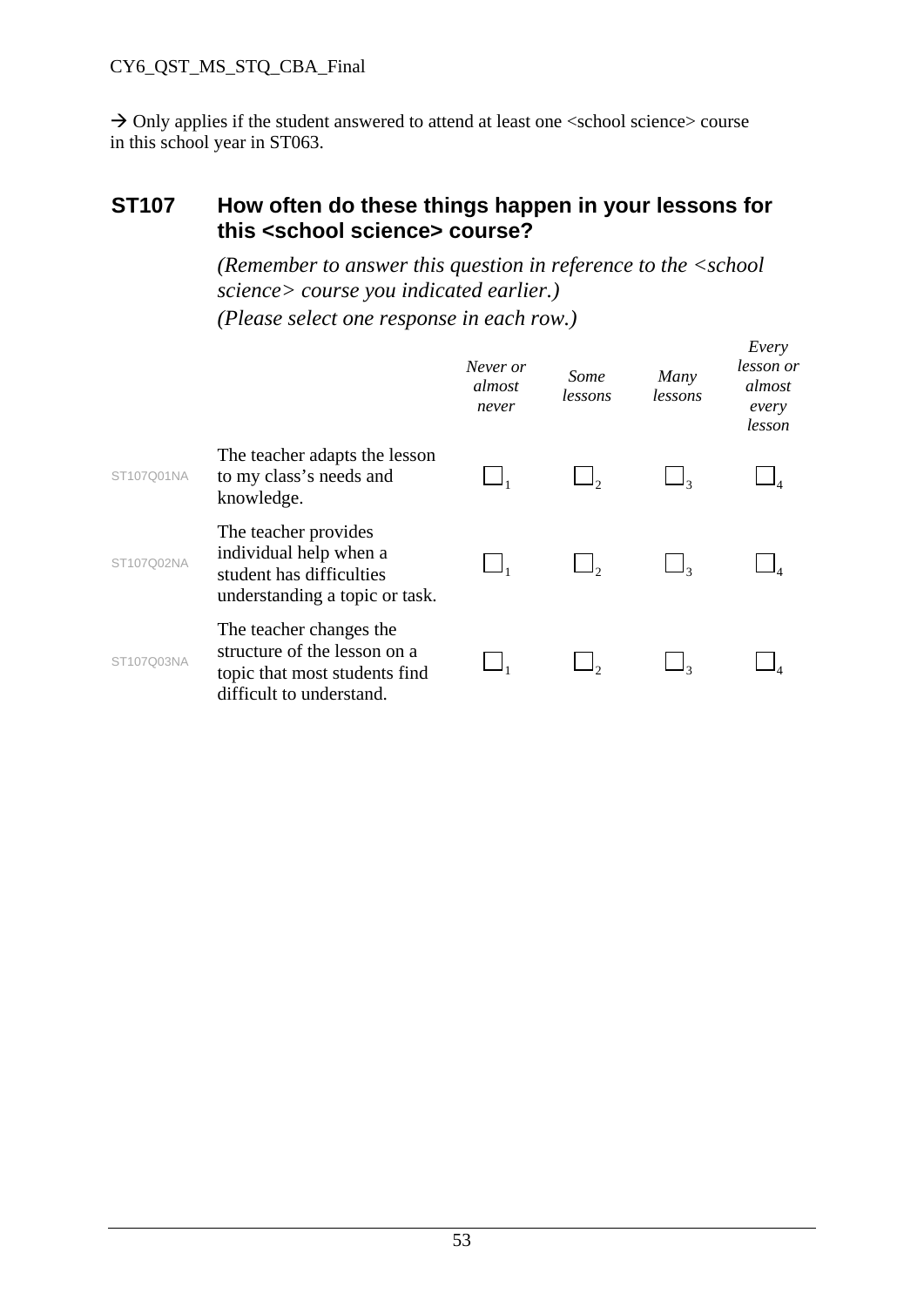# **YOUR VIEW ON SCIENCE**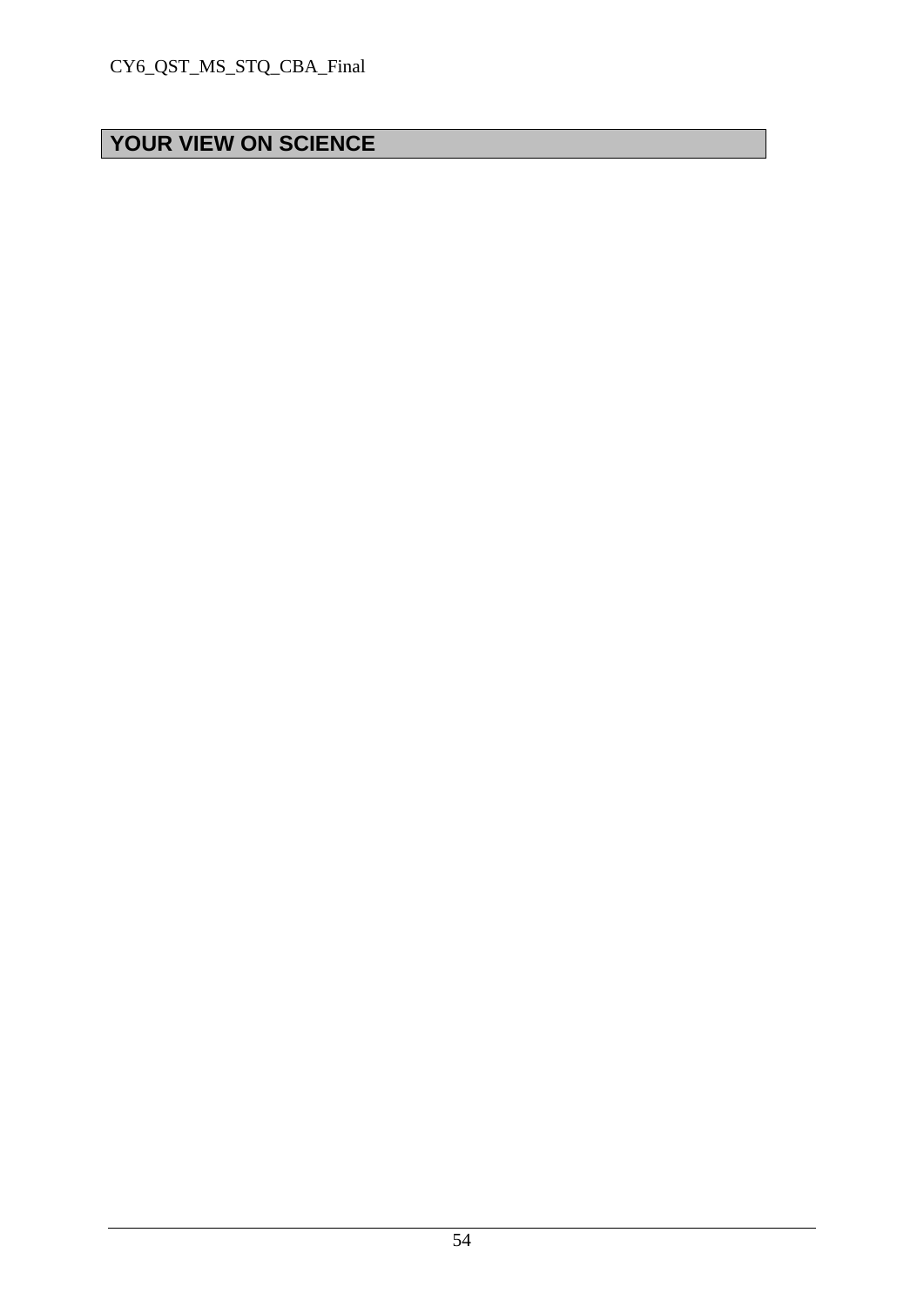#### **ST092 How informed are you about the following environmental issues?**

 *I have never heard of this I have heard about this but I would not be able to explain what it is really about I know something about this and could explain the general issue I am familiar with this and I would be able to explain this well*  ST092Q01TA The increase of greenhouse gases in the atmosphere 1  $\Box$ 2  $\Box$ 3  $\Box$ 4 ST092Q02TA The use of genetically modified organisms  $(<$ GMO $>$ ) 1  $\Box$ 2  $\Box$ 3  $\Box$ 4 ST092Q04TA **Nuclear waste**  $\Box$   $\Box$   $\Box$   $\Box$   $\Box$   $\Box$ ST092Q05TA The consequences of clearing forests for other land use 1  $\Box$ 2  $\Box$ 3  $\Box$ 4 ST092Q06NA Air pollution  $\Box$ ,  $\Box$ ,  $\Box$ ST092Q08NA Extinction of EXUNCUON OT<br>plants and animals  $\Box$   $\Box$   $\Box$   $\Box$ ST092Q09NA Water shortage  $\Box_1$   $\Box_2$   $\Box_3$   $\Box_4$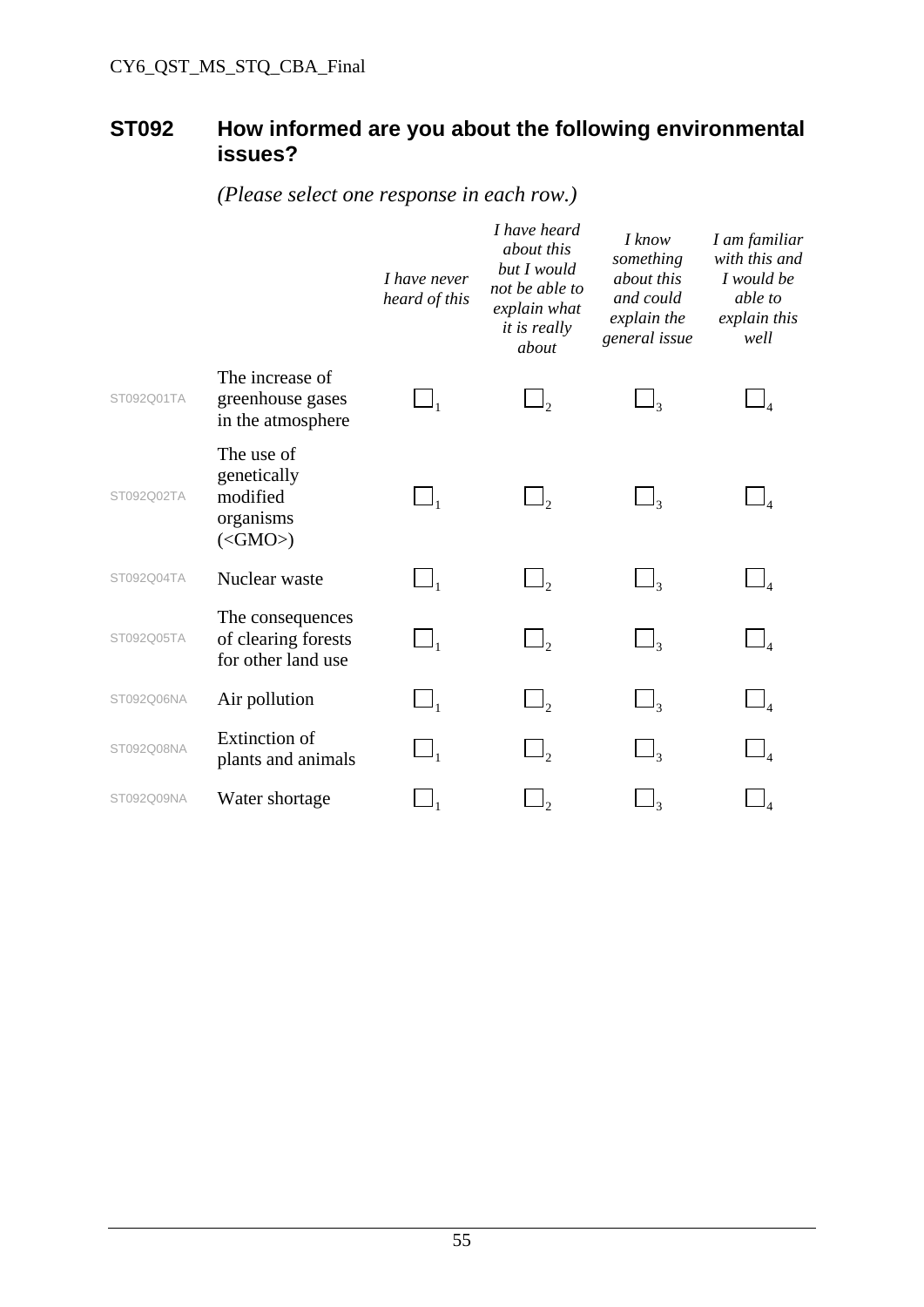#### **ST093 Do you think problems associated with the environmental issues below will improve or get worse over the next 20 years?**

|            |                                                       | <i>Improve</i> | Stay about<br>the same | Get worse           |
|------------|-------------------------------------------------------|----------------|------------------------|---------------------|
| ST093Q01TA | Air pollution                                         | $\Box_1$       |                        | $\Box$ 3            |
| ST093Q03TA | Extinction of plants and animals                      | $\Box$         | $\Box$ ,               | $\Box$ <sub>3</sub> |
| ST093Q04TA | Clearing of forests for other land use                | $\Box$         |                        | $\Box$ <sub>3</sub> |
| ST093Q05TA | Water shortages                                       | $\Box$         | $\Box$ ,               | $\Box$ <sub>3</sub> |
| ST093Q06TA | Nuclear waste                                         | $\Box$         |                        | $\Box$ <sub>3</sub> |
| ST093Q07NA | The increase of greenhouse gases in<br>the atmosphere | $\Box$         |                        | $\Box$ <sub>3</sub> |
| ST093Q08NA | The use of genetically modified<br>organisms $(GMO)$  |                |                        |                     |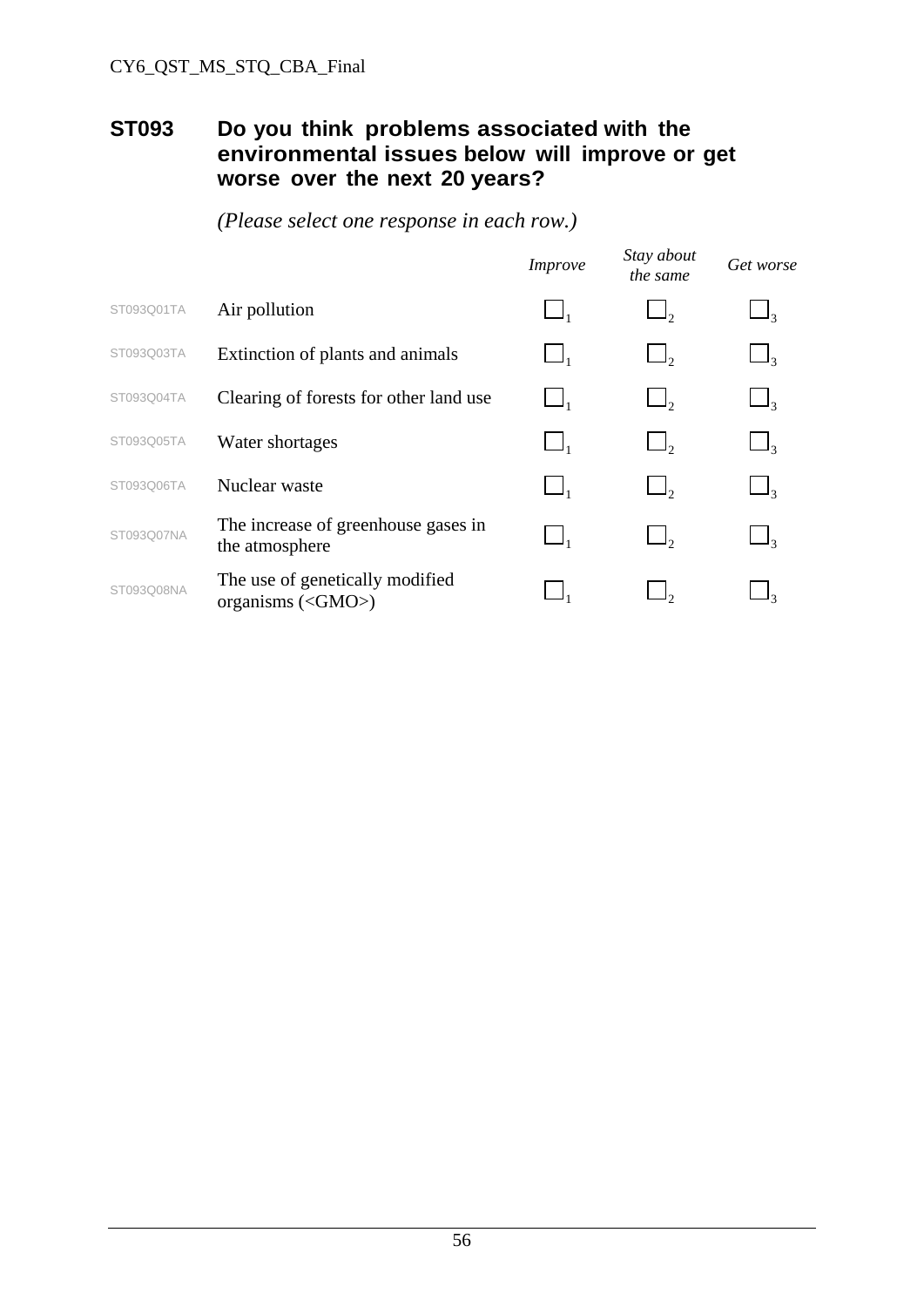### **ST094 How much do you disagree or agree with the statements about yourself below?**

|            |                                                                                                                                                                                                                                                          | Strongly<br>disagree | <i>Disagree</i> | Agree | <i>Strongly</i><br>agree |
|------------|----------------------------------------------------------------------------------------------------------------------------------------------------------------------------------------------------------------------------------------------------------|----------------------|-----------------|-------|--------------------------|
| ST094Q01NA | I generally have fun when I<br>am learning<br>broad science><br>topics.                                                                                                                                                                                  |                      |                 |       |                          |
| ST094Q02NA | I like reading about<br>broad<br>science>.                                                                                                                                                                                                               |                      |                 |       |                          |
| ST094Q03NA | I am happy working on<br><br>solution of socience <a> solution of the<br/> solution of the<br/> solution of the solution of the solution of the solution of<br/> solution of the solution of the solution of the solution of the solution of the&lt;</a> |                      |                 |       |                          |
| ST094Q04NA | I enjoy acquiring new<br>knowledge in<br>broad<br>science>.                                                                                                                                                                                              |                      |                 |       |                          |
| ST094Q05NA | I am interested in learning<br>about<br>cond science>.                                                                                                                                                                                                   |                      |                 |       |                          |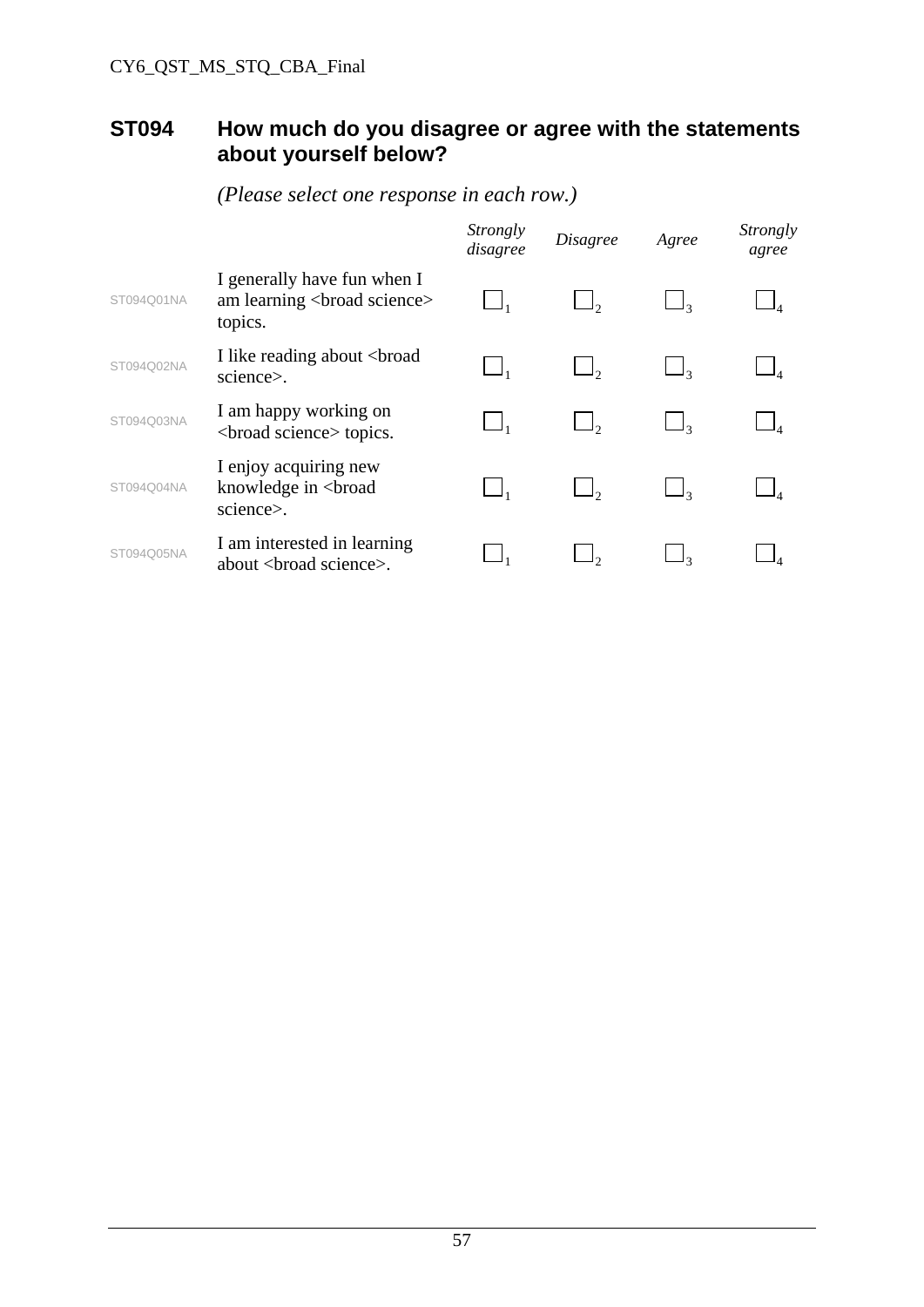### **ST095 To what extent are you interested in the following <broad science> topics?**

|            |                                                                                         | Not<br>interested | <b>Hardly</b><br>interested | <b>Interested</b>     | <b>Highly</b><br>interested | I don't<br>know what<br>this is |
|------------|-----------------------------------------------------------------------------------------|-------------------|-----------------------------|-----------------------|-----------------------------|---------------------------------|
| ST095Q04NA | Biosphere (e.g.<br>ecosystem services,<br>sustainability)                               |                   | ر ا                         | $\mathsf{l}_3$        |                             |                                 |
| ST095Q07NA | Motion and forces (e.g.<br>velocity, friction,<br>magnetic and<br>gravitational forces) |                   |                             | $\Box$ 3              |                             |                                 |
| ST095Q08NA | Energy and its<br>transformation (e.g.<br>conservation, chemical<br>reactions)          |                   |                             |                       |                             |                                 |
| ST095Q13NA | The Universe and its<br>history                                                         |                   |                             | $\sqcup$ <sub>3</sub> |                             |                                 |
| ST095Q15NA | How science can help<br>us prevent disease                                              |                   |                             | ړ]                    |                             |                                 |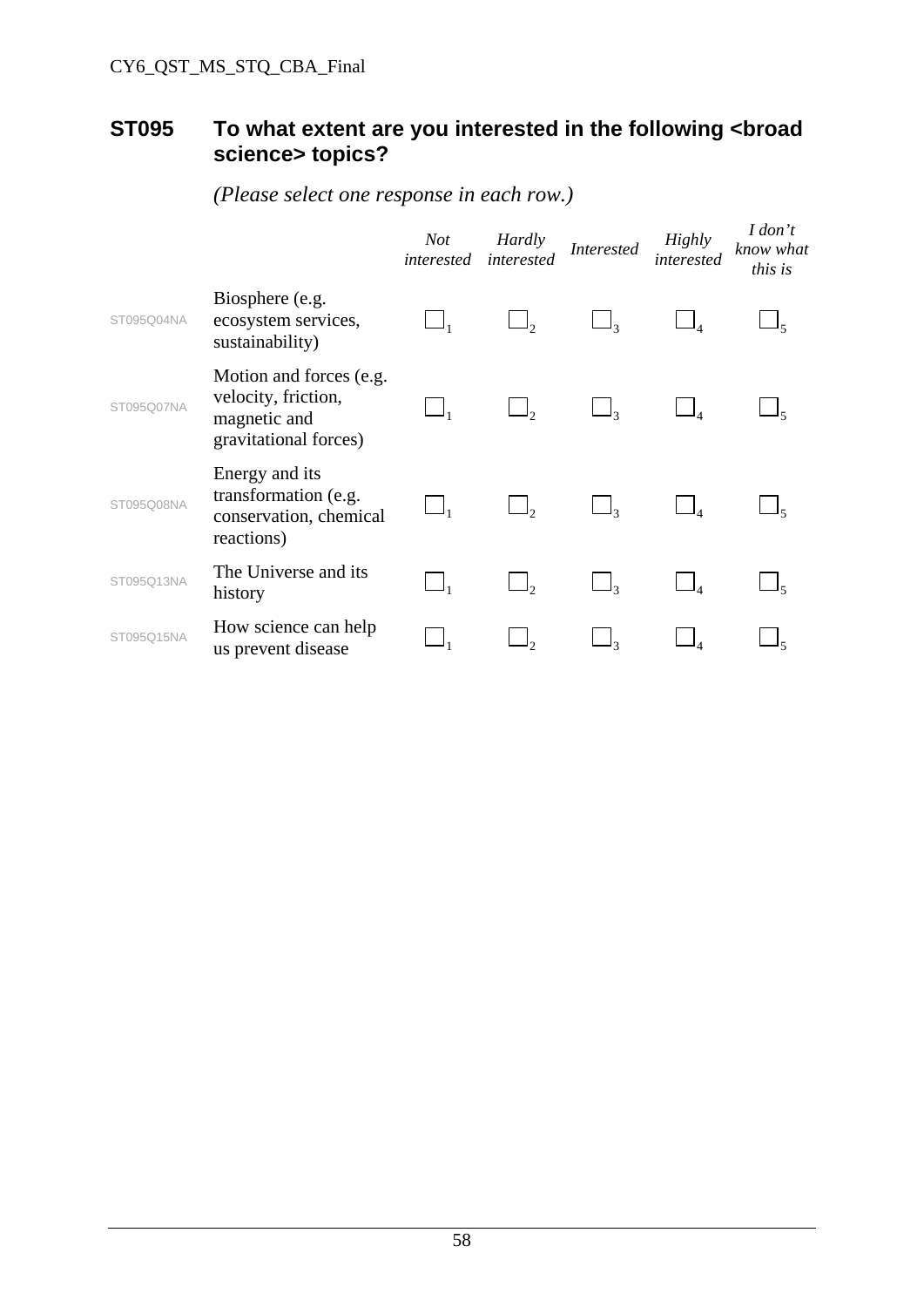# **ST113 How much do you agree with the statements below?**

|            |                                                                                                                                                                    | Strongly<br>agree | Agree | <i>Disagree</i> | Strongly<br>disagree |
|------------|--------------------------------------------------------------------------------------------------------------------------------------------------------------------|-------------------|-------|-----------------|----------------------|
| ST113Q01TA | Making an effort in my <school<br>science <math>\gt</math> subject(s) is worth it<br/>because this will help me in the<br/>work I want to do later on.</school<br> |                   |       |                 |                      |
| ST113Q02TA | What I learn in my <school<br><math>science &gt; subject(s)</math> is important<br/>for me because I need this for<br/>what I want to do later on.</school<br>     |                   |       |                 |                      |
| ST113Q03TA | Studying my <school science=""><br/><math>subject(s)</math> is worthwhile for me<br/>because what I learn will<br/>improve my career prospects.</school>           |                   |       |                 |                      |
| ST113Q04TA | Many things I learn in my<br>$\le$ school science $\ge$ subject $(s)$ will<br>help me to get a job.                                                                |                   |       |                 |                      |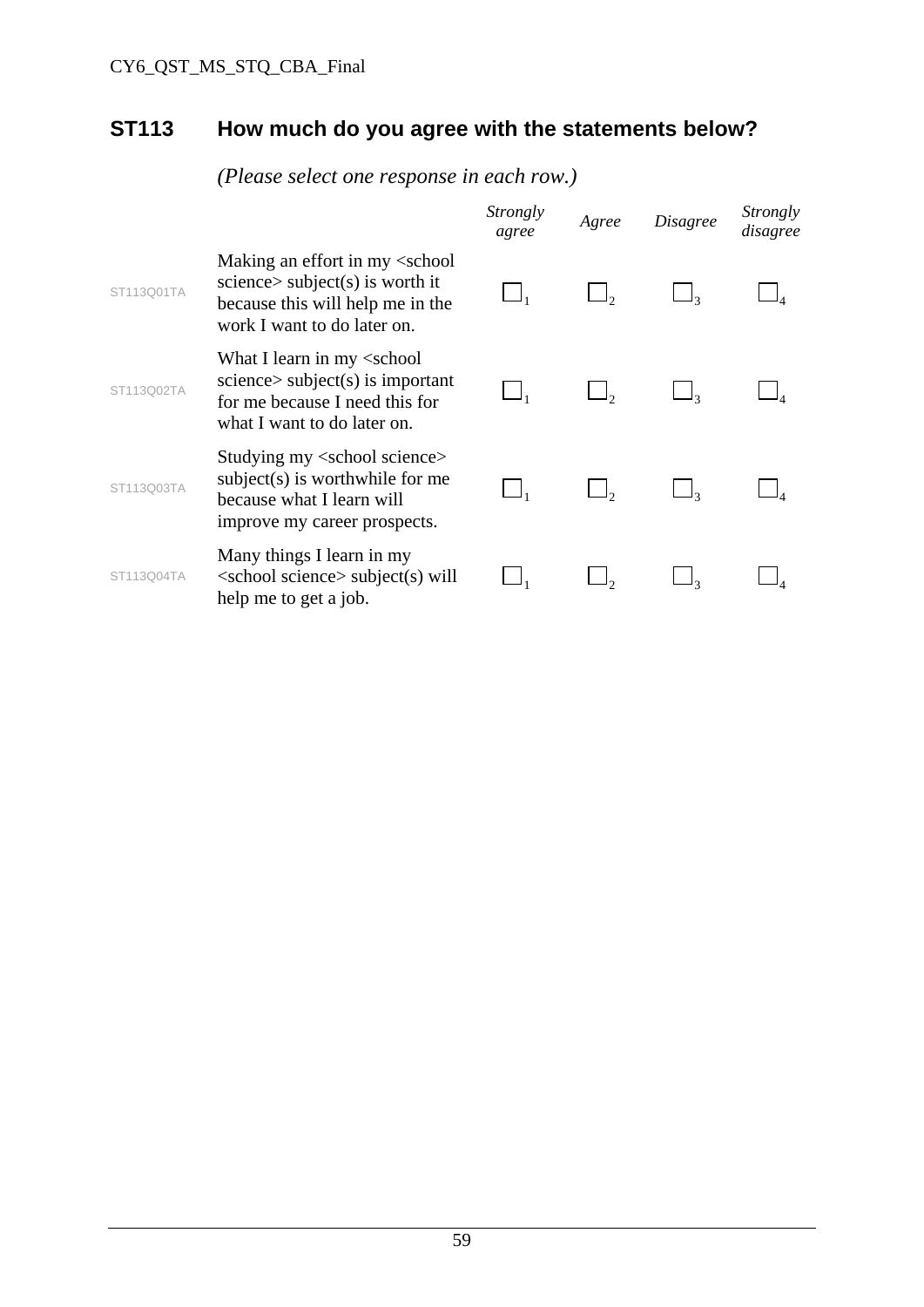#### **ST129 How easy do you think it would be for you to perform the following tasks on your own?**

 *I could do this easily I could do this with a bit of effort I would struggle to do this on my own I couldn't do this*  ST129Q01TA Recognise the science question that underlies a newspaper report on a health issue. 1  $\Box$ 2  $\Box$ 3  $\Box$ 4 ST129Q02TA Explain why earthquakes occur more frequently in some areas than in others. 1  $\Box$ 2  $\Box$ 3  $\Box$ 4 ST129Q03TA Describe the role of antibiotics in the treatment of disease. 1  $\Box$ <sub>2</sub>  $\Box$ <sub>3</sub>  $\Box$ <sub>4</sub> ST129Q04TA Identify the science question associated with the disposal of garbage.  $\Box$ ,  $\Box$ ,  $\Box$ <sub>3</sub>  $\Box$ <sub>4</sub> ST129Q05TA Predict how changes to an environment will affect the survival of certain species. 1  $\Box$ <sub>2</sub>  $\Box$ <sub>3</sub>  $\Box$ <sub>4</sub> ST129Q06TA Interpret the scientific information provided on the labelling of food items. 1  $\Box$ 2  $\Box$ 3  $\Box$ 4 ST129Q07TA Discuss how new evidence can lead you to change your understanding about the possibility of life on Mars. 1  $\Box$ 2  $\Box$ 3  $\Box$ 4 ST129Q08TA Identify the better of two explanations for the formation of acid rain. 1  $\Box$ 2  $\Box$ 3  $\Box$ 4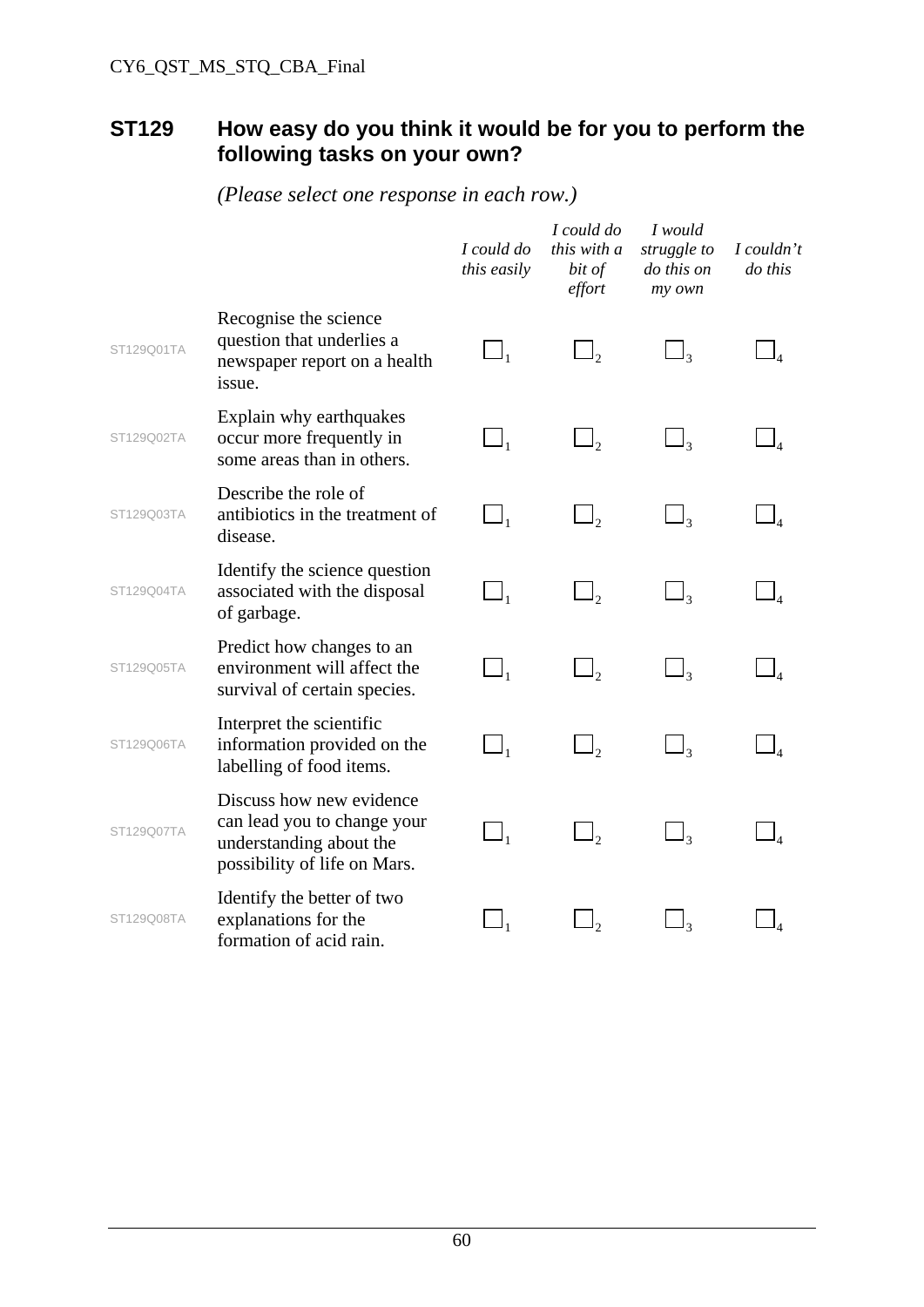#### **ST131 How much do you disagree or agree with the statements below?**

|            |                                                                                                           | <i>Strongly</i><br>disagree | <i>Disagree</i> | Agree | <i>Strongly</i><br>agree |
|------------|-----------------------------------------------------------------------------------------------------------|-----------------------------|-----------------|-------|--------------------------|
| ST131Q01NA | A good way to know if<br>something is true is to do an<br>experiment.                                     |                             |                 |       |                          |
| ST131Q03NA | Ideas in<br>broad science><br>sometimes change.                                                           | $\Box_1$                    |                 |       |                          |
| ST131Q04NA | Good answers are based on<br>evidence from many different<br>experiments.                                 | $\Box_1$                    | $\Box$ ,        |       |                          |
| ST131Q06NA | It is good to try experiments<br>more than once to make sure<br>of your findings.                         | $\Box$                      | $\Box$ ,        |       |                          |
| ST131Q08NA | Sometimes <broad science=""><br/>scientists change their minds<br/>about what is true in science.</broad> | $\Box$                      | $\Box$ ,        |       |                          |
| ST131011NA | The ideas in<br>broad science><br>science books sometimes<br>change.                                      |                             |                 |       |                          |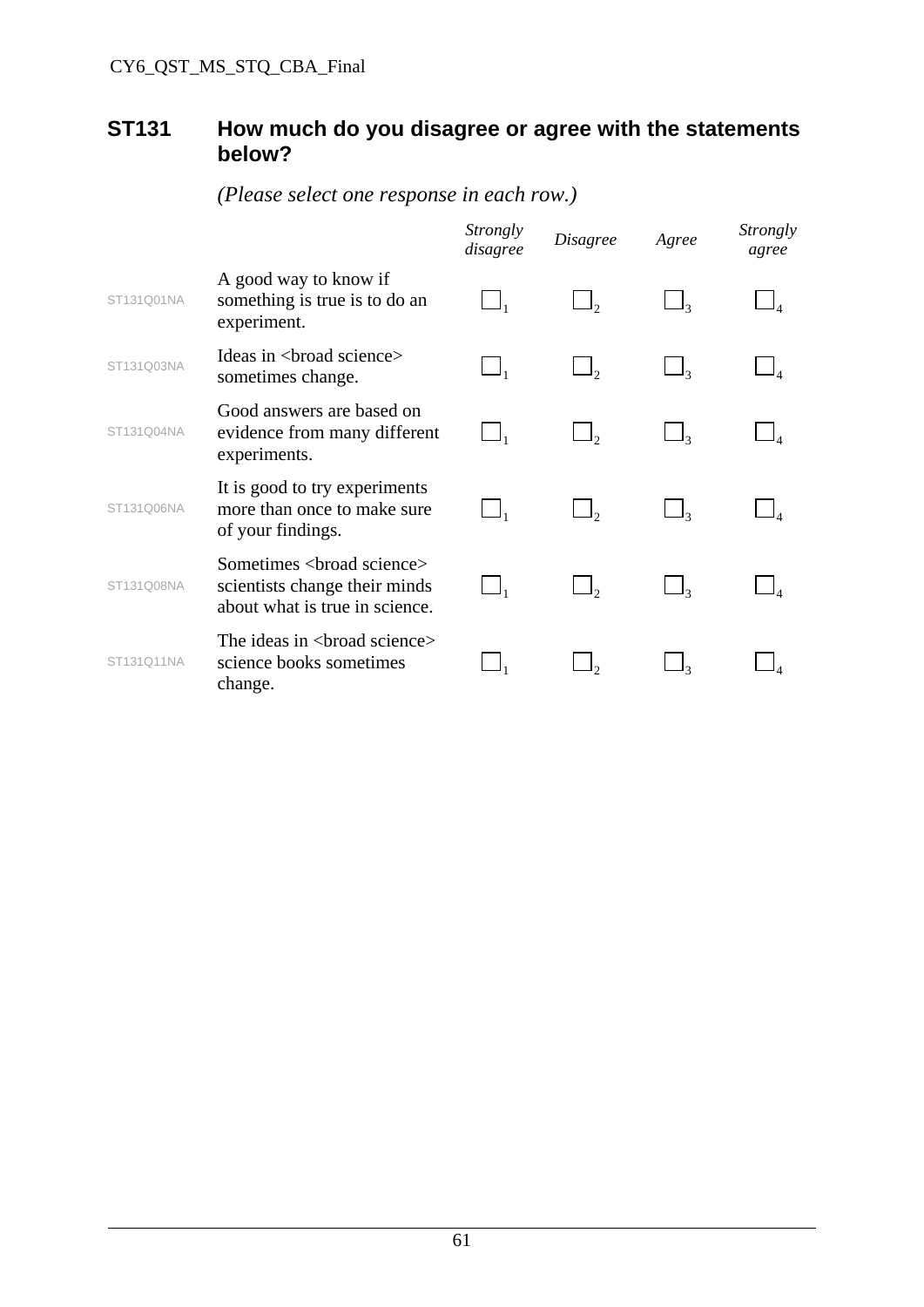# **ST146 How often do you do these things?**

|            |                                                                                                      | Very often | Regularly | Sometimes           | Never or<br>hardly<br>ever |
|------------|------------------------------------------------------------------------------------------------------|------------|-----------|---------------------|----------------------------|
| ST146Q01TA | Watch TV programmes about<br><broad science=""></broad>                                              | $\Box_1$   | $\Box$ ,  | $\Box$ <sub>3</sub> |                            |
| ST146Q02TA | Borrow or buy books on<br><br>coroad science> topics                                                 | $\Box_1$   | $\Box$ ,  | $\Box$ <sub>3</sub> |                            |
| ST146Q03TA | Visit web sites about<br>broad<br>science > topics                                                   | $\Box_1$   |           |                     |                            |
| ST146Q04TA | Read <broad science=""><br/>magazines or science articles<br/>in newspapers</broad>                  | $\Box_1$   | $\Box$ ,  | $\Box$ <sub>3</sub> |                            |
| ST146Q05TA | Attend a <science club=""></science>                                                                 | $\Box_1$   | $\Box$ ,  | $\Box$ <sub>3</sub> |                            |
| ST146Q06NA | Simulate natural phenomena<br>in computer programs/virtual<br>labs                                   | $\Box_1$   | $\Box_2$  | $\Box$ 3            |                            |
| ST146Q07NA | Simulate technical processes<br>in computer programs/virtual<br>labs                                 | $\Box_1$   | $\Box$ ,  | $\Box$ 3            |                            |
| ST146Q08NA | Visit web sites of ecology<br>organisations                                                          | $\Box_1$   | $\Box$ ,  | $\Box$ <sub>3</sub> |                            |
| ST146Q09NA | Follow news of science,<br>environmental, or ecology<br>organizations via blogs and<br>microblogging |            |           |                     |                            |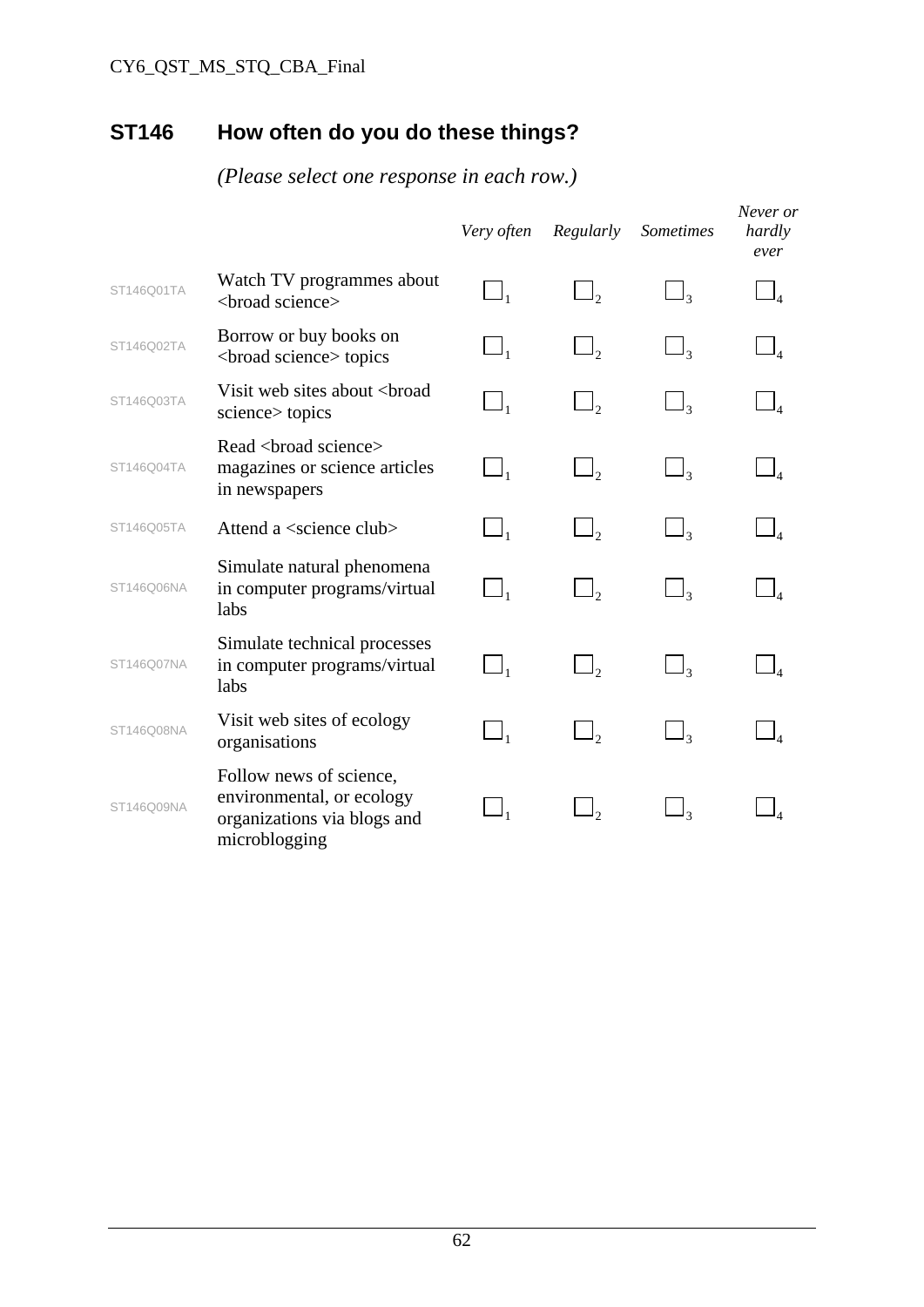#### **ST076 On the most recent day you attended school, did you do any of the following before going to school?**

|            |                                                                                                                            | Yes      | No                    |
|------------|----------------------------------------------------------------------------------------------------------------------------|----------|-----------------------|
| ST076Q01NA | Eat breakfast                                                                                                              | $\Box_1$ | $\Box_2$              |
| ST076Q02NA | Study for school or homework                                                                                               | $\Box_1$ | $\Box_2$              |
| ST076Q03NA | Watch TV/ <dvd>/Video</dvd>                                                                                                | $\Box_1$ | $\Box_2$              |
| ST076Q04NA | Read a book/newspaper/magazine                                                                                             | $\Box_1$ | $\Box_2$              |
| ST076Q05NA | Internet/Chat/Social networks (e.g. <facebook>,<br/><country-specific network="" social="">)</country-specific></facebook> | $\Box_1$ | $\mathsf{I}_2$        |
| ST076Q06NA | Play video games                                                                                                           | $\Box$   |                       |
| ST076Q07NA | Meet friends or talk to friends on the phone                                                                               | $\Box_1$ | $\Box$                |
| ST076Q08NA | Talk to your parents                                                                                                       | $\Box$   | $\sqcup$ <sub>2</sub> |
| ST076Q09NA | Work in the household or take care of other family<br>members                                                              | $\Box_1$ | $\Box$                |
| ST076Q10NA | Work for pay                                                                                                               |          |                       |
| ST076Q11NA | Exercise or practice a sport                                                                                               |          |                       |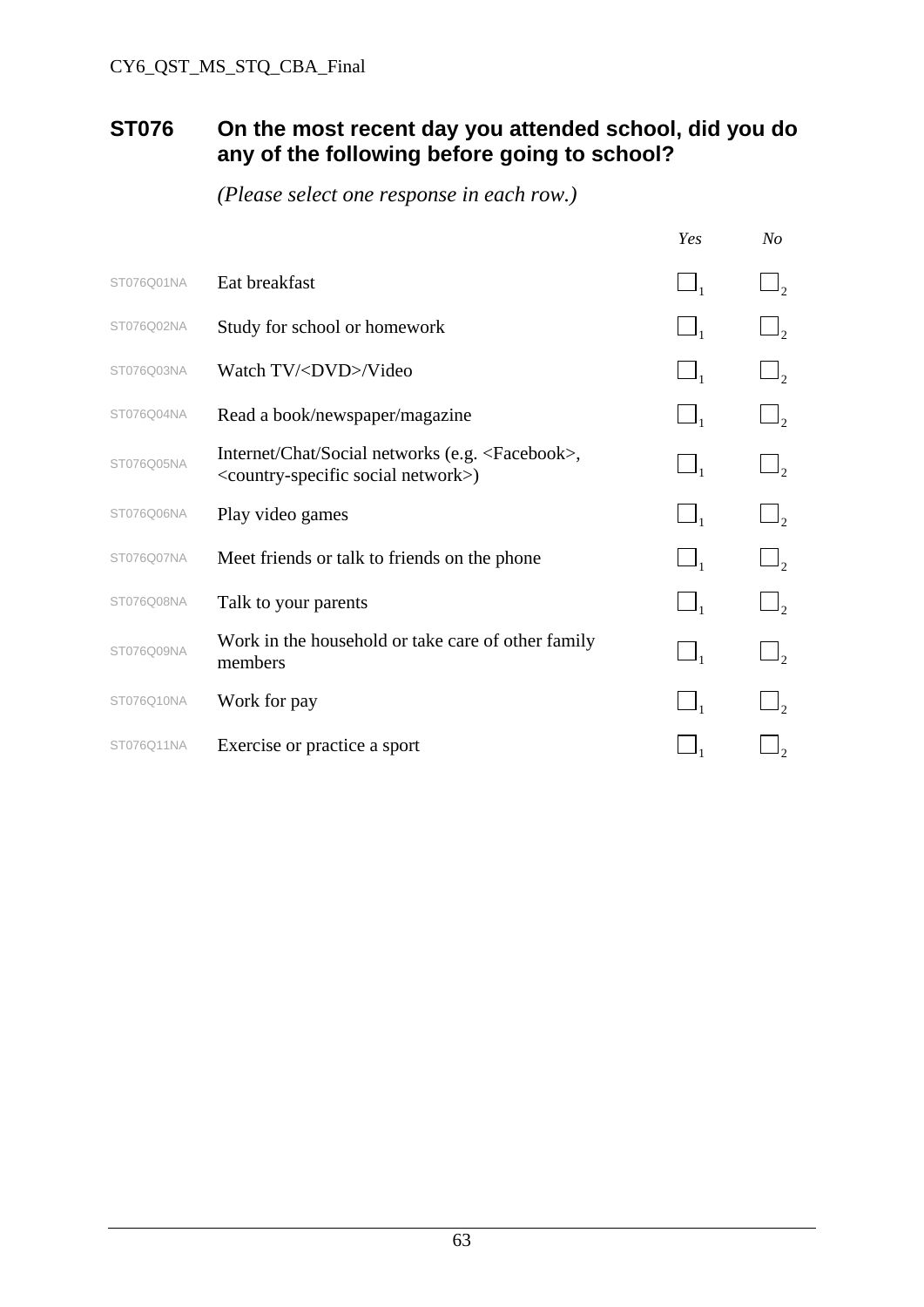#### **ST078 On the most recent day you attended school, did you do any of the following after leaving school?**

|            |                                                                                                                            | Yes      | $N_{O}$        |
|------------|----------------------------------------------------------------------------------------------------------------------------|----------|----------------|
| ST078Q01NA | Eat dinner                                                                                                                 | $\Box_1$ | $\mathsf{I}_2$ |
| ST078Q02NA | Study for school or homework                                                                                               | $\Box_1$ | $\mathsf{I}_2$ |
| ST078Q03NA | Watch TV/ <dvd>/Video</dvd>                                                                                                | $\Box_1$ | $\mathsf{I}_2$ |
| ST078Q04NA | Read a book/newspaper/magazine                                                                                             | $\Box_1$ | $\mathsf{J}_2$ |
| ST078Q05NA | Internet/Chat/Social networks (e.g. <facebook>,<br/><country-specific network="" social="">)</country-specific></facebook> | $\Box_1$ | $J_{2}$        |
| ST078Q06NA | Play video games                                                                                                           | $\Box_1$ | $\mathsf{I}_2$ |
| ST078Q07NA | Meet friends or talk to friends on the phone                                                                               |          | $\mathsf{I}_2$ |
| ST078Q08NA | Talk to your parents                                                                                                       |          | $J_{2}$        |
| ST078Q09NA | Work in the household or take care of other family<br>members                                                              | $\Box_1$ | $\mathsf{I}_2$ |
| ST078Q10NA | Work for pay                                                                                                               |          |                |
| ST078Q11NA | Exercise or practice a sport                                                                                               |          |                |